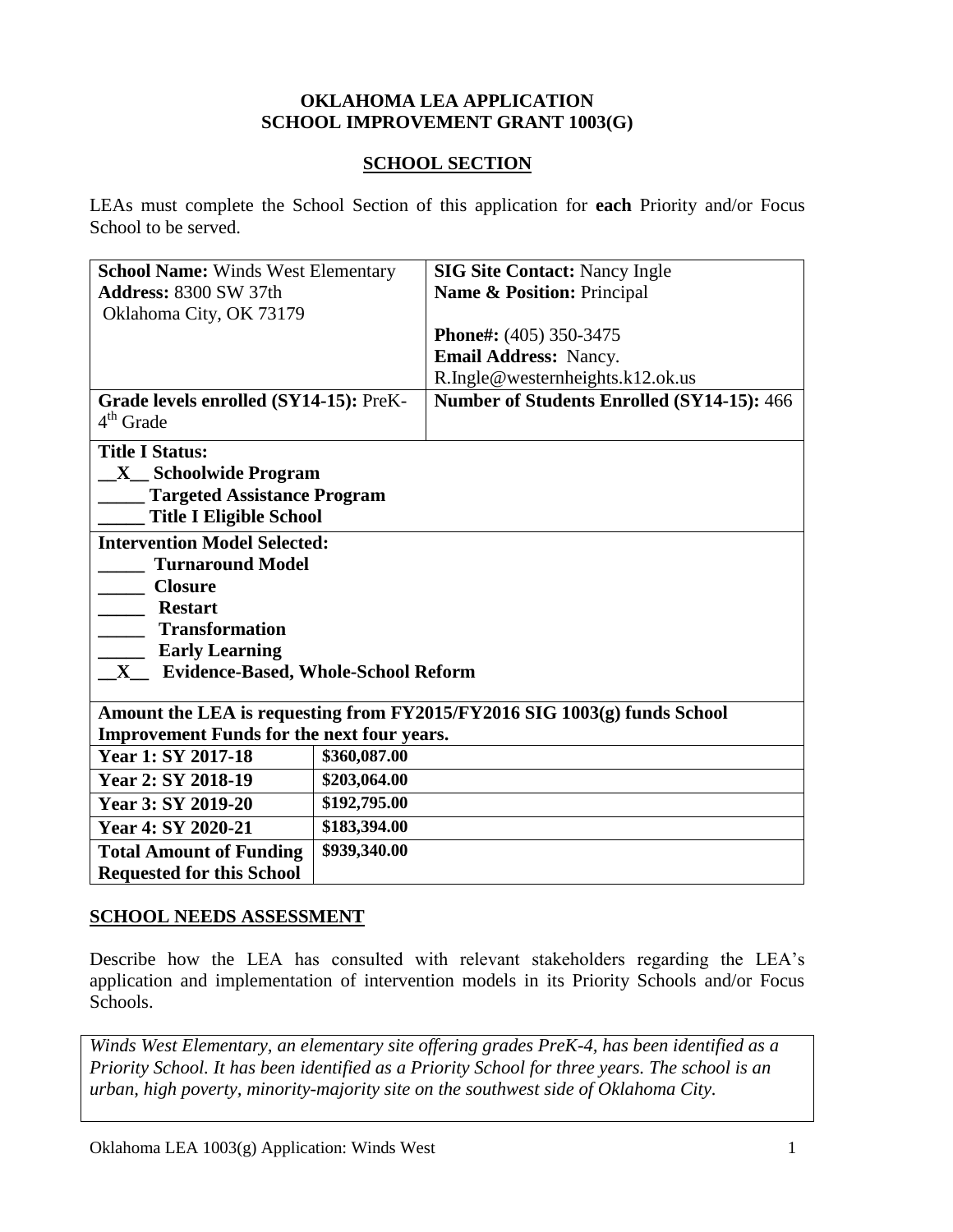*The school took steps to involve and consult with all stakeholders during the planning phase for the SIG application. A needs assessment was initially collected from teachers, support staff, students, parents/guardians, and community members as part of the annual reporting requirements for Title I funds to determine the priorities of the school and the district. A planning team working through the site's Professional Learning Communities (PLC) and administrative support to analyze the results of the needs assessment and provide direction in the pursuit of this SIG application. This planning team has led to a redefining of the role of PLC as well as oversight of the Title support provide to students and families. This team will provide leadership during the implementation of the Whole School Reform Model with SFA as a partner.* 

*Upon completion of the needs assessment, additional data was gathered and analyzed by the planning team that included student demographics, staff and student attendance, discipline referrals, parent participation, staff and parent surveys, notes and minutes from teacher and parent meetings, and student achievement. Student achievement data included OCCT results, Scantron Performance Series results, DIBELS, and Mizuni data management among other demographics and assessment information.* 

*It was evident to the planning committee and stakeholders involved that the school was failing in the areas of reading and math, and in need of improvement. While data showed that students fared moderately well in the early years, the proficient to non-proficient ratio progressively got worse as students moved from one grade level to the next. This was evident when looking at historical data as well. There appeared to be a systemic breakdown in reading and math instruction and student skills acquisition.* 

*Stakeholders serving on the planning committee determined that corrective action was needed in the areas of instructional delivery methods, community/parent involvement and support, and intensive professional development that would support school reform. The planning committee made the recommendation to pursue SIG funding and decided on the Evidence-Based, Whole-School Reform Model as the best opportunity for success and improvement. Additional meetings were conducted and the SFAF was deemed the most appropriate partner for wholeschool reform. The Superintendent notified the Board of Education of the application for SIG funding and gained approval.*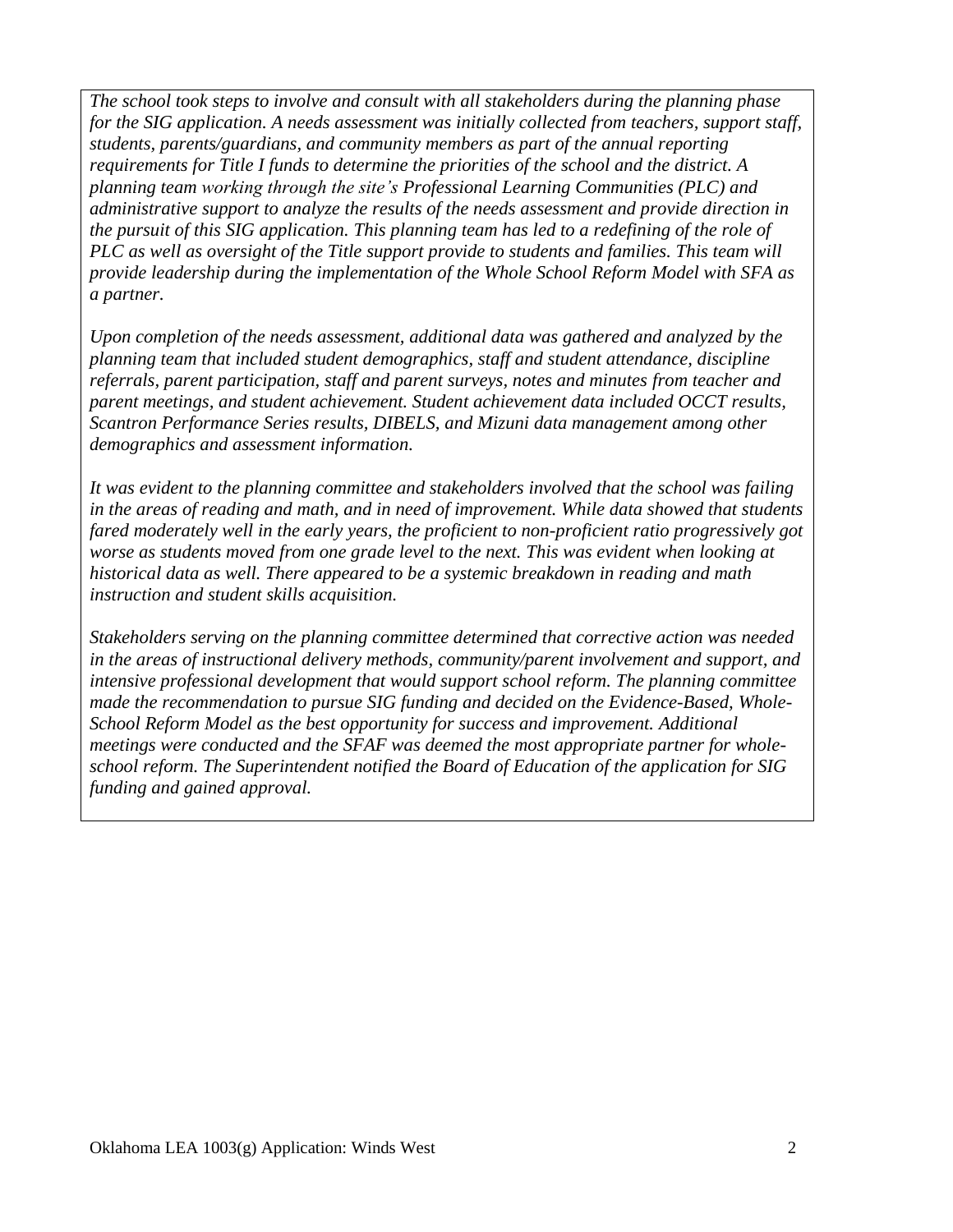Complete the chart below showing the data sources used as part of the comprehensive needs assessment. Rows may be added as needed.

| <b>Student Achievement Data</b>     | <b>Perception Data</b>             | <b>Demographic Data</b>       |
|-------------------------------------|------------------------------------|-------------------------------|
| (OCCT, Benchmarks,                  | (Staff/Student/Parent              | (Attendance, Truancy,         |
| <b>District Assessments, Report</b> | Surveys,                           | <b>Ethnicity, Low-Income,</b> |
| Cards)                              | <b>Self-Assessments, Meeting</b>   | <b>Special Education</b> )    |
|                                     | <b>Minutes</b> )                   |                               |
| Performance Series -                | Surveys                            | <b>Attendance Reports</b>     |
| Language Arts and Math              |                                    |                               |
| Benchmark – all subjects            | <b>Grade Level Meeting Minutes</b> | <b>Truancy Report</b>         |
| <b>OSTP-Reading and Math</b>        | <b>PLC</b> Meeting Minutes         | Demographic Report            |
| <b>STAR</b>                         | <b>Administrators Meeting</b>      |                               |
|                                     | Minutes                            |                               |
| <b>DIBELS</b>                       |                                    |                               |
| <b>Proficiency Based Promotion</b>  |                                    |                               |

Complete the chart below by providing a list of the stakeholders involved in the needs assessment process.

| <b>Name</b>        | <b>Title</b>                             | <b>Stakeholder Group</b> |
|--------------------|------------------------------------------|--------------------------|
| Robert Everman     | President                                | <b>School Board</b>      |
| Joe Kitchens       | Superintendent                           | District Administrator   |
| Janice Boyd        | Pre-Kindergarten                         | Teacher - PLC            |
|                    | Teacher                                  |                          |
| Andee Burton       | Counselor                                | <b>Certified Support</b> |
|                    |                                          | Faculty                  |
| Nancy Ingle        | Principal                                | Administration           |
| Lacey Coker        | $\overline{4}^{\text{th}}$ grade teacher | Teacher - PLC            |
| Cindy Saville      | <b>Title I Teacher</b>                   | Title I program          |
| Carina Watham      | Parent                                   | Stakeholder              |
| Patricia Llewellyn | <b>Special Education</b>                 | Teacher - PLC            |
| Kanda Vince        | Parent                                   | Stakeholder              |
|                    |                                          |                          |
|                    |                                          |                          |
|                    |                                          |                          |

Provide in the space below a narrative describing the needs assessment **process** the LEA used to collect, analyze, and report data.

*A needs assessment was initially collected from teachers, support staff, students, parents/guardians, and community members to determine the priorities of the district. Based*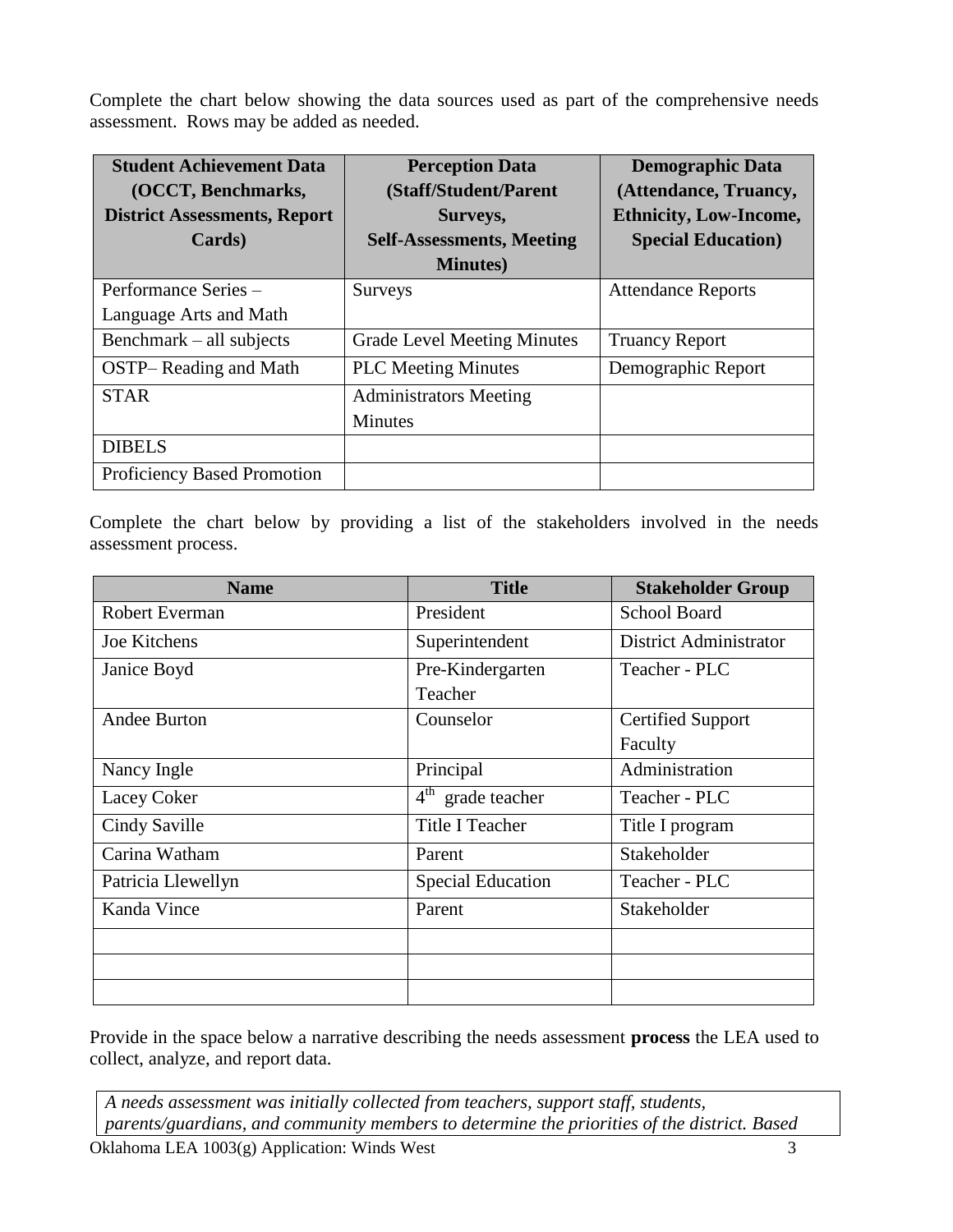*on evidence already gathered in this community needs assessment, some indications about the priorities of community have been determined. Once conducted, the assessment revealed that many of the current outreach strategies have broad community support, value, and perceived impact on students and families. However, a non-scientific, representational community needs assessment found that other areas of needs or solutions exist as well: 1) expanded schoolbased services; 2) increased parent training and adult education opportunities; 3) expanded community-supported early childhood intervention; 4) youth outreach through after-school and summer programs; 5) increased literacy education; 6) expanded nutrition and wellness education 7) assistance in understanding the steps toward advance educational opportunities; and 8) career counseling and placement. The school and the district, current partnership efforts are based on recommendations found in this survey as well as other points of outreach through program requirements tied to Federal funds.* 

*The goal now is to better assess range and usefulness of such solutions, to learn about what solutions need to be addressed, and to decide whether these solutions can be designed and/or packaged to make a greater impact on students and families. Once an assessment of the existing and potential continuum of solutions has occurred, an advisory committee has worked through the PLC with residents, community leaders, and education professionals to create a strategic plan focused on particular solutions that address documented community needs and provide for specific goals, objectives, and measurable outcomes related to each solution. Needs assessments such as this are actually a continual process as part of the federal funds the district receives annually, including Title I. Work with SFAF is part of the school's initial steps in this direction. As noted elsewhere in the grant, a special planning team was formed to analyze the results of the needs assessment further and provide direction in the pursuit of a School Improvement Grant (SIG). This planning team recognizes the need to increase engagement with parents and community partners through required community stakeholders meetings that are part of Title I funds in order to be successful in moving forward with this proposal.*

*Something else to consider, based on these existing survey-based recommendations, Winds West through Western Heights' central administrative leadership continue to implement a needs assessment system with the hope of developing a set of segmented analyzes designed to provide some clarity and understanding about the issues relative to school performance and neighborhood vitality. Western Heights continues—with the software engineer firm, Mizuni, Inc—to augment and expand its existing data collection in order to accommodate information gathered from the implementation of this SIG proposal, which will allow for the development of reports that allow school staff as well as outside researchers to correlate qualitative results with statistical analysis.* 

*It is believed that an ongoing needs assessment and segmentation analysis will highlight the biggest barriers to truly turning this school around. We further believe that the turnaround plan for this school many help residents living in the neighborhoods near the school to make decisions for themselves about the role of education and the impact of quality schools in the area. In this regard, it is Western Heights and specifically Winds West's desire to pinpoint the programs and services the community truly needs and allow partnering organizations like SFAF to focus their efforts on meeting important educational needs.*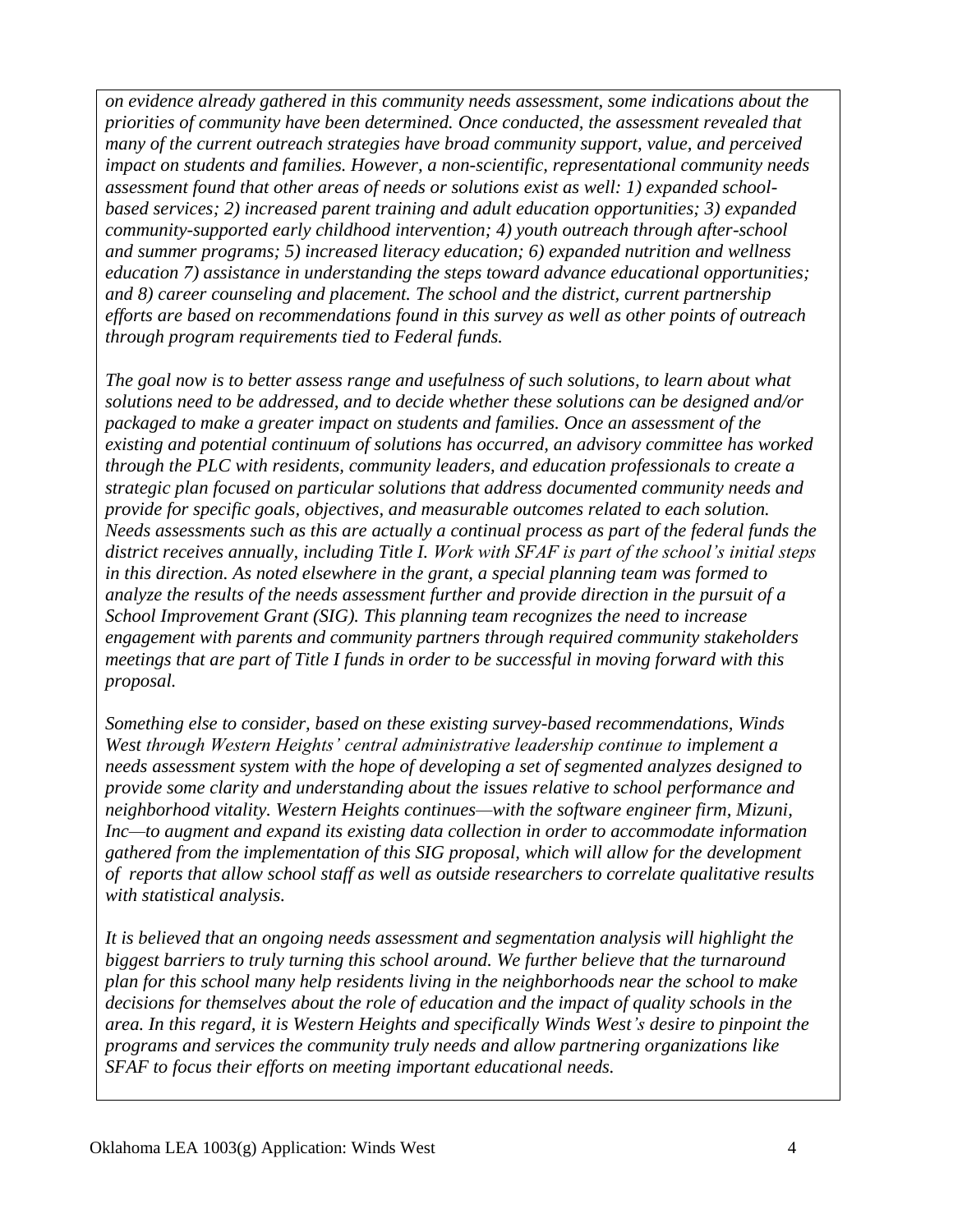Provide in the chart below a **summary of the results** of the comprehensive needs assessment including strengths, weaknesses and areas of critical need as indicated by the data.

| Areas to be considered as part of the        | <b>Summary of analysis of each of the areas</b> |  |
|----------------------------------------------|-------------------------------------------------|--|
| comprehensive needs assessment.              | considered as part of the comprehensive         |  |
|                                              | needs assessment.                               |  |
| <b>School Profile:</b>                       | Winds West Elementary has 466 students          |  |
| Includes student and staff data              | PreK-4th grade. 4.2% Black, 4.7% Native         |  |
|                                              | American, 35% Hispanic, 4.2% Asian/Pacific      |  |
|                                              | Islander, $46.3\%$ White, and $5.4\%$ Other. By |  |
|                                              | gender, 52.3% are male and 47.7% female.        |  |
|                                              | Bilingual students represent 27% of the school. |  |
|                                              | Approximately 23% of all students are on an     |  |
|                                              | IEP. There are 32 Certified Staff members       |  |
|                                              | including 1 Principal, 1 Counselor, 1 Reading   |  |
|                                              | Specialist, 1 Library Media Specialist, 2       |  |
|                                              | Special Education Teachers, and 26              |  |
|                                              | Classroom Teachers. All staff are highly        |  |
|                                              | qualified. In addition, there are 6             |  |
|                                              | Paraprofessionals/Teacher Assistants.           |  |
| <b>Curriculum:</b>                           | Winds West is currently aligned with the new    |  |
| Includes academic expectations, alignment to | Oklahoma Academic Standards. It was             |  |
| Oklahoma Academic Standards, and the         | previously aligned with Common Core State       |  |
| process to monitor, evaluate and review      | Standards and PASS. New curriculum is           |  |
| curriculum                                   | reviewed to ensure it meets all standards       |  |
|                                              | Winds West has set a goal to reach a " $C+$ "   |  |
|                                              | level on the Oklahoma A-F Report Card. With     |  |
|                                              | this in mind, the goal for OCCT proficiency is  |  |
|                                              | to increase to 80% schoolwide at the            |  |
|                                              | conclusion of the grant period.                 |  |
| <b>Classroom Evaluation/Assessment:</b>      | Classroom data is entered into Mizuni system    |  |
| Includes classroom assessments, alignment to | and data walls are posted that show the         |  |
| Oklahoma Academic Standards, and use of      | analyses of OCCT results. In addition,          |  |
| assessment data                              | Performance Series and DIBELS assessments       |  |
|                                              | and results are used to determine Tier Levels   |  |
|                                              | for students at nearly all elementary grades.   |  |
|                                              | All classroom data is periodically monitored    |  |
|                                              | and adjustments made as needed. The             |  |
|                                              | partnership with SFA will enable the faculty to |  |
|                                              | better comprehend and make use of the           |  |
|                                              | available data.                                 |  |
| <b>Instruction:</b>                          | Winds West has made good use of technology      |  |
| Includes the varied strategies used in the   | and is constantly looking at ways to improve    |  |
| classroom, integration of technology, and    | technology integration into the classrooms.     |  |
| teacher collaboration                        | Interactive whiteboards are provided in each    |  |
|                                              | classroom, and each teacher has an iPad and     |  |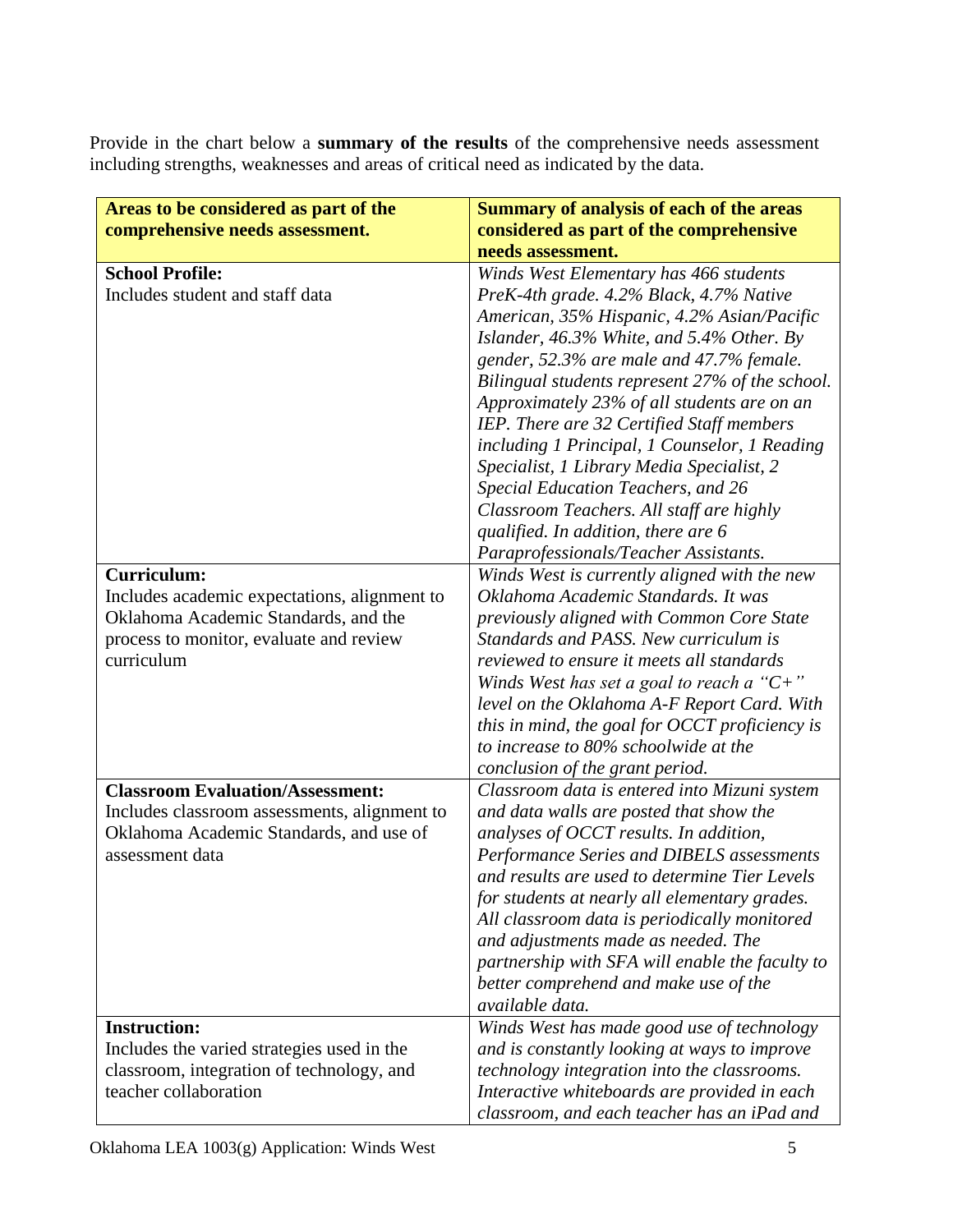|                                                | a desktop computer in their room. At this                                                                                                                                           |
|------------------------------------------------|-------------------------------------------------------------------------------------------------------------------------------------------------------------------------------------|
|                                                | elementary, mobile computer carts with iPads,                                                                                                                                       |
|                                                |                                                                                                                                                                                     |
|                                                | and two computer labs are available for each                                                                                                                                        |
|                                                | class. Winds West is in the process of adding                                                                                                                                       |
|                                                | additional student devices, so that all students                                                                                                                                    |
|                                                | in grades 3-4 will have a device. Teachers are                                                                                                                                      |
|                                                | assigned to pods based on grade level and                                                                                                                                           |
|                                                | student proficiency leveling which meet                                                                                                                                             |
|                                                | monthly for collaboration. This collaboration                                                                                                                                       |
|                                                | time will expanded to 90 minutes weekly under                                                                                                                                       |
|                                                | the SIG grant.                                                                                                                                                                      |
| <b>School Culture:</b>                         | Winds West strives to provide a safe, secure,                                                                                                                                       |
| Includes learning environment, leader and      | compassionate, and positive learning                                                                                                                                                |
|                                                |                                                                                                                                                                                     |
| teacher beliefs, and value of equity and       | environment. We have focused on building and                                                                                                                                        |
| diversity                                      | reinforcing teacher-student relationships in the                                                                                                                                    |
|                                                | last few years. Staff value each and every                                                                                                                                          |
|                                                | student, and respect the differences and                                                                                                                                            |
|                                                | uniqueness of each child. Staff work closely                                                                                                                                        |
|                                                | with district-wide support services such as the                                                                                                                                     |
|                                                | director of ADA/IEP assessment. As a Title I                                                                                                                                        |
|                                                | school, outreach in the community is expected                                                                                                                                       |
|                                                | and opportunities are provided regularly.                                                                                                                                           |
| <b>Student, Family, and Community Support:</b> | Winds West encourages communication with                                                                                                                                            |
| Includes communication methods, engagement     | parents and the community. Methods of                                                                                                                                               |
| efforts, and parents as partners               | communication include parent-teacher                                                                                                                                                |
|                                                | conferences, parent meetings, School                                                                                                                                                |
|                                                | Messenger (phone bank system), notes,                                                                                                                                               |
|                                                | marquee, direct teacher-parent contact, school                                                                                                                                      |
|                                                | website, and Facebook page. In addition, SFA                                                                                                                                        |
|                                                | offers and promotes several family and                                                                                                                                              |
|                                                | community engagement activities as part of                                                                                                                                          |
|                                                | this grant proposal.                                                                                                                                                                |
| <b>Professional Growth, Development, and</b>   | Winds West has had extensive and high-                                                                                                                                              |
| <b>Evaluation:</b>                             | professional development, but has not yet                                                                                                                                           |
| Includes professional development plan,        | found an effective way to link it to the                                                                                                                                            |
| capacity building, and evaluation process      | classroom. A solution is needed to correlate                                                                                                                                        |
|                                                | professional development with instructional                                                                                                                                         |
|                                                | delivery. A major concern is creating an                                                                                                                                            |
|                                                | environment with a common language and                                                                                                                                              |
|                                                | methods of practice $-$ for all staff. Past                                                                                                                                         |
|                                                | activities have included Model Schools                                                                                                                                              |
|                                                |                                                                                                                                                                                     |
|                                                |                                                                                                                                                                                     |
|                                                |                                                                                                                                                                                     |
|                                                |                                                                                                                                                                                     |
|                                                | have been missing in past PD activities.                                                                                                                                            |
|                                                | Knowledge gained is only useful if it is                                                                                                                                            |
|                                                | applied. The current PD plan has                                                                                                                                                    |
|                                                | Conferences and MRL (Marzano) Teacher<br>Academy. SFA provides an inclusive, whole-<br>school approach to professional development<br>that produces results. The "results" are what |
|                                                |                                                                                                                                                                                     |
|                                                |                                                                                                                                                                                     |
|                                                |                                                                                                                                                                                     |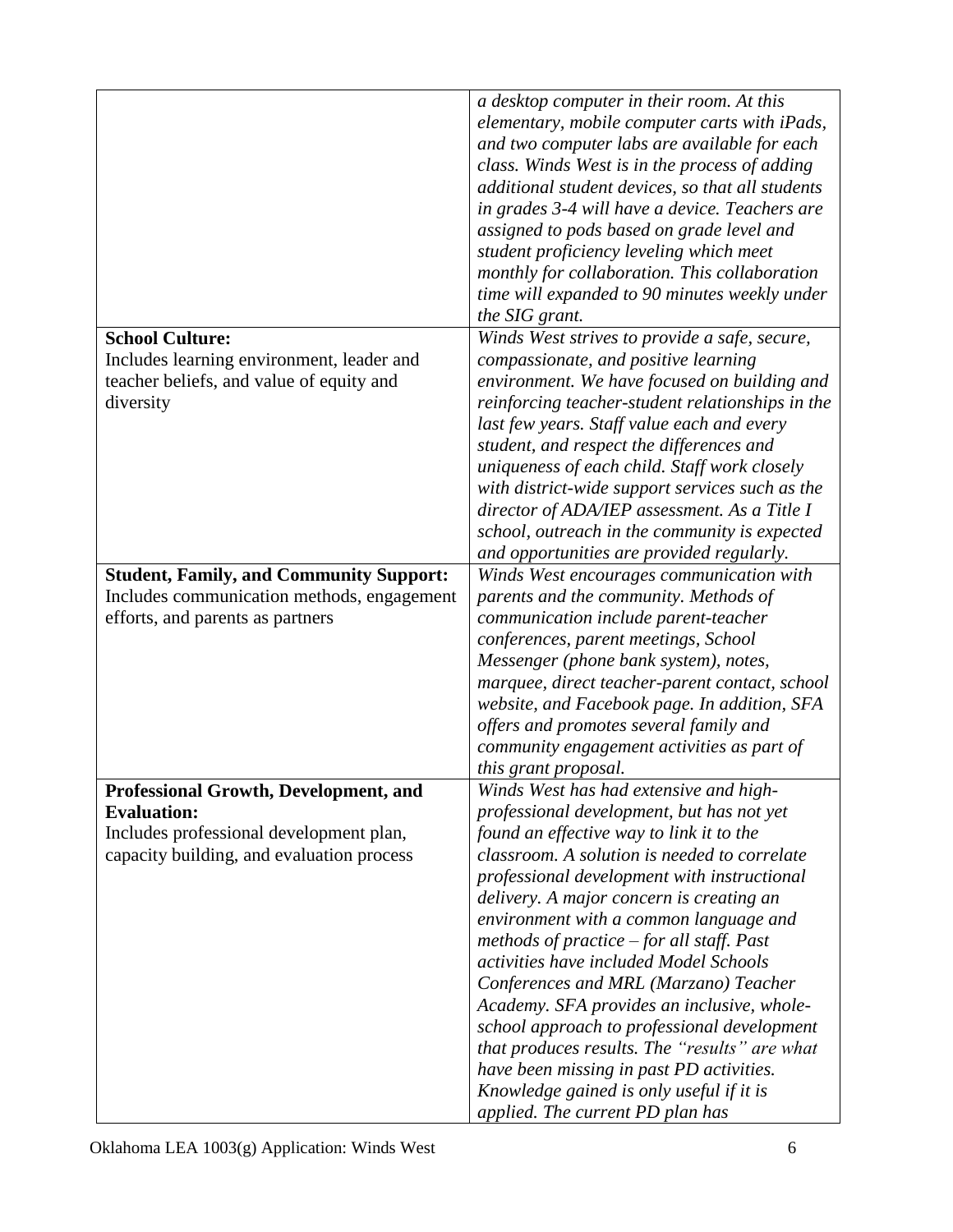|                                                | been evaluated and revised to focus on           |
|------------------------------------------------|--------------------------------------------------|
|                                                | activities that directly impact each and every   |
|                                                | classroom.                                       |
| Leadership:                                    | The administration of Western Heights is         |
| Includes process for decision making, policies | committed to collaborative decision making       |
| and procedures, and the shared vision          | that results in policies and procedures that are |
|                                                | for the betterment of the district. The recently |
|                                                | reorganized PLC at Winds West will take the      |
|                                                | lead in much of the decision making as it        |
|                                                | relates to the implementation of the SIG grant.  |
|                                                |                                                  |
|                                                | The staff at Winds West are a cohesive unit.     |
| <b>Organizational Structure and Resources:</b> | Resources are leveraged to provide the           |
| Includes use of resources, master schedule,    | optimal learning environment. Increased          |
| staffing, and teaming                          | instructional time is a key need, so extended    |
|                                                | day programming in an afterschool setting is     |
|                                                | being proposed as well as increased              |
|                                                | instructional time for reading and math by       |
|                                                | adjusting content allocation time (also          |
|                                                | allowing more time for collaboration).           |
|                                                | However, to initiate true whole-school reform,   |
|                                                | additional resources are needed. The SIG         |
|                                                | application requests an infusion of financial    |
|                                                | resources to add intervention staff, intensive   |
|                                                | professional development, curriculum             |
|                                                | materials, and consultation with the SFA staff   |
|                                                | for the implementation of a Whole-School         |
|                                                | Reform Model.                                    |
| <b>Comprehensive and Effective Planning:</b>   | The school improvement plan will be reviewed     |
| Includes the process for collaboration, use of | and revised to accommodate the need for          |
| data, development of school goals, and         | collaboration, analysis of data, and the goals   |
| continuous evaluation                          | as outlined in the Action Plan as part of this   |
|                                                | application. Steps have been taken to improve    |
|                                                | collaboration among faculty by adjusting class   |
|                                                | schedules and increasing the amount and rigor    |
|                                                | of professional development activities. Data     |
|                                                | driven instruction is a key ingredient in the    |
|                                                | SFA Whole-School Reform Model, and data          |
|                                                | will be continuously gathered and monitored      |
|                                                | to guide instruction. Success of the program     |
|                                                | will be evaluated on a consistent basis with     |
|                                                | modifications made as necessary.                 |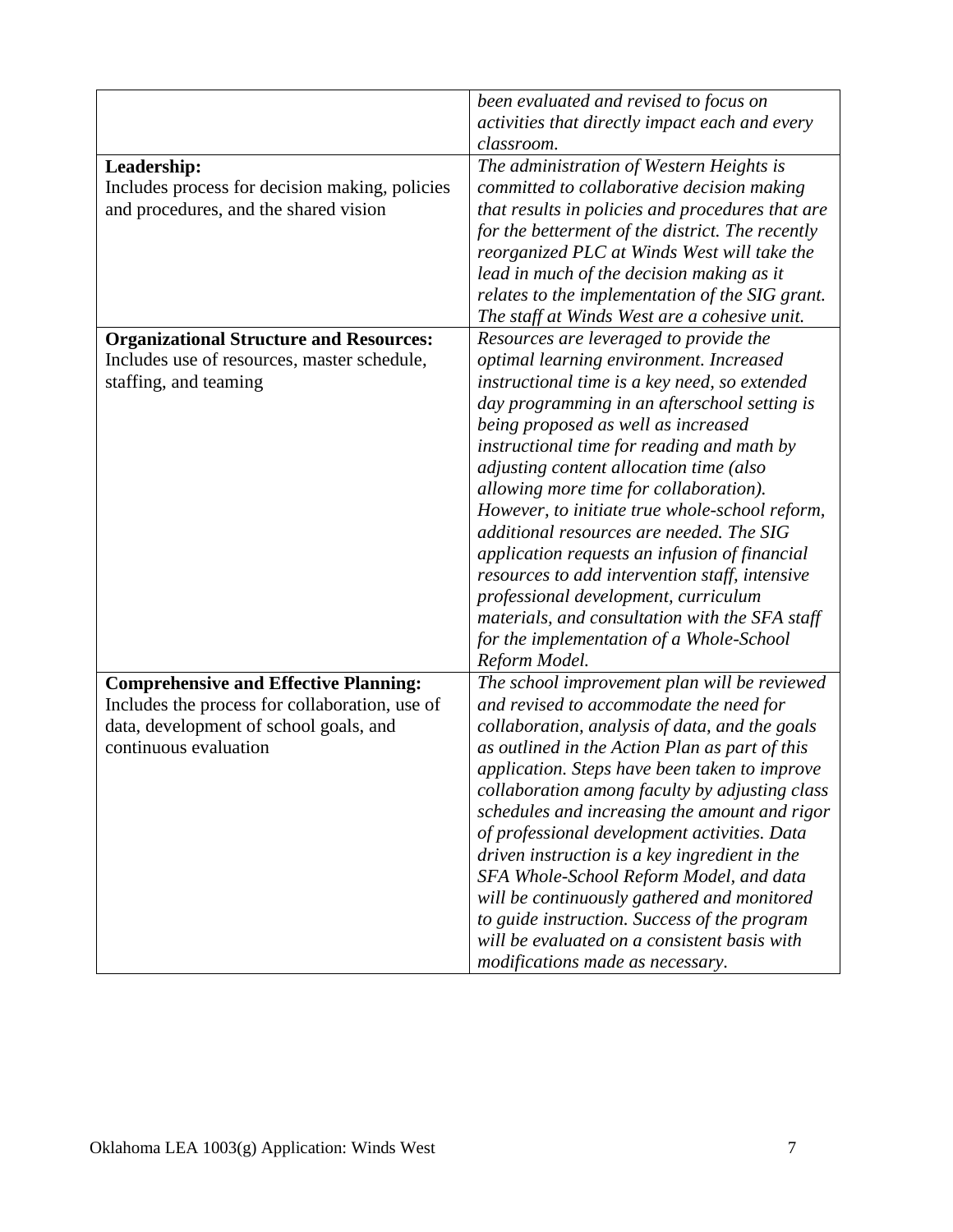## **SCHOOL IDENTIFICATION OF INTERVENTION MODEL**

In the space below, provide a **detailed narrative** describing how the selected intervention model was chosen and the correlation between the selected intervention model and the results of the comprehensive needs assessment.

*Identifying the Success for All (SFA) model began in June 2016 at an annual meeting with SDE school support staff. At that meeting, discussions turned to how a targeted intervention might aid schools looking to improve the quality of education provided as well as raise their standing on the state department's priority schools list. Currently, Winds West is performing at an F-level. SDE staff suggested using one of the three US Department of Education's approved researchbased models and using SIG funding to begin the implementation of the model. SFA rose to the top of Western Heights' list because of its targeted intervention at younger grades: the area the district considers most in need. After two meetings with SFA staff and a site visit to a district in eastern Oklahoma currently working SFA, Winds West committed to pursuing SDE school improvement funding to implement the program.*

*SFA's whole-school reform model aligns closely with the results of Western Heights' comprehensive needs assessment and targeted qualitative feedback solicited from the Winds West community. The comprehensive needs assessment identified the following high priority areas to be addressed.*

- *Extended Day Programming*
- *Reading Intervention*
- *Math Intervention*
- *Technology Acquisition/Replacement/Integration*
- *Professional Development*
- *Relationships (Building relationships between staff and students)*

*SFA's whole-school reform model will help Winds West significantly improve in each of these areas of need.*

## *Reading Intervention*

*Winds West has identified the need for an improved reading intervention at all grade levels from PreK-6. The research-proven reading programs included in SFA's whole-school reform model will address this need in a comprehensive and coordinated manner. (See Evidence-Based, Whole-School Reform Model: Description of the Implementation)*

# *Math Intervention*

*Winds West has identified the need for an improved math intervention at higher elementary*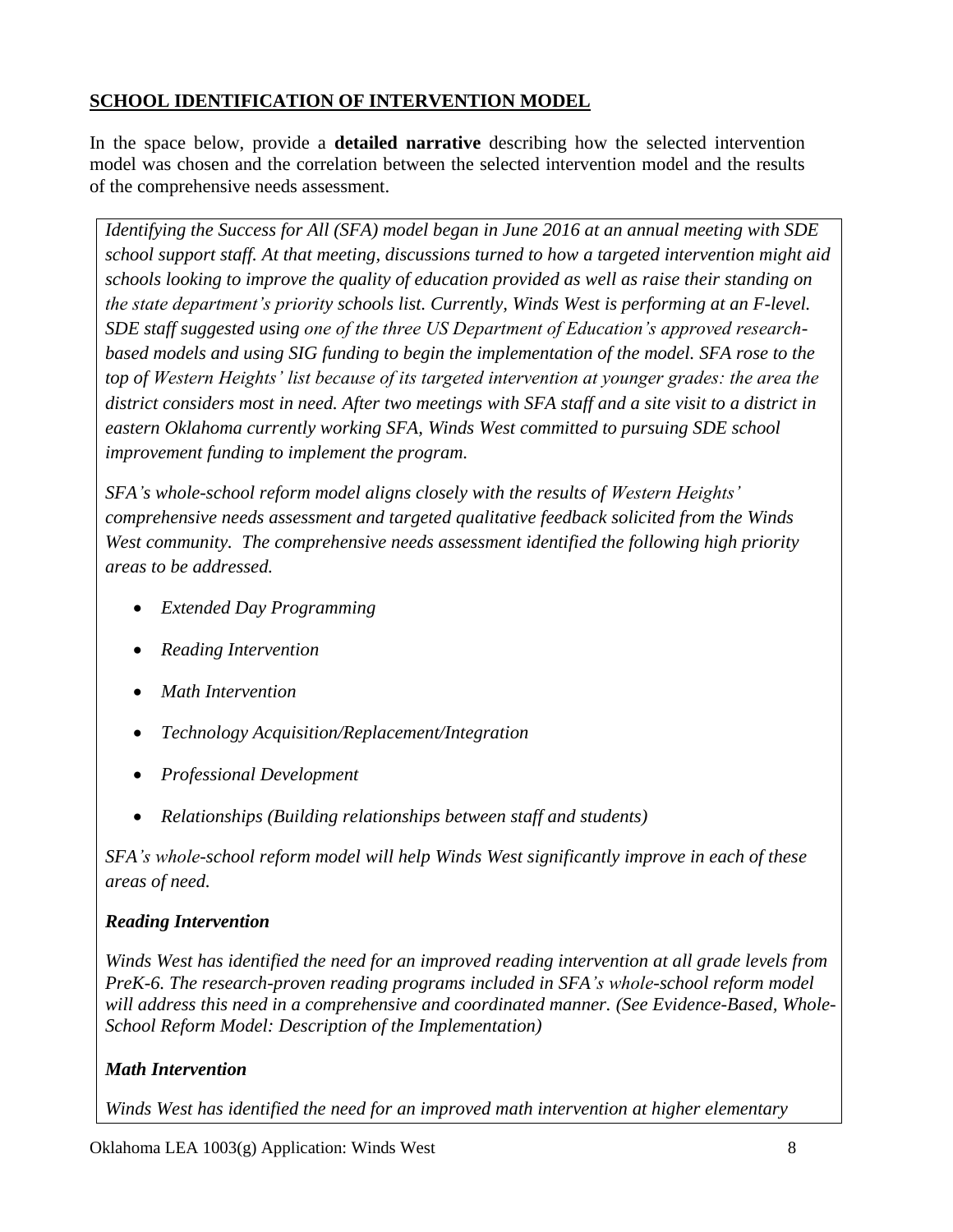*levels (3rd and 4th grade). SFA's PowerTeaching math program is an instructional multiday framework for these grade levels and provides teachers with a clear and simple structure for framing their mathematics instruction no matter which curriculum or textbook they use. (See Evidence-Based, Whole-School Reform Model: Description of the Implementation) In addition, SFA's professional development for teachers, with its emphasis on the Cycle of Effective Instruction and cooperative learning will enhance math instruction at all levels.*

## *Extended Day Programming*

*Winds West has a need to continue extended day programming including student support for reading and technology. SFA's on-line tutoring program, Lightning Squad, can be implemented during the extended day program. Lightning Squad is a web-based reading-intervention program for struggling readers. Tutors use Lightning Squad to assess students, develop instructional plans, and deliver effective, fun instruction. Lightning Squad provides the assessment, planning, and instructional tools for one-to-one tutoring or small group tutoring. In either case, Lightning Squad will provide reading instruction and practice at the 1st-3rd grade levels and address skill development in phonemic awareness, phonics, vocabulary, fluency, and comprehension. Lightning Squad instruction is aligned to the classroom objectives being taught in the SFA Reading curriculum.*

## *Technology Acquisition/Replacement/Integration*

*Technology is tightly integrated into SFA's whole-school reform model. SFA's PreK-8 programs (Curiosity Corner, KinderCorner, Reading Roots, Reading Wings, Reading Edge, PowerTeaching) are available as interactive white board lessons. Lightning Squad, is a web*based program that supports tutoring in reading at the 1<sup>st</sup>-3<sup>rd</sup> grade levels. SFA's Member *Center is an online tool for data collection, planning, and coaching. (See Evidence-Based, Whole-School Reform Model: Description of the Implementation) Implementation of SFA's whole-school reform model will enable Western Heights to effectively and coherently deploy technology to deliver instruction, conduct strategic planning, and provide professional development.* 

## *Professional Development*

*Robust professional development and on-site coaching are critical components of SFA's wholeschool reform model. SFA will provide introductory workshops for all of SFA educational programs and school-wide initiatives. SFA coaches will follow up this initial training with regular site visits to provide on-going support to teachers and school leaders. Additional SFA PD will align with our PLC structures perfectly. (See Evidence-Based, Whole-School Reform Model: Description of the Implementation)*

### *Relationships (Building relationships between staff and students)*

*Winds West has identified the need for improved relationships between staff and students. The Schoolwide Solutions component included in SFA's whole-school reform model will help address*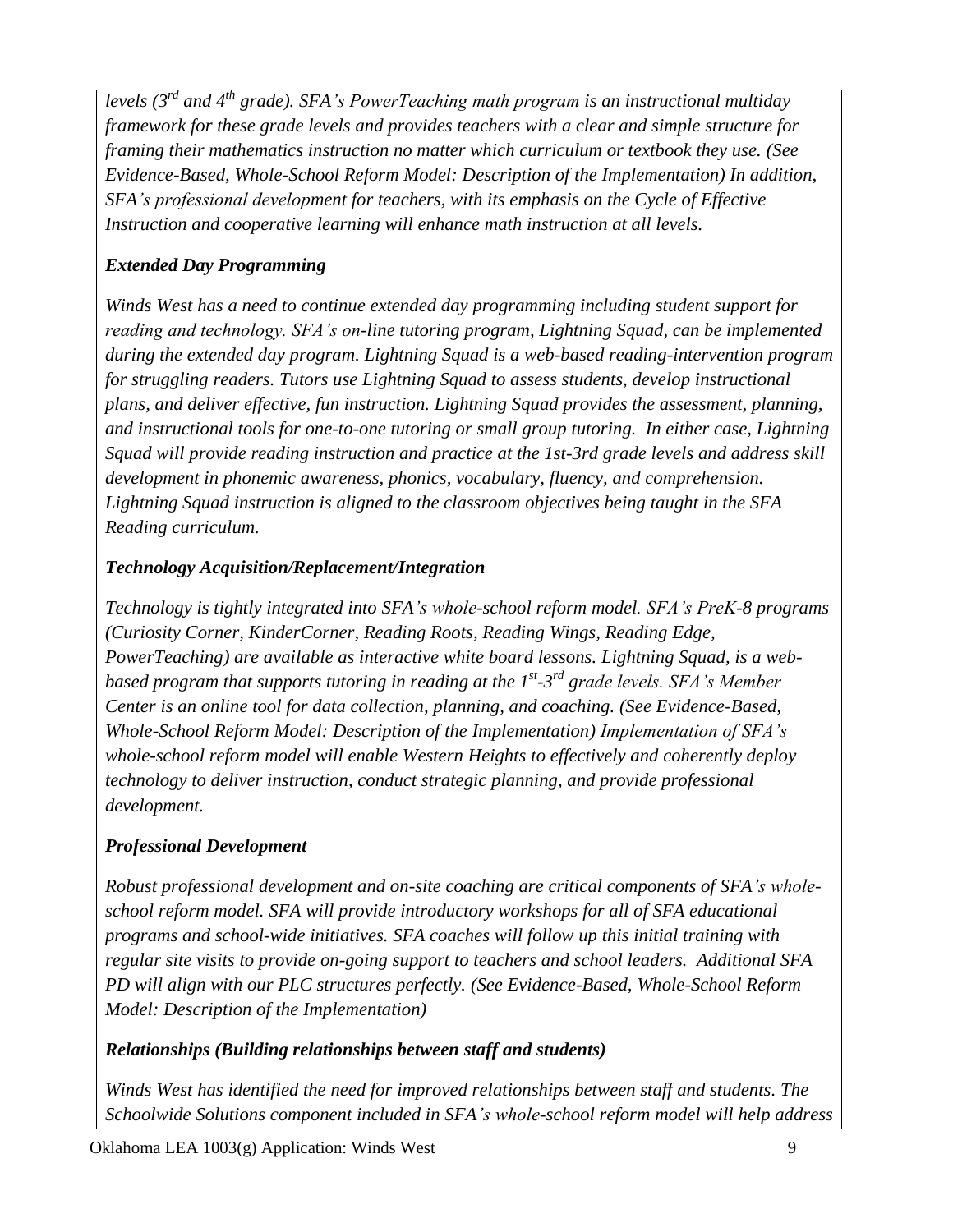*this need and improve staff/student relationships, as well as student/student relationships.* 

*Schoolwide Solutions teams design a schoolwide behavior-management plan based on the needs of each school. This approach includes:*

- *Pro-social skills*
- *Proactive behavior management,*
- *Behavior-tracking mechanisms,*
- *Behavior-management workshops,*

*Getting Along Together (GAT) is also implemented as a key piece of the Schoolwide Solutions component. Through GAT, students learn to use and master interpersonal and social problem solving skills. GAT teaches students strategies to manage their behavior, focus their thinking, build positive social relationships, and understand and deal with their feelings.*

*All staff members, including the principal and other administrators, are trained and involved in the Getting Along Together process. This collaborative involvement promotes an effective, consistent schoolwide structure that is reinforced throughout the year.*

# **SCHOOL SMART GOALS**

Complete the charts below by providing annual SMART Goals for four (4) consecutive years in Reading/Language Arts, Mathematics, and Graduation Rate (if applicable) for the All Students subgroup. See the Application Instructions for the School Section for more information on SMART Goals.

## **SMART Reading/Language Arts Goals**

Goal for 2017-2018: 70% of all students in grades 3-4 at Winds West will score proficient or above in reading as measured by the Oklahoma Core Curriculum Tests.

Goal for 2018-2019: 75% of all students in grades 3-4 at Winds West will score proficient or above in reading as measured by the Oklahoma Core Curriculum Tests.

Goal for 2019-2020: 80% of all students in grades 3-4 at Winds West will score proficient or above in reading as measured by the Oklahoma Core Curriculum Tests.

Goal for 2020-2021: 85% of all students in grades 3-4 at Winds West will score proficient or above in reading as measured by the Oklahoma Core Curriculum Tests.

Rationale: Based on preliminary reports from Measured Progress, 47% of students in grades 3-4 at Winds West scored in bottom quartile on the Oklahoma Core Curriculum Tests for the 2015- 2016 school year. The goals are attainable based on awarding of SIG, and the support and implementation of the SFA Whole-School Reform Model.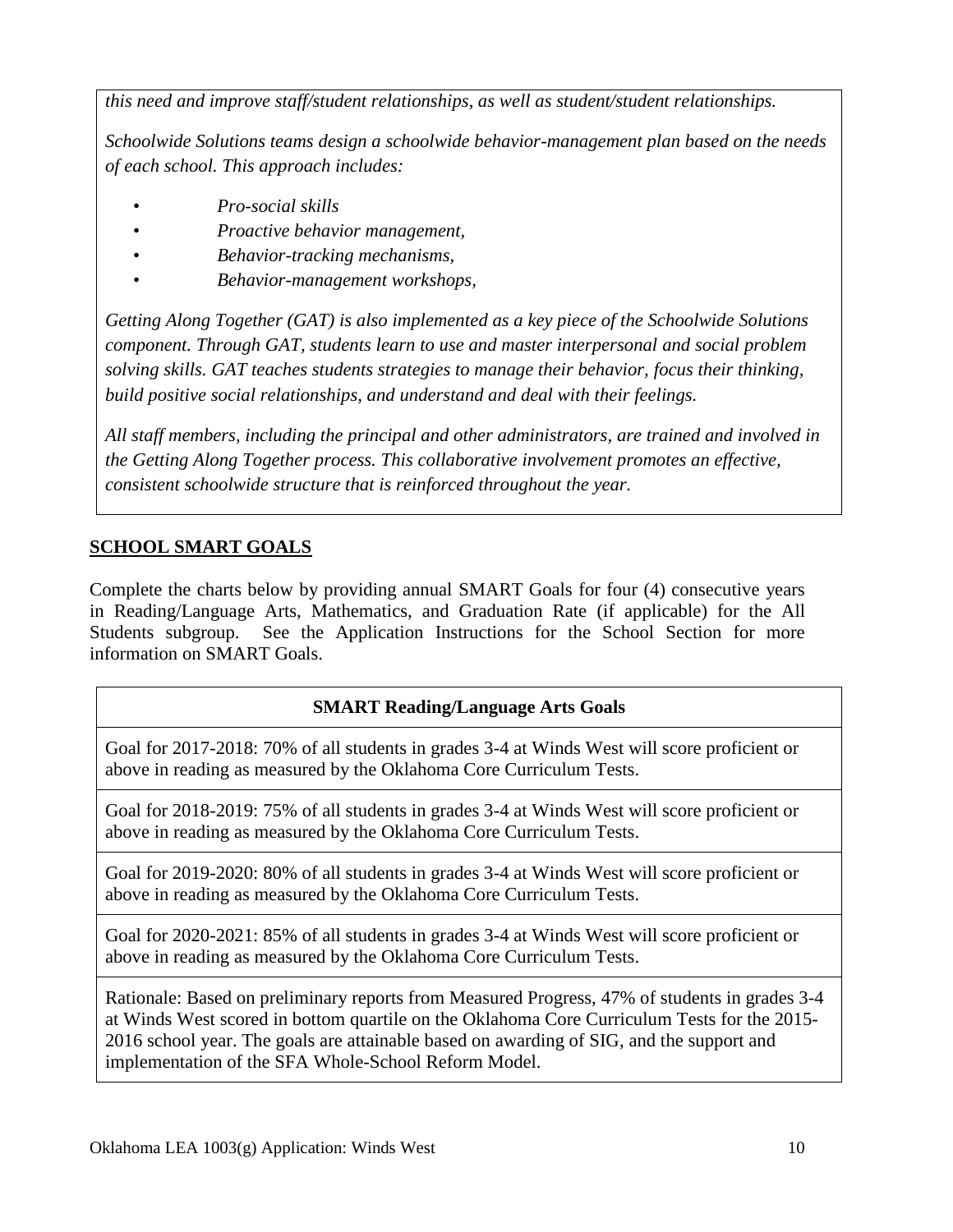### **SMART Mathematics Goals**

Goal for 2017-2018: 65% of all students in grades 3-4 at Winds West will score proficient or above in math as measured by the Oklahoma Core Curriculum Tests.

Goal for 2018-2019: 70% of all students in grades 3-4 at Winds West will score proficient or above in math as measured by the Oklahoma Core Curriculum Tests.

Goal for 2019-2020: 75% of all students in grades 3-4 at Winds West will score proficient or above in math as measured by the Oklahoma Core Curriculum Tests.

Goal for 2020-2021: 80% of all students in grades 3-4 at Winds West will score proficient or above in math as measured by the Oklahoma Core Curriculum Tests.

Rationale: Based on preliminary reports from Measured Progress, 53% of students in grades 3-4 at Winds West scored in bottom quartile on the Oklahoma Core Curriculum Tests for the 2015- 2016 school year. The goals are attainable based on awarding of SIG, and the support and implementation of the SFA Whole-School Reform Model.

#### **SMART Graduation Rate Goals**

Goal for 2017-2018: N/A

Goal for 2018-2019: N/A

Goal for 2019-2020: N/A

Goal for 2020-2021: N/A

Rationale: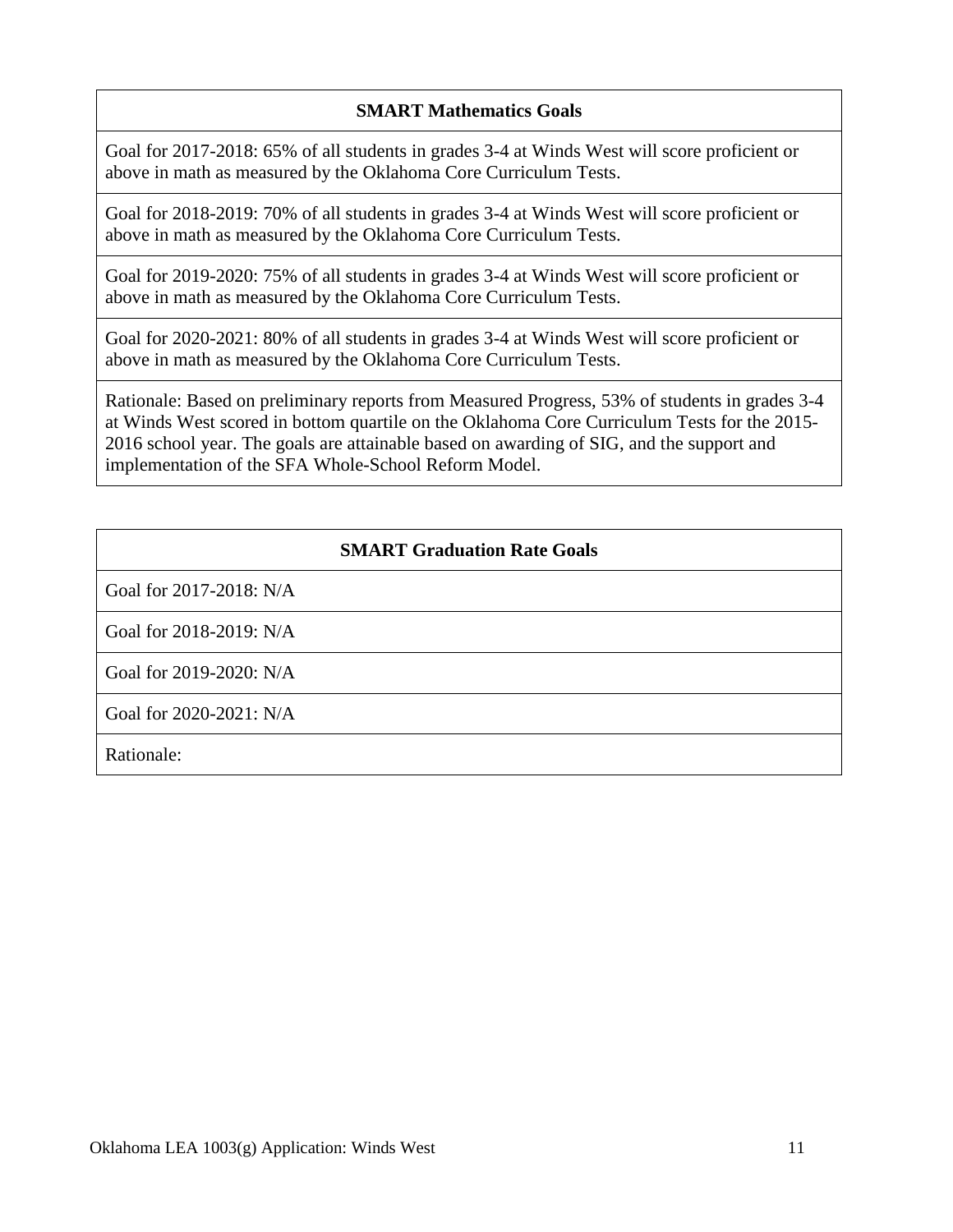## **INTEGRATION OF SERVICES**

Complete the following Integration of Services chart showing how the school will align any other federal, state, and local resources to the selected intervention models. You may add boxes as necessary. Examples can be found in the Application Instructions: School Section.

| <b>Resource</b>                                   | Alignment with 1003(g)                                                                                                                                                                                                                                                                                        |
|---------------------------------------------------|---------------------------------------------------------------------------------------------------------------------------------------------------------------------------------------------------------------------------------------------------------------------------------------------------------------|
| Title I, Part A                                   | Salaries for elementary instructional and<br>curricular administration staff                                                                                                                                                                                                                                  |
|                                                   | <b>Portion of salary for Director of Community</b><br>Resources as part of the family and<br>community outreach efforts under SFA                                                                                                                                                                             |
|                                                   | Provide needed services for homeless<br>and/or migrant children                                                                                                                                                                                                                                               |
|                                                   | Assist with extended day programming that<br>provides tutor-based supplemental literacy<br>and mathematics instruction for struggling<br>learners, and to reinforce and provide<br>assistance for literacy and mathematics<br>skills acquisition                                                              |
| Title II, Part A                                  | Stipends for teachers attending professional<br>$\bullet$<br>development                                                                                                                                                                                                                                      |
|                                                   | Registration and travel for teachers and<br>SFA school-level implementation staff (aka<br>the Turnaround Officers also called the SFA<br>Facilitators) along with the Solutions Team<br>Leader, and school principals to attend New<br>Leaders Institute in Year 1 and Experience<br>Site Conference annually |
|                                                   | Salary for elementary instructional and<br>curricular administration staff to provide<br>ongoing professional development and<br>coaching                                                                                                                                                                     |
| Title III, Part A                                 | Professional development on implementing<br>and supporting strategies for English<br>Language Learners placed in SFA                                                                                                                                                                                          |
|                                                   | Supplemental instructional materials for<br>ELL to extended school hours                                                                                                                                                                                                                                      |
| Title VI, Subpart 1 or 2 of Part B, if applicable | N/A                                                                                                                                                                                                                                                                                                           |
| <b>Other Federal Resources</b>                    | Child Nutrition Program will participate in<br>$\bullet$                                                                                                                                                                                                                                                      |
| <b>Child Nutrition Program</b>                    | and provide an After School Snack<br>Program (ASSP) for students in an                                                                                                                                                                                                                                        |
| After School Snack Program                        | extended-day setting. This will assist                                                                                                                                                                                                                                                                        |

Oklahoma LEA 1003(g) Application: Winds West 12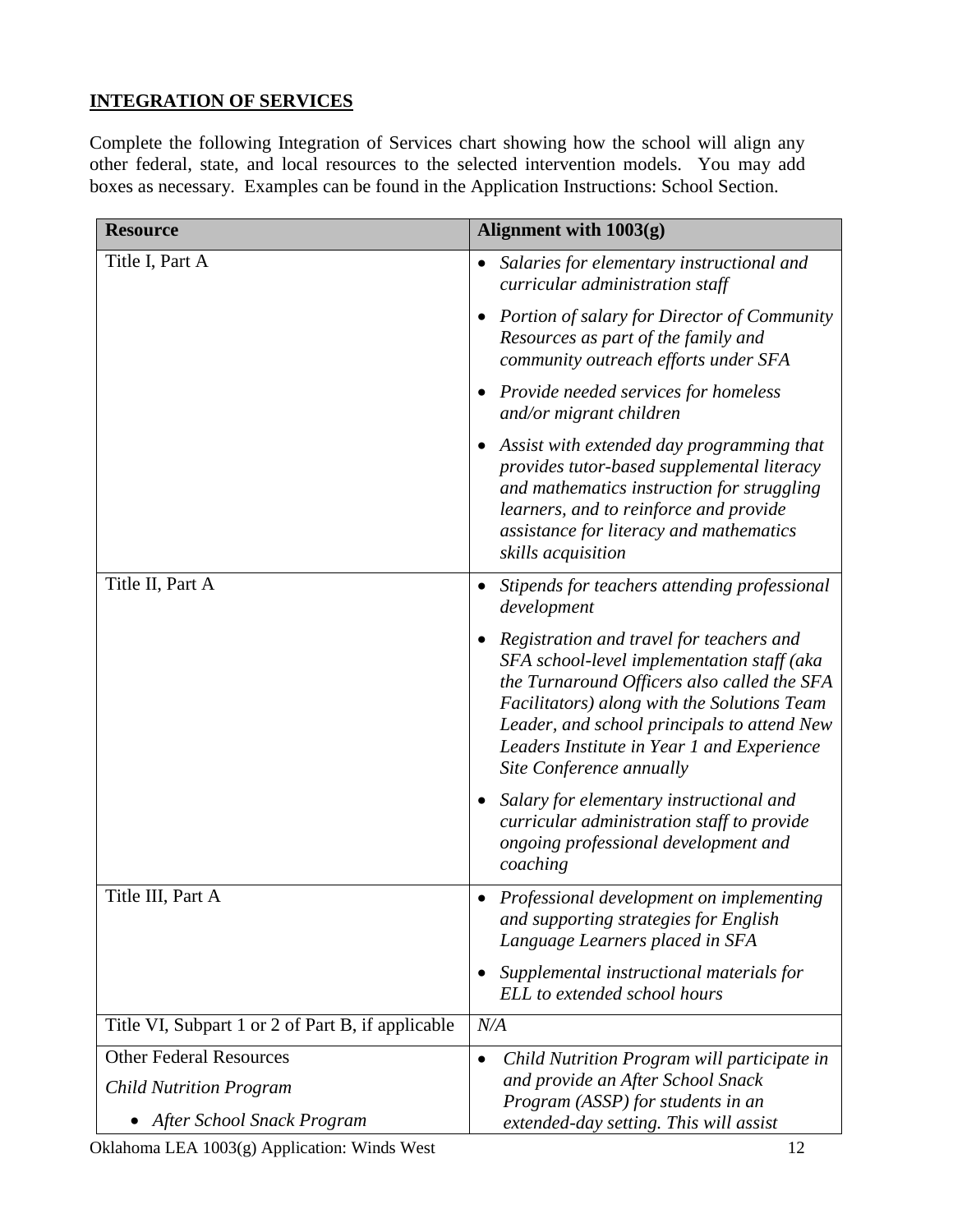| Summer Food Service Program                                | students as they participate in after-school<br>supplemental reading and math instruction.                                                                                                                                                                                      |  |  |
|------------------------------------------------------------|---------------------------------------------------------------------------------------------------------------------------------------------------------------------------------------------------------------------------------------------------------------------------------|--|--|
|                                                            | Child Nutrition Program will sponsor and<br>participate in the Summer Food Service<br>Program (SFSP). Provide breakfast and<br>lunch for students in need of remediation<br>and support through a Summer School<br>program focusing on literacy and<br>mathematics instruction. |  |  |
| <b>State Resources</b><br><b>Reading Sufficiency Funds</b> | Supplemental instructional materials for<br>extended school hours                                                                                                                                                                                                               |  |  |
| <b>Professional Development</b>                            | Assist in provision of professional<br>development activities that will implement<br>with fidelity the key provisions of the<br>Success for All framework. Items that may<br>be included are: registration fees, stipends,<br>materials, and travel expenses.                   |  |  |

## **SCHOOL MODIFICATION OF POLICIES AND PROCEDURES**

In the space below, provide a narrative describing the steps the school has taken or will take to modify its policies and procedures to enable the schools to effectively implement the selected intervention models.

*At this time, Winds West Elementary does not need to modify its policies and procedures to implement the whole-school reform model. Western Heights will contract with SFAF under normal contractual guidelines and procedures established by the State of Oklahoma for school district administration.*

### **SCHOOL SUSTAINABILITY EFFORTS**

In the space below provide the school plan for sustaining the reform efforts after the funding period ends. Provide in the narrative, evidence of the following:

- All stakeholders were involved in the planning phase and will share leadership throughout the implementation;
- There are written plans in place for transitions, including staffing, funding, exit of external providers and changes in leadership;
- The LEA has a strategic plan in place for professional development to sustain the implemented strategies to improve student achievement;
- The LEA has processes in place to establish a schedule that will allow for teacher collaboration and teaming to produce effective delivery of instruction;
- The school has in place a strategic planning process utilizing an online integrated planning and coaching tool;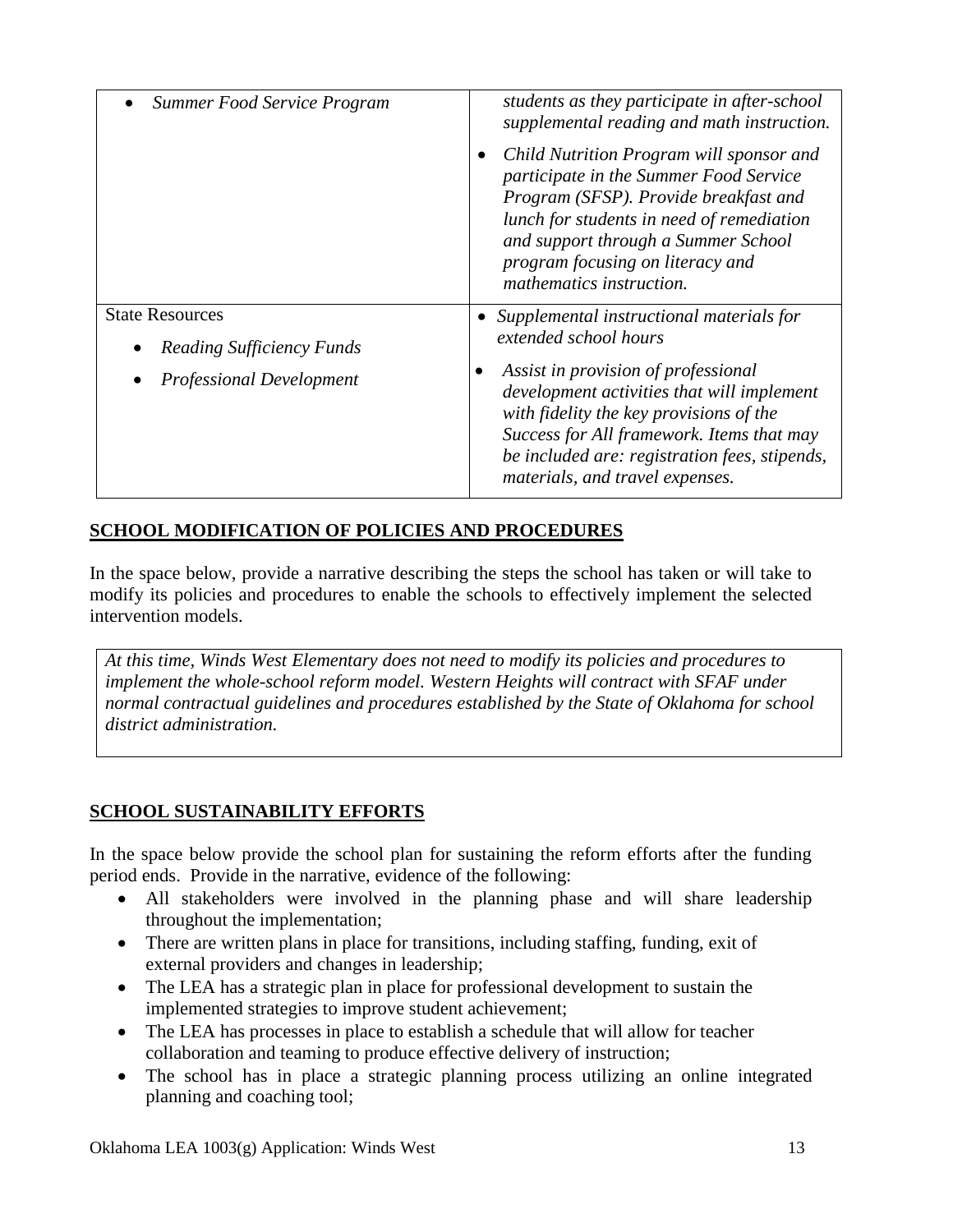- The school has a system of formative and summative data collection in place, including benchmarks;
- Other funding sources have been secured or are being actively sought to enable the school to continue the reform efforts and initiatives; and
- The Title I, Part A schoolwide plan includes goals and action steps that will sustain reform efforts.

*Winds West Elementary is an urban, high poverty, minority-majority school serving PreKindergarten to 4th grade. It is on the northern end of Western Heights Schools in the southwest side of Oklahoma City with just under 600 students. Over the last 15 years, the district has passed a series of very successful bond issues, which has allowed it to address technology and other infrastructure concerns and to renovate or rebuild all schools including Winds West, which is in a new building. The faculty and staff of Winds West bring a diverse set of experiences in education and the community at-large. The school took steps to involve all stakeholders during the planning phase for selecting SFA as an evidence based, whole-school reform model. A needs assessment was initially collected from teachers, support staff, students, parents/guardians, and community members to determine the priorities of the district. This assessment is actually a continual process as part of the federal funds the district receives annually, including Title I. A special planning team was formed to analyze the results of the needs assessment and provide direction in the pursuit of a School Improvement Grant. This planning team has worked in collaboration with the Professional Learning Communities (PLC) for each participating school site, which has also included an increased engagement with parents and community partners through the required community stakeholders meetings that are part of Title I funds. School visits to a SFA school in Oklahoma were conducted by Winds West staff to observe instruction and assess implementation expectations. Following the visits, Winds West decided to move forward and be included in the SIG application from the district level. From these engagements, the Whole-School Reform Model with SFA as a partner was developed. Winds West will continue to coordinate with these stakeholders through meetings, surveys, family/community events, and other measures for the term of this grant and years following to insure the sustainability of the progress achieved. (See Evidence-Based, Whole-School Reform Model: Description of the Implementation)* 

*Transition plans are in place that address and delineate the roles of those in leadership positions, should there be a change in individuals. In addition, SFA provides ongoing training for current and new leadership positions. The partnership with SFA strengthens and helps create seamless transitions should they arise. SFA also is a form of "Train the Trainer" regarding instructional approaches to reading and math. Any new instructional staff will benefit from peer coaching and be supported by intensive introductory professional development provided by the district and SFA. Any first-year staff and/or intern teachers will also be supported by staff from Oklahoma State University College of Education, which the district has long partnered. Continued direction and oversight that will assist with any transitions will be the responsibility of the newly defined and reorganized PLCs.*

*SFAF will provide professional development over the course of the SIG grant to enable Winds West to build the internal capacity to sustain the implemented strategies to improve student achievement. Key leadership staff receive additional training in the GREATER Coaching process, which provides the skills and practice to provide coaching to colleagues using a datadriven decision-making model. GREATER Coaching enables schools to build the internal*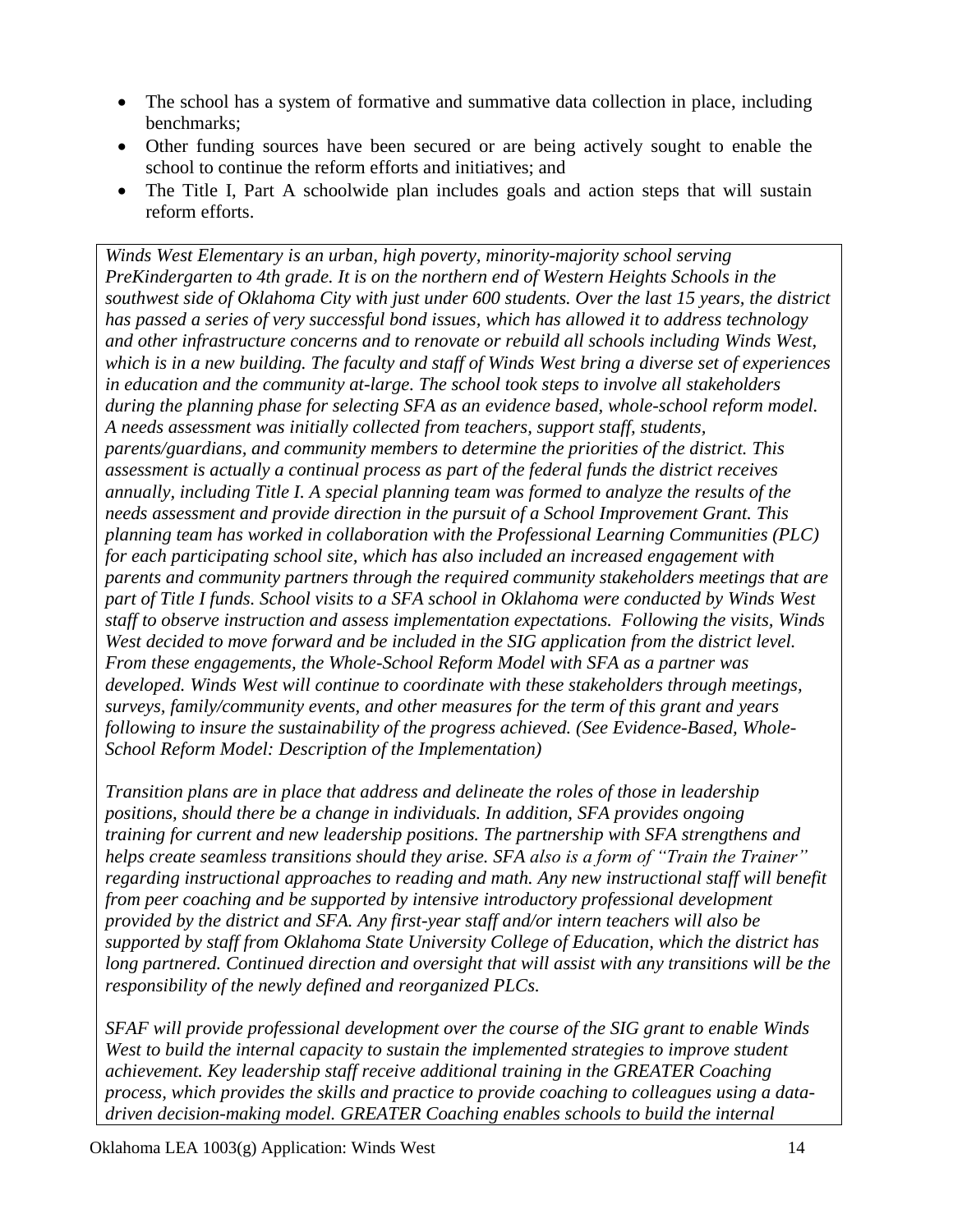*capacity to sustain the whole-school reform model in later years, with minimal support from SFA. The GREATER Coaching process is accompanied by a goal-focus process aligned to the Oklahoma State Data Inquiry Process that helps leaders and staff analyze data, determine areas of strength and concern, investigate root causes, determine actions, and verify results. The level of professional development with SFA tapers off during the four years of the SIG grant to a level appropriate for experienced sites focusing on refinement of the implementation. By the end of Year 4, Winds West will exercise the option of maintaining a minimal association with SFAF in order to obtain online data tools support, updates to program materials, access to online professional learning communities and yearly conferences, and limited onsite support based on how schools are achieving their SMART goals. It is expected that Winds West will be achieving these goals before Year 4 and be well positioned to support the refinement of the model with their own staff and only minimal support from SFAF. Beyond the four years of the SIG grant Winds West will continue to partner with SFAF to provide this refinement level of professional development and support. (See Evidence-Based, Whole-School Reform Model: Description of the Implementation)* 

*As previously mentioned, Western Heights will develop and modify class schedules, so that instructional staff are provided a minimum of 90 minutes for collaboration each week. This will be mandated across the district. Per SFA requirements, Winds West will continue to schedule early release to allow for even more collaboration. Further collaboration will be an integral part of the extensive and timely delivery of professional development. This will aid in the district goal of refining the role and implementation of PLCs. Collaboration activities will include the support for team teaching and other collaborative activities. SFA requires and expects this type of collaboration as part of the Whole-School Reform Model. As a part of implementing SFAs Whole-School Reform Model, Winds West will use SFA's Member Center, an online tool for data collection, planning, and coaching. (See Evidence-Based, Whole-School Reform Model: Description of the Implementation)*

*Western Heights utilizes Mizuni data collection and management tools. Mizuni provide an integrated, open-source system for data and standards warehousing. It also allows for culling curriculum and assessment resources into tables and visualization tools like charts, graphs, and indicator icons. Mizuni is a versatile resource that allows staff to analyze demographic, benchmark, formative, and survey data. The data collected is then sorted and categorized for placement on each individual teacher's data wall. Further data walls congregate data for different grade levels and the school as a whole. SFA Member Center collects Reading planning information and formative SFA data points, allowing teachers to use data to drive their instruction. This is a perfect complement to the Mizuni data collection system. SFA coaches will work with Western Heights staff to review and analyze this, along with SFA Member Center data, to set goals, and create action plans to ensure student achievement (See Evidence-Based, Whole-School Reform Model: Description of the Implementation). Additional data on teacher and administrator performance will be collected as part of the evaluation for Teacher and Leader Effectiveness utilizing both the Tulsa Teacher and Leader assessment models.* 

*After the four year term of the SIG grant has ended, Winds West will seek to channel its available funds including securing other funding sources to continue efforts under the Whole-School Reform Model and continue the partnership with SFAF to provide the professional development and support necessary to sustain the program that is in place. Planned funding sources include Title I, Title II (as REAP), Title III, and other state/local funds that are*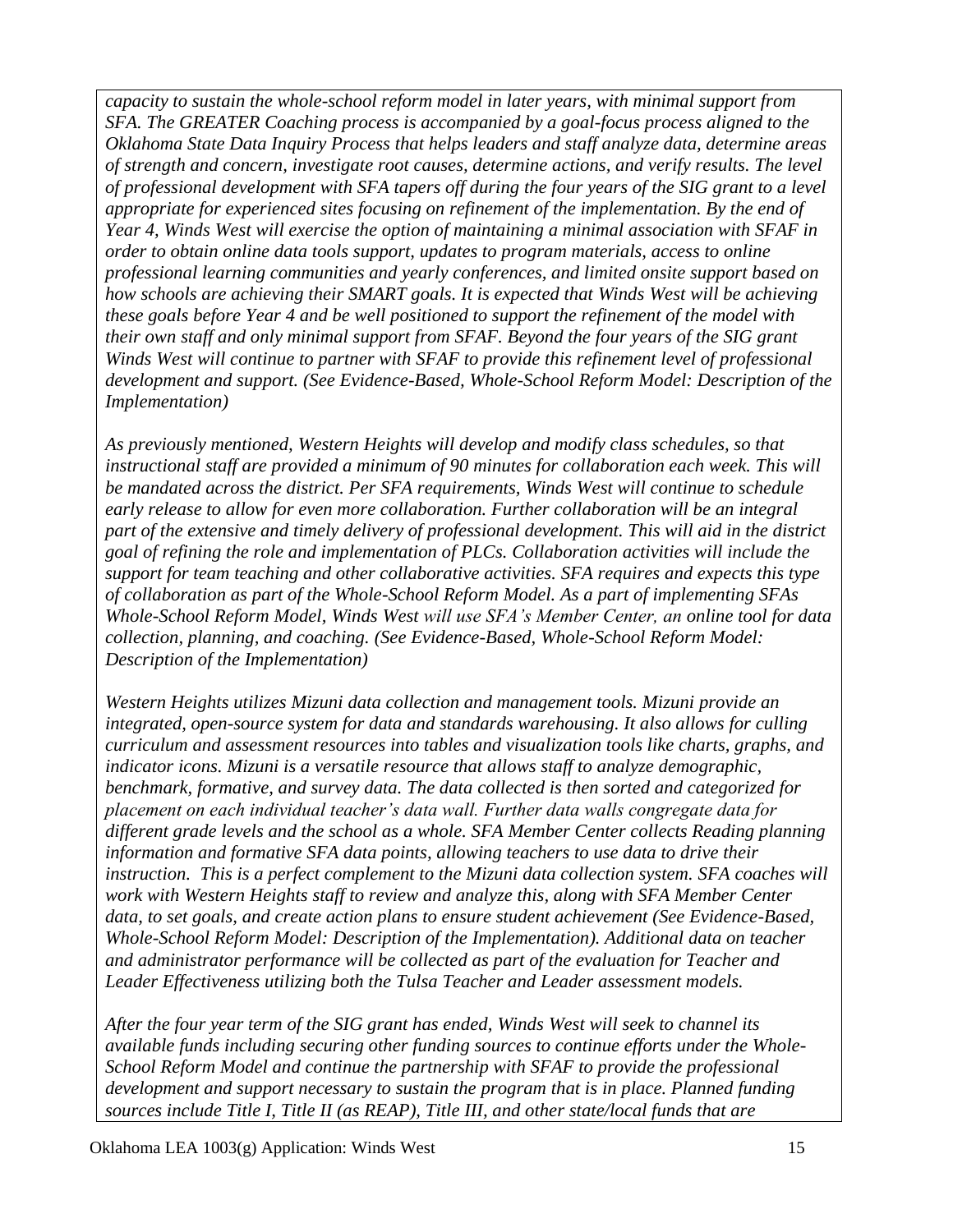### *available.*

*The schoolwide plan is currently approved by the Oklahoma State Department of Education, but will undergo revision based on elements of the SIG grant application and as part of the new application process in the OSDE Grants Management System. The goals and action steps as outlined in the SFA Whole-School Reform Model (See Evidence-Based, Whole-School Reform Model: Description of the Implementation and Action Plan) will be incorporated into the revised schoolwide plan. The increased responsibility of the PLC and Title I committee will undertake the task of revising the schoolwide plan and addressing the goal and action steps that need to be taken.*

# **SCHOOL ACTION PLAN FOR ENGAGING FAMILY AND COMMUNITY**

In the space below, provide a narrative that describes, in detail:

- 1. How the school involved and received commitment of support from all stakeholders in activities related to decision-making, choosing an intervention model, and/or development of the model's design.
- 2. The school' plan for engaging families on an ongoing basis throughout the implementation of the selected intervention model.

*The district took steps to involve all stakeholders during the planning phase for selecting SFA as an evidence-based, whole-school reform model. Discussions about a needs assessment can be found in other sections of this application as well as the use of team planning to move programmatic ideas and initiatives forward. Moving forward, Winds West will continue to coordinate with stakeholders through meetings, surveys, family/community events, and other measures for the term of this grant and beyond to insure the sustainability of the progress achieved.*

*The parent and family involvement in school committees will be one of the strategies that is implemented in Year I as a part of the schoolwide solutions component of the program, and this will continue throughout Winds West's implementation of SFA's whole-school reform model. (See Evidence-Based, Whole-School Reform Model: Description of the Implementation below)*

*Participants in the parent and family involvement component work to identify what family activities could have the greatest impact on the students' success and then design implementation plans that are engaging to their community.*

*Members of this team participate in quarterly meetings. They identify the needs of specific parent/family groups and design plans to implement the initiatives that most meet those needs. During training, these participants gain a greater understanding of the needs of the families in the community and how the school can best meet those needs, keeping in mind the best academic interests of the students. (See Evidence-Based, Whole-School Reform Model: Description of the Implementation below)*

*Several essential elements that are based on best practices and research are designed to involve*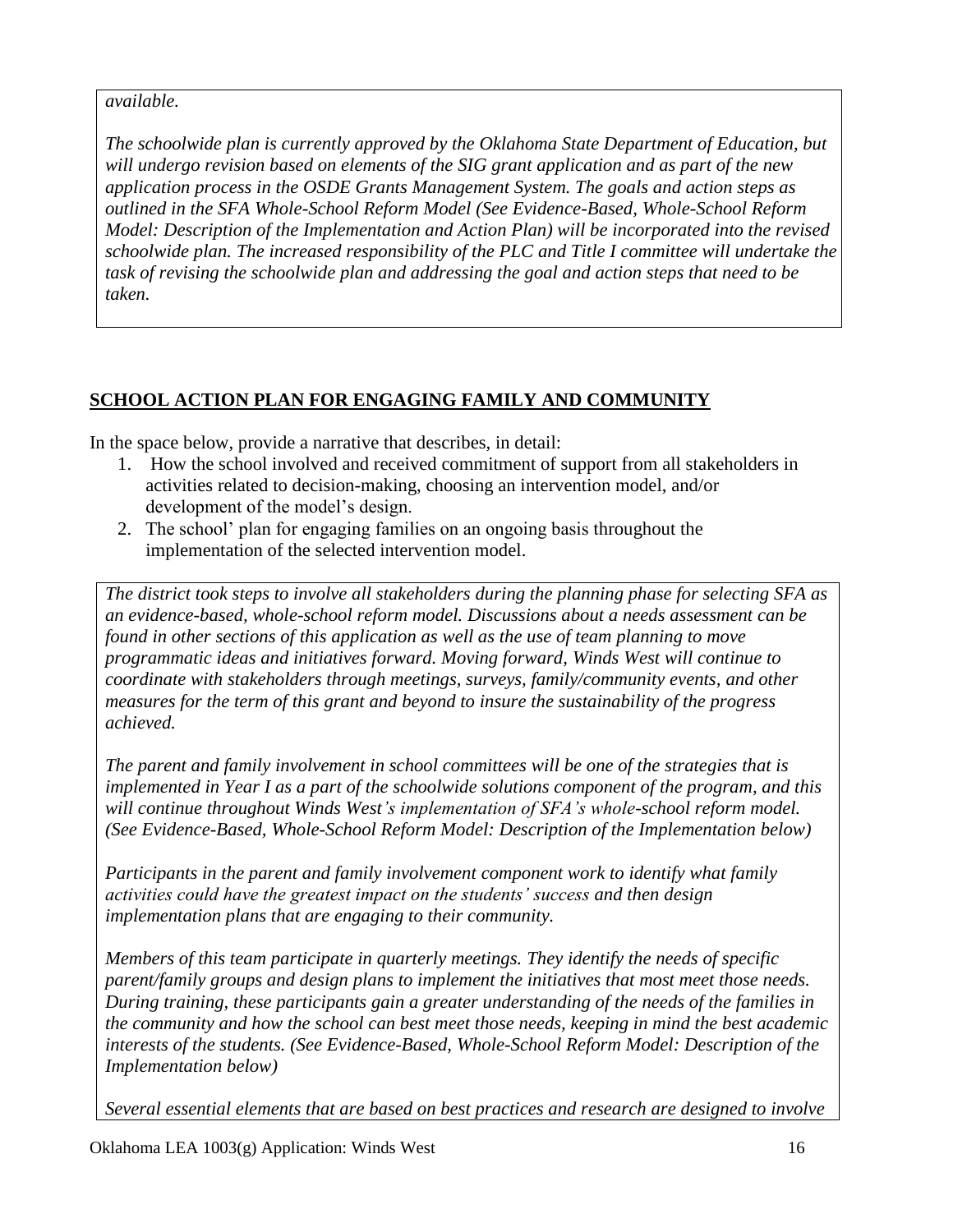*families in the ways that best support the students, teachers, and the school. Some of these essentials are:*

- SFAF Success Cards: Success Cards are brightly colored postcards sent to a parent at *least twice a year. These cards give an unsolicited compliment to the parent's child based on a recent accomplishment. Success Cards are one of many proven methods of reaching previously disengaged parents.*
- *Positive Home Visits: Similar to the Success Cards, Positive Home Visits are meant to communicate good news to the parent regarding their child. The physical presence of the teacher at the family's home, however, establishes an even greater level of trust between the parent and teacher. The family feels that they have engaged the teacher on a much more personal level, and the parent is empowered to be the one directing the conversation, rather than just being the guest at the school.*
- *Second Cup of Coffee: This is an event that occurs once every quarter, and caters to the time constraints experienced by many working parents. Coffee is set up in the vestibule of the school, and parents are encouraged to stop and have a cup before heading off to work. Members of the Leading for Success teams and other staff are available to greet parents and discuss upcoming projects of interest. Results have shown that these small events go a long way in establishing a positive relationship between staff and parents.*
- *Read and Respond: Read and Respond facilitates parental involvement by requiring them to read with their child for 20 minutes each school night. At early grade levels, the parent usually must sign a form confirming that their child read their homework, while higher levels require basic summary and analysis of the material.*
- *Volunteer Listeners: A volunteer listener is generally an adult who is willing to listen to a few children read. The goals are the same as with Read and Respond, so the reader needs an adult to listen, give encouragement, and, most importantly, give praise for a job well done. Staff members, older students, other parents, college students, retirees, and business and community partners should all be considered as possible listeners.*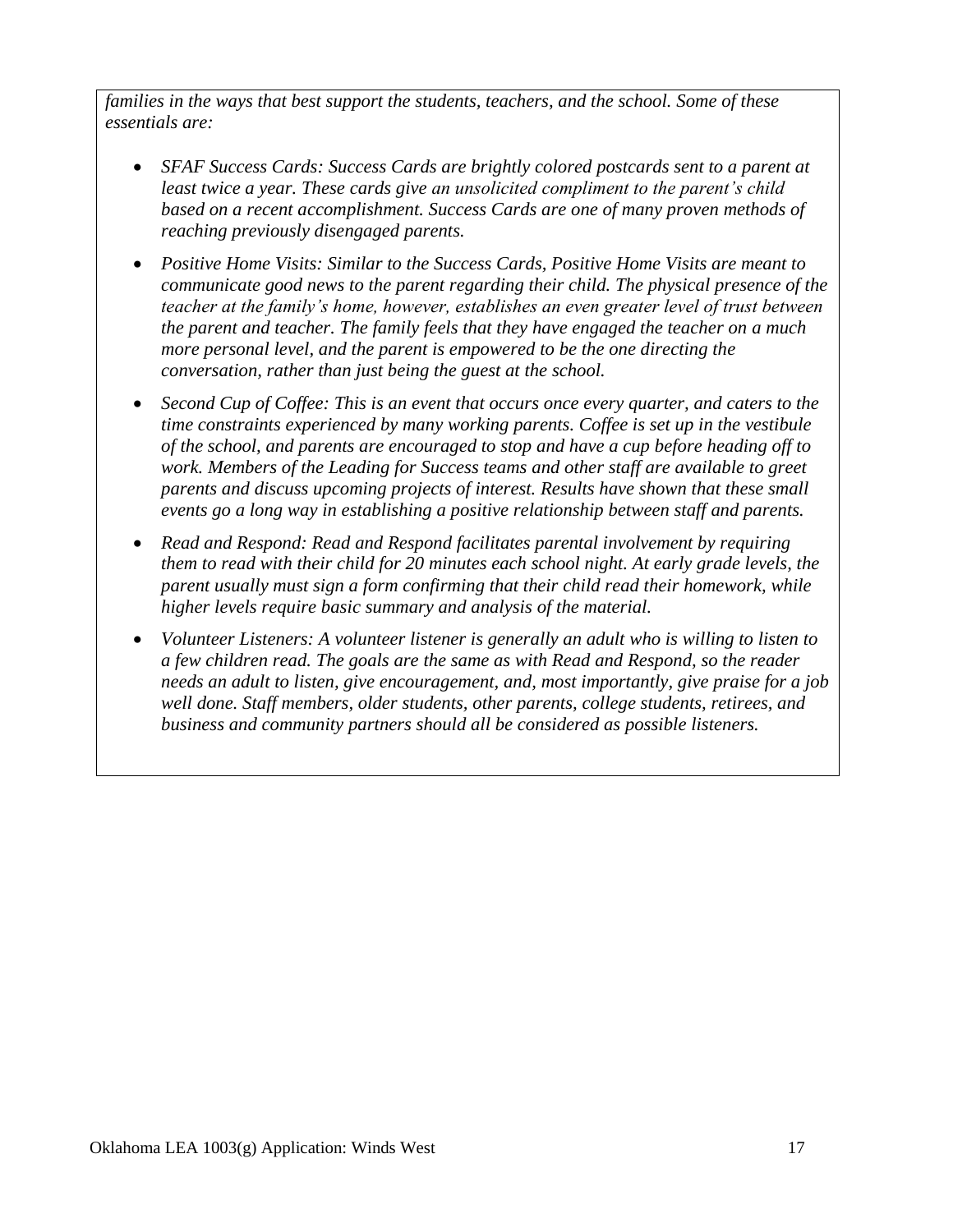### **SCHOOL ACTION PLAN**

For each Priority and/or Focus School, complete an annual action plan for each year over the period of availability of the grant for the selected intervention model. Be specific and provide detailed information regarding action steps, timelines, and person(s) responsible. Action plans can be expanded as needed.

| <b>Name of School:</b><br><b>Winds West Elementary at Western Heights Public Schools</b>                                                                                                                                                                                                                                                                                                                                                                                            |                                                                                                                                                                                                                                                                                                                                                                                                                                                                                                                                                                                                                                                               |                                       |                                                                |
|-------------------------------------------------------------------------------------------------------------------------------------------------------------------------------------------------------------------------------------------------------------------------------------------------------------------------------------------------------------------------------------------------------------------------------------------------------------------------------------|---------------------------------------------------------------------------------------------------------------------------------------------------------------------------------------------------------------------------------------------------------------------------------------------------------------------------------------------------------------------------------------------------------------------------------------------------------------------------------------------------------------------------------------------------------------------------------------------------------------------------------------------------------------|---------------------------------------|----------------------------------------------------------------|
| <b>Evidenced-Based, Whole-</b><br><b>School Reform Model</b>                                                                                                                                                                                                                                                                                                                                                                                                                        | <b>Description of the Implementation (Only the</b><br>approved models listed on the United States<br>Department of Education's webpage can be<br>adopted. Information can be found at<br>http://www2.ed.gov/programs/sif/sigevidencebased<br>/index.html.                                                                                                                                                                                                                                                                                                                                                                                                     | <b>Timeline for</b><br>Implementation | <b>Name and Position of</b><br><b>Responsible</b><br>Person(s) |
|                                                                                                                                                                                                                                                                                                                                                                                                                                                                                     | Requirements for the Evidenced-Based, Whole-School Reform Model LEAs must implement actions (1-3)                                                                                                                                                                                                                                                                                                                                                                                                                                                                                                                                                             |                                       |                                                                |
| 1. Is supported by evidence of<br>effectiveness, which must<br>include at least one study of<br>the model that meets What<br><b>Works Clearinghouse</b><br>evidence standards with or<br>without reservations; found a<br>statistically significant<br>favorable impact on a student<br>academic achievement or<br>attainment outcome, with no<br>statistically significant and<br>overriding unfavorable impacts<br>on that outcome for relevant<br>populations in the study or in | The What Works Clearing House has found that<br>SFA has "positive effects on alphabetics, mixed<br>effects for comprehension, and potentially positive<br>effects on general reading achievement" with an<br>Extent of Evidence rating of "Medium to Large".<br>One study of SFA met the What Works<br>Clearinghouse (WWC) evidence standards and six<br>studies met WWC evidence standards with<br>reservations. The studies included nearly 4,000<br>students attending more than 70 elementary schools<br>across the United States.<br>(http://ies.ed.gov/ncee/wwc/interventionreport.aspx<br>$?sid=496)$<br>Additionally, SFA has been researched by over | (See timeline in<br>Section 2)        | See timeline in<br>Section 2)                                  |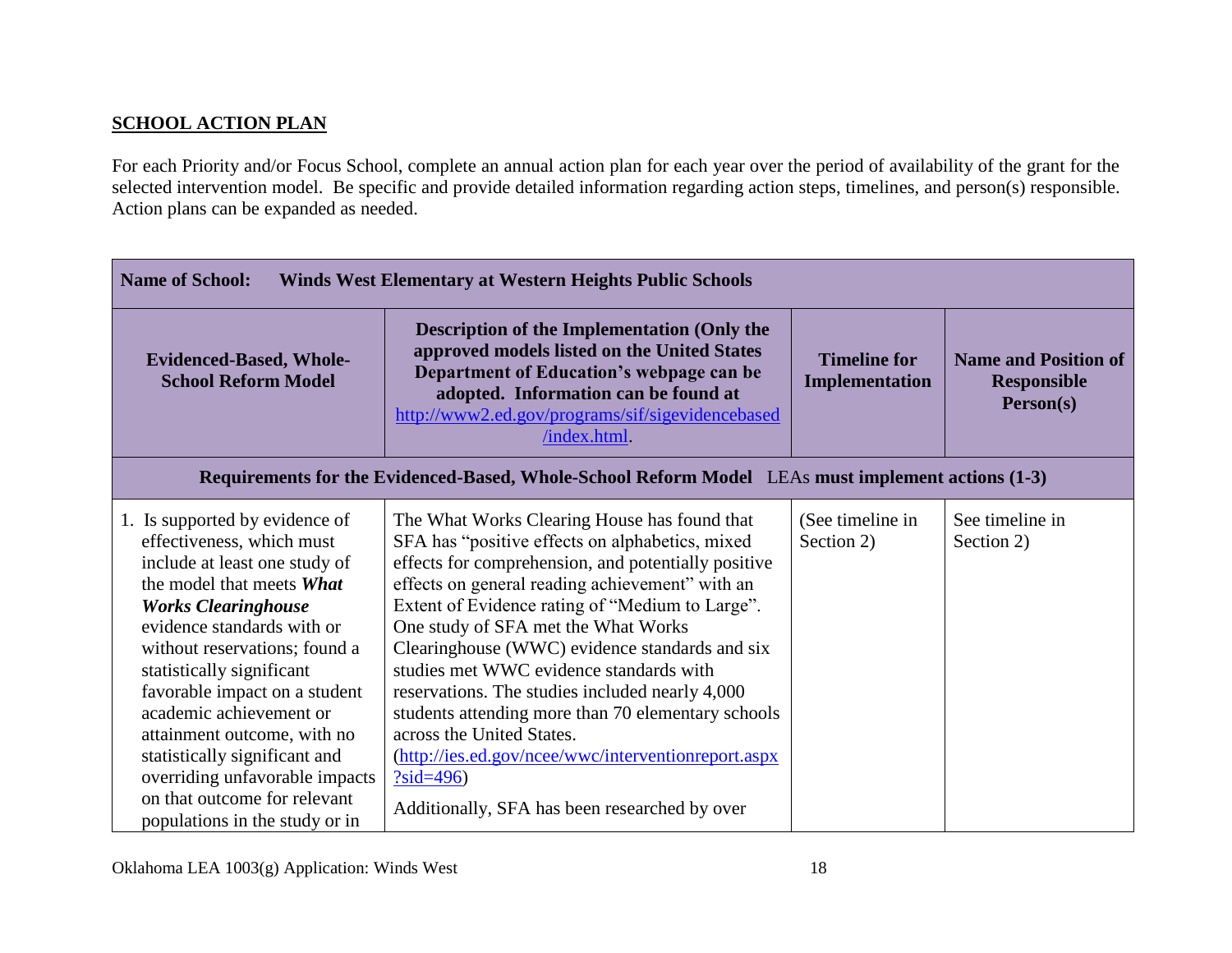| <b>Name of School:</b><br><b>Winds West Elementary at Western Heights Public Schools</b>                                                                                                                                                                                                                                                                                                                                                                      |                                                                                                                                                                                                                                                                                                                                                                                                                                                                                                                                                                                                                                                                                                                                                                                                                                                                                                                                                                                                                                                                                                                                            |                                              |                                                                |
|---------------------------------------------------------------------------------------------------------------------------------------------------------------------------------------------------------------------------------------------------------------------------------------------------------------------------------------------------------------------------------------------------------------------------------------------------------------|--------------------------------------------------------------------------------------------------------------------------------------------------------------------------------------------------------------------------------------------------------------------------------------------------------------------------------------------------------------------------------------------------------------------------------------------------------------------------------------------------------------------------------------------------------------------------------------------------------------------------------------------------------------------------------------------------------------------------------------------------------------------------------------------------------------------------------------------------------------------------------------------------------------------------------------------------------------------------------------------------------------------------------------------------------------------------------------------------------------------------------------------|----------------------------------------------|----------------------------------------------------------------|
| <b>Evidenced-Based, Whole-</b><br><b>School Reform Model</b>                                                                                                                                                                                                                                                                                                                                                                                                  | <b>Description of the Implementation (Only the</b><br>approved models listed on the United States<br>Department of Education's webpage can be<br>adopted. Information can be found at<br>http://www2.ed.gov/programs/sif/sigevidencebased<br>/index.html                                                                                                                                                                                                                                                                                                                                                                                                                                                                                                                                                                                                                                                                                                                                                                                                                                                                                   | <b>Timeline for</b><br><b>Implementation</b> | <b>Name and Position of</b><br><b>Responsible</b><br>Person(s) |
| other studies of the<br>intervention reviewed by and<br>reported on by the What<br>Works Clearinghouse; and if<br>meeting What Works<br>Clearinghouse evidence<br>standards with reservation,<br>includes a large sample and a<br>multi-site sample as defined in<br>34CFR 77.1 (Note: multiple<br>studies can cumulatively meet<br>the large and multi-site sample<br>requirements so long as each<br>study meets the other<br>requirements in this section; | thirty institutions for more than two decades. SFA<br>has been found to increase reading achievement,<br>cut the achievement gap between African<br>Americans, Hispanic, and white students, and<br>prepare teachers to support the needs of English<br>language learners.<br>(http://www2.ed.gov/programs/sif/sigevidencebase<br>d/successevidence.pdf)<br>In 2010, SFA received the highest score in the<br>Department of Education's Investing in Innovation<br>(i3) scale-up competition, which required strong<br>scientific evidence of effectiveness.<br>A meta-analysis of research on twenty-nine models<br>categorized SFA as one of only three programs<br>with the "Strongest Evidence of Effectiveness"<br>(Borman, Hewes, Overman, and Brown, 2003).<br>SFA was evaluated in a three-year randomized<br>control trial, the gold standard of research, funded<br>by the U.S. Department of Education between 2002<br>and 2006. Students in SFA schools achieved at<br>significantly higher levels than similar students in<br>control schools. The difference in student<br>performance in only three years was enough to cut |                                              |                                                                |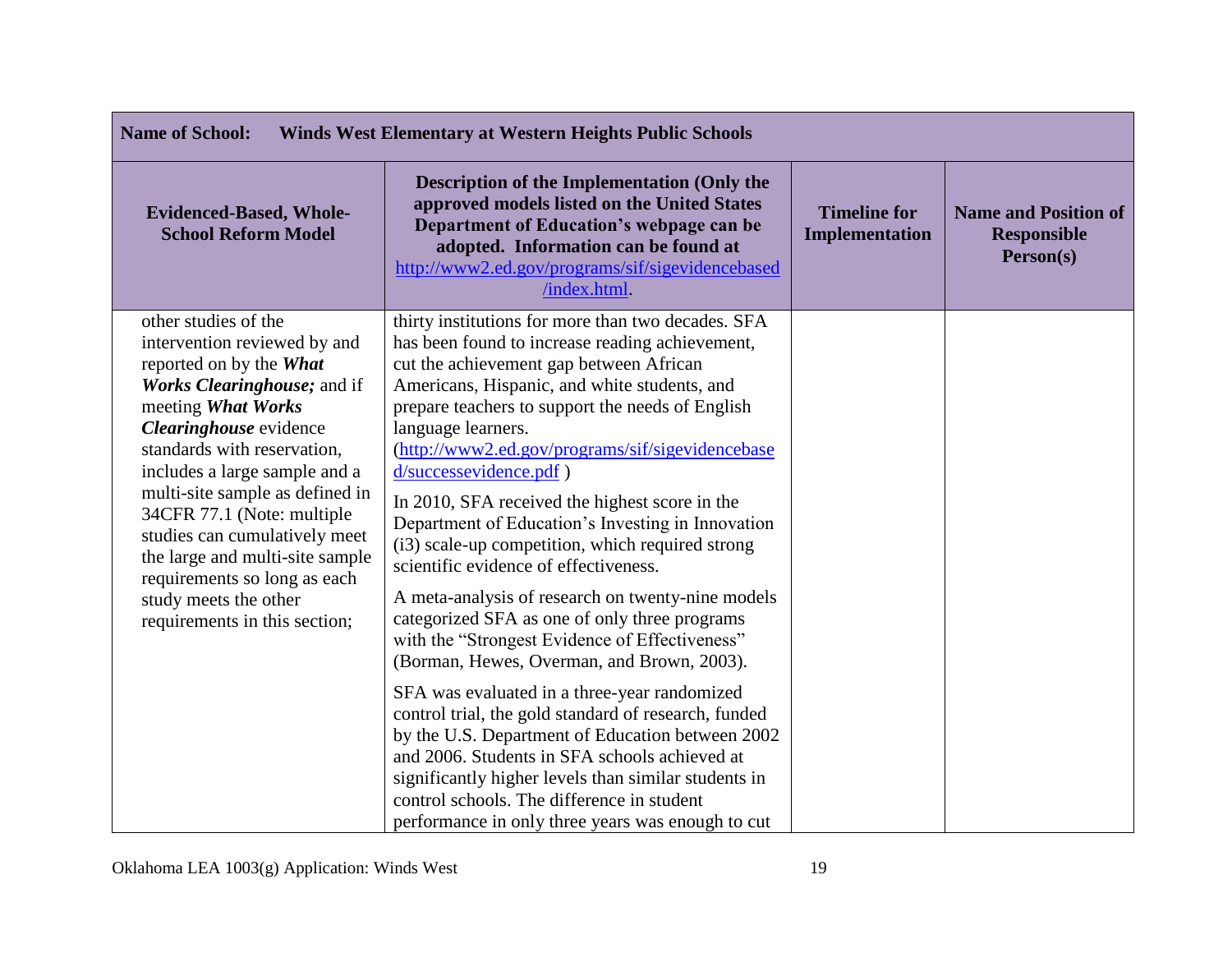| <b>Name of School:</b><br><b>Winds West Elementary at Western Heights Public Schools</b> |                                                                                                                                                                                                                                                                                                                                                   |                                                                            |                                                                            |
|------------------------------------------------------------------------------------------|---------------------------------------------------------------------------------------------------------------------------------------------------------------------------------------------------------------------------------------------------------------------------------------------------------------------------------------------------|----------------------------------------------------------------------------|----------------------------------------------------------------------------|
| <b>Evidenced-Based, Whole-</b><br><b>School Reform Model</b>                             | <b>Description of the Implementation (Only the</b><br>approved models listed on the United States<br>Department of Education's webpage can be<br>adopted. Information can be found at<br>http://www2.ed.gov/programs/sif/sigevidencebased<br>/index.html.                                                                                         | <b>Timeline for</b><br><b>Implementation</b>                               | <b>Name and Position of</b><br><b>Responsible</b><br>Person(s)             |
|                                                                                          | the black-white achievement gap in half (Borman,<br>Slavin, Cheung, Chamberlin, Madden, and<br>Chambers, 2007).                                                                                                                                                                                                                                   |                                                                            |                                                                            |
|                                                                                          | Six studies have involved ELLs and have shown<br>that SFA increases their reading levels substantially<br>more than those ELLs in control schools (Cheung<br>and Slavin, 2005).                                                                                                                                                                   |                                                                            |                                                                            |
|                                                                                          | In a series of studies involving more than 6,000<br>students over ten years, students in SFA schools<br>were, on average, a full grade level ahead of<br>students in similar control schools by the fifth<br>grade. This difference was maintained during<br>middle school even though the intervention was<br>finished (Borman and Hewes, 2002). |                                                                            |                                                                            |
| 2. Is a whole-school reform<br>model as defined in these<br>requirements;                | SFA is one of the evidence-based, whole-school<br>reform models identified by the United States<br>Department of Education<br>(http://www2.ed.gov/programs/sif/sigevidencebase<br>d/index.html).<br>(http://www2.ed.gov/programs/sif/sigevidencebase<br>d/successforallnarrativedescription.pdf)<br>The SFA PreK-8 comprehensive approach to      | (See 4 year)<br>timeline below<br>under heading<br>Implementation<br>Plan) | (See 4 year timeline<br>below under heading<br><b>Implementation Plan)</b> |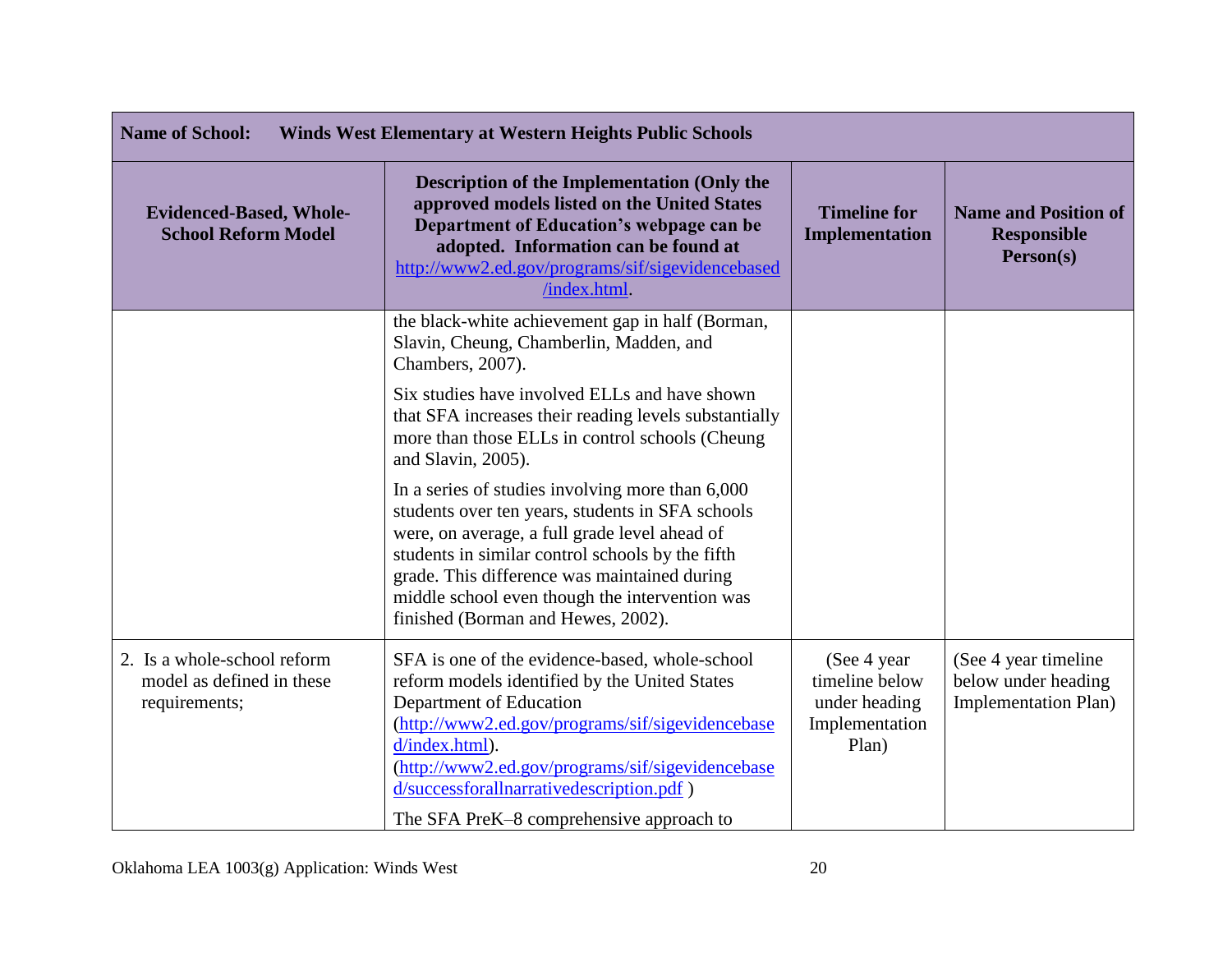| <b>Name of School:</b><br>Winds West Elementary at Western Heights Public Schools |                                                                                                                                                                                                                                                           |                                       |                                                                |
|-----------------------------------------------------------------------------------|-----------------------------------------------------------------------------------------------------------------------------------------------------------------------------------------------------------------------------------------------------------|---------------------------------------|----------------------------------------------------------------|
| <b>Evidenced-Based, Whole-</b><br><b>School Reform Model</b>                      | <b>Description of the Implementation (Only the</b><br>approved models listed on the United States<br>Department of Education's webpage can be<br>adopted. Information can be found at<br>http://www2.ed.gov/programs/sif/sigevidencebased<br>/index.html. | <b>Timeline for</b><br>Implementation | <b>Name and Position of</b><br><b>Responsible</b><br>Person(s) |
|                                                                                   | school improvement focuses on ensuring grade-<br>level performance in reading for every student—the<br>key to success in school. The approach relies on<br>these important components:                                                                    |                                       |                                                                |
|                                                                                   | Cooperative learning is the basis of the<br>Cycle of Effective Instruction. Students<br>work together productively to learn and take<br>responsibility for one another's learning.                                                                        |                                       |                                                                |
|                                                                                   | Reading approaches and materials<br>emphasize phonemic awareness, phonics,<br>comprehension, vocabulary, and fluency.                                                                                                                                     |                                       |                                                                |
|                                                                                   | Technology is deeply embedded in daily<br>$\bullet$<br>teaching and learning.                                                                                                                                                                             |                                       |                                                                |
|                                                                                   | Students are highly motivated and engaged<br>and discuss curricular content every day.                                                                                                                                                                    |                                       |                                                                |
|                                                                                   | Proven strategies are used to support<br>$\bullet$<br>English language learners.                                                                                                                                                                          |                                       |                                                                |
|                                                                                   | The pace of instruction is fast, and students<br>keep up with the pace.                                                                                                                                                                                   |                                       |                                                                |
|                                                                                   | Every minute of teaching is well planned,                                                                                                                                                                                                                 |                                       |                                                                |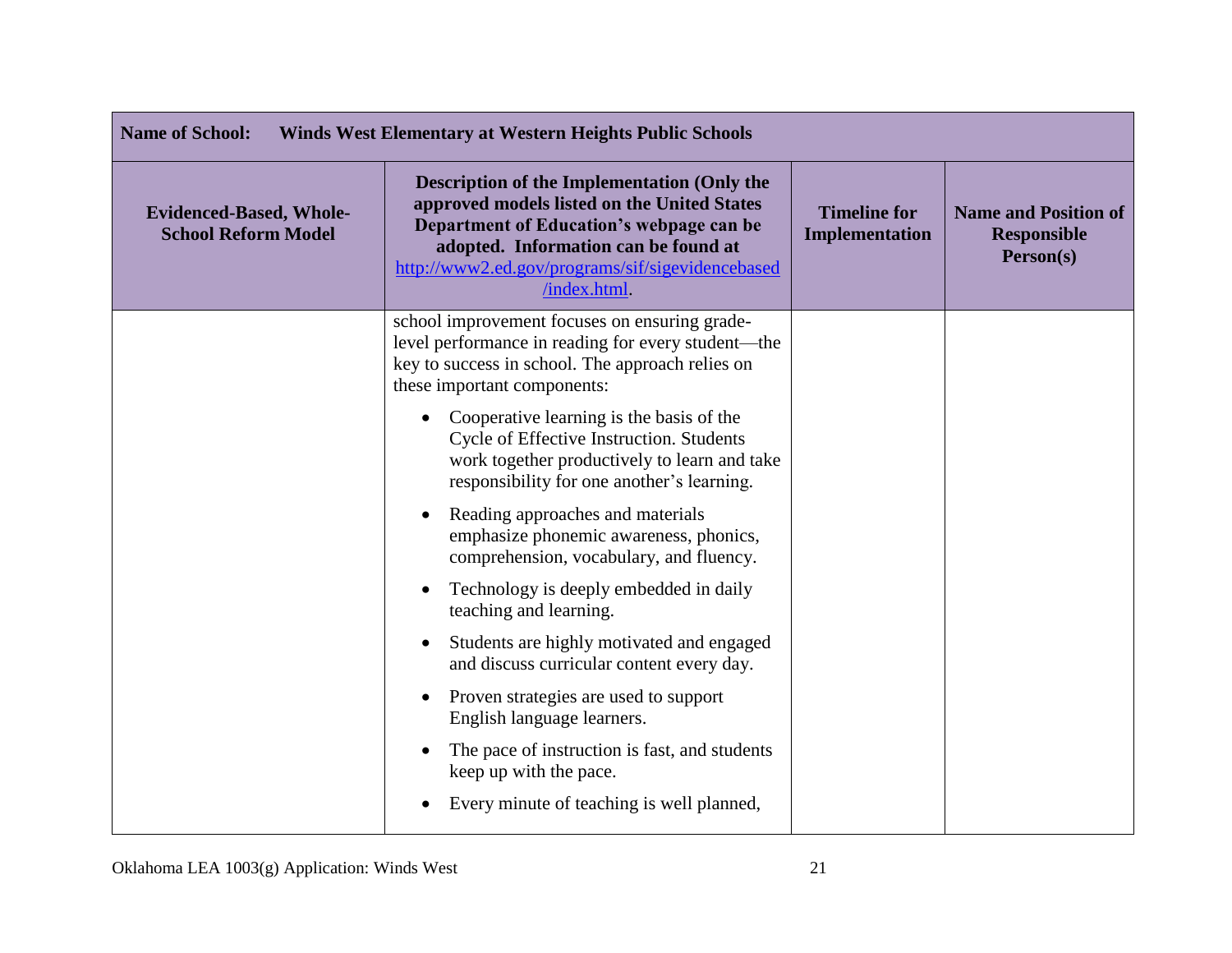| <b>Name of School:</b><br>Winds West Elementary at Western Heights Public Schools |                                                                                                                                                                                                                                                          |                                       |                                                                |
|-----------------------------------------------------------------------------------|----------------------------------------------------------------------------------------------------------------------------------------------------------------------------------------------------------------------------------------------------------|---------------------------------------|----------------------------------------------------------------|
| <b>Evidenced-Based, Whole-</b><br><b>School Reform Model</b>                      | <b>Description of the Implementation (Only the</b><br>approved models listed on the United States<br>Department of Education's webpage can be<br>adopted. Information can be found at<br>http://www2.ed.gov/programs/sif/sigevidencebased<br>/index.html | <b>Timeline for</b><br>Implementation | <b>Name and Position of</b><br><b>Responsible</b><br>Person(s) |
|                                                                                   | exciting, and engaging.                                                                                                                                                                                                                                  |                                       |                                                                |
|                                                                                   | Learning is consistently monitored, and<br>$\bullet$<br>problems are solved immediately.                                                                                                                                                                 |                                       |                                                                |
|                                                                                   | Teachers teach the whole child—<br>social/emotional learning, behavior, and<br>cooperation are as important as academics.                                                                                                                                |                                       |                                                                |
|                                                                                   | Professional development is high quality<br>$\bullet$<br>and continuous. Teachers know their craft<br>and apply it with intelligence and adapt it to<br>students' needs.                                                                                 |                                       |                                                                |
|                                                                                   | Everyone is involved in supporting student<br>success—teachers, parents, community<br>members, and the students themselves.                                                                                                                              |                                       |                                                                |
|                                                                                   | A facilitator from the school's own faculty<br>$\bullet$<br>helps every teacher succeed and grow in<br>skill and sophistication.                                                                                                                         |                                       |                                                                |
|                                                                                   | Teachers work in teams to help one another<br>develop as professionals.                                                                                                                                                                                  |                                       |                                                                |
|                                                                                   | A coach is assigned to each site to assist and<br>guide each school in refining its                                                                                                                                                                      |                                       |                                                                |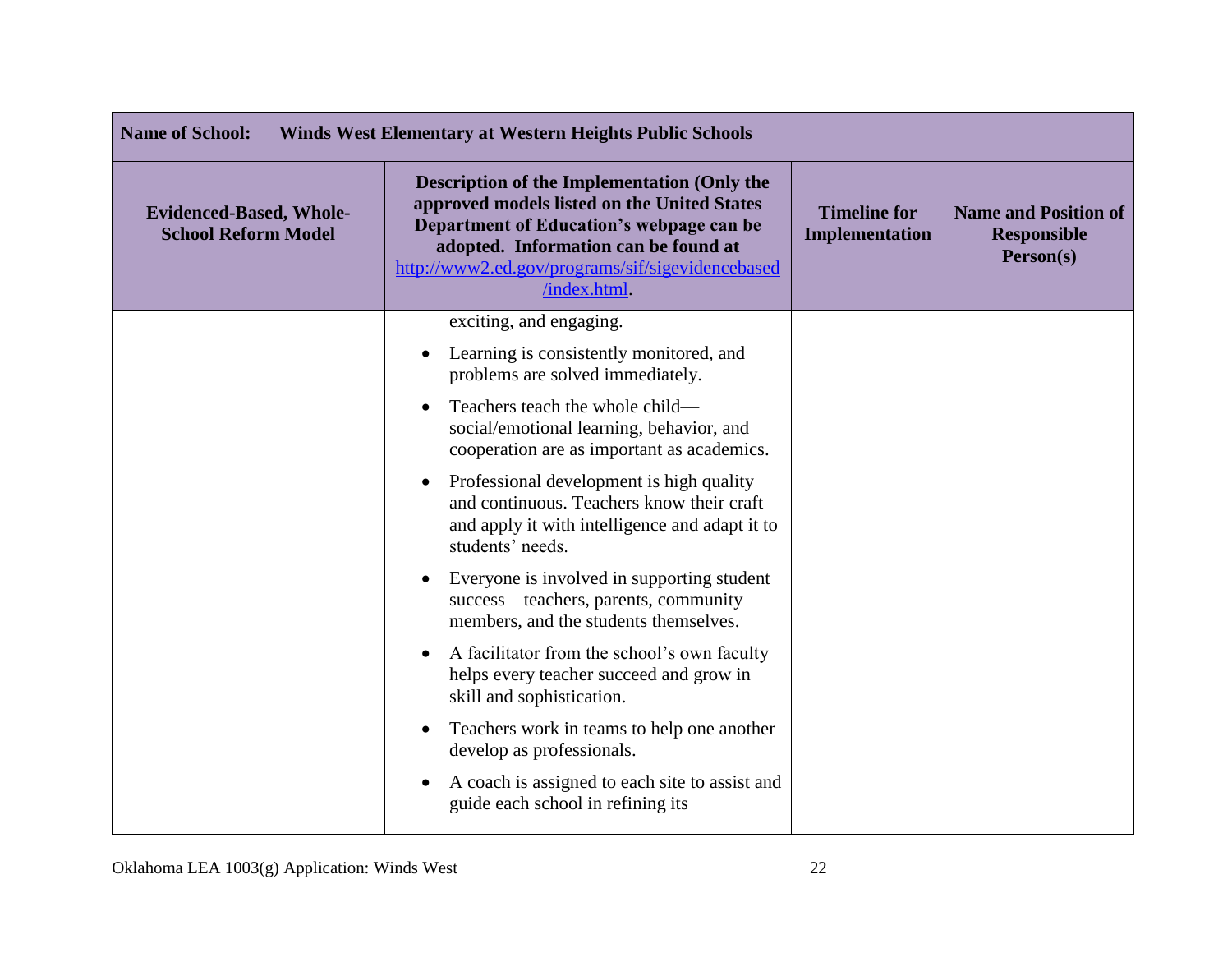| <b>Name of School:</b><br><b>Winds West Elementary at Western Heights Public Schools</b> |                                                                                                                                                                                                                                                                                                                                                                                                                                                                                                                                                                                                                                                                                                                                                                                                          |                                              |                                                                |
|------------------------------------------------------------------------------------------|----------------------------------------------------------------------------------------------------------------------------------------------------------------------------------------------------------------------------------------------------------------------------------------------------------------------------------------------------------------------------------------------------------------------------------------------------------------------------------------------------------------------------------------------------------------------------------------------------------------------------------------------------------------------------------------------------------------------------------------------------------------------------------------------------------|----------------------------------------------|----------------------------------------------------------------|
| <b>Evidenced-Based, Whole-</b><br><b>School Reform Model</b>                             | <b>Description of the Implementation (Only the</b><br>approved models listed on the United States<br>Department of Education's webpage can be<br>adopted. Information can be found at<br>http://www2.ed.gov/programs/sif/sigevidencebased<br>/index.html.                                                                                                                                                                                                                                                                                                                                                                                                                                                                                                                                                | <b>Timeline for</b><br><b>Implementation</b> | <b>Name and Position of</b><br><b>Responsible</b><br>Person(s) |
|                                                                                          | implementation.                                                                                                                                                                                                                                                                                                                                                                                                                                                                                                                                                                                                                                                                                                                                                                                          |                                              |                                                                |
|                                                                                          | <b>SFA K-8 Comprehensive Integrated</b><br><b>Components</b>                                                                                                                                                                                                                                                                                                                                                                                                                                                                                                                                                                                                                                                                                                                                             |                                              |                                                                |
|                                                                                          | <b>Leadership for Continuous Improvement</b>                                                                                                                                                                                                                                                                                                                                                                                                                                                                                                                                                                                                                                                                                                                                                             |                                              |                                                                |
|                                                                                          | The SFA K-8 collaborative leadership system<br>focuses energy in the school around continuously<br>improving student achievement. School staff work<br>together to set quarterly goals, select leverage<br>points for improvement, measure progress, and<br>celebrate successes. The Leading for Success<br>component provides the framework for a<br>collaborative leadership approach. Online data-<br>management tools organize the information<br>necessary for student success, and the online<br>Member Center provides flexible access to this<br>important information.<br><b>Leading for Success</b><br>Leading for Success is a collaborative leadership<br>process that brings school staff together to focus<br>everyone's efforts on success for every student.<br>Together, staff members: |                                              |                                                                |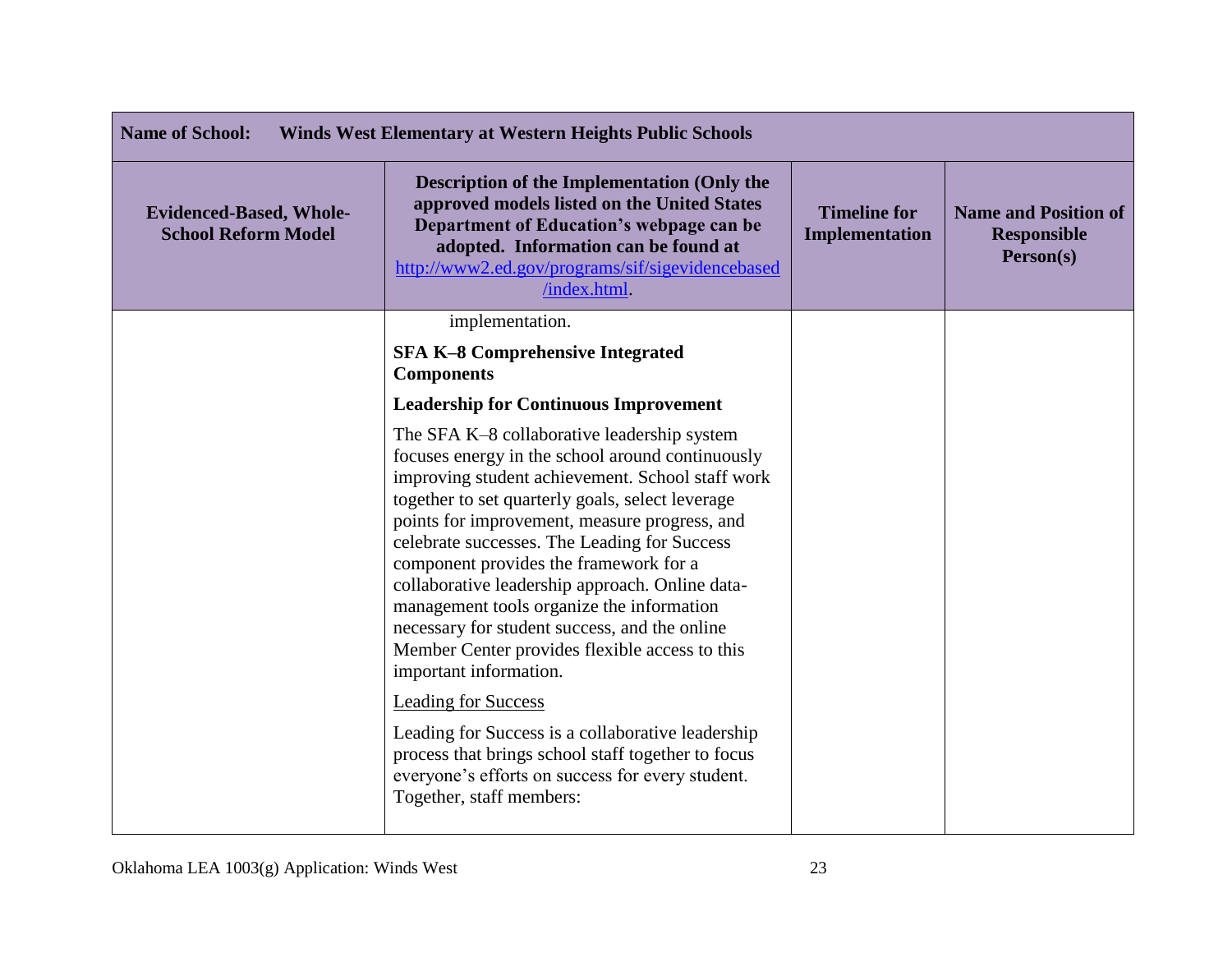| <b>Name of School:</b><br><b>Winds West Elementary at Western Heights Public Schools</b> |                                                                                                                                                                                                                                                    |                                              |                                                                |
|------------------------------------------------------------------------------------------|----------------------------------------------------------------------------------------------------------------------------------------------------------------------------------------------------------------------------------------------------|----------------------------------------------|----------------------------------------------------------------|
| <b>Evidenced-Based, Whole-</b><br><b>School Reform Model</b>                             | Description of the Implementation (Only the<br>approved models listed on the United States<br>Department of Education's webpage can be<br>adopted. Information can be found at<br>http://www2.ed.gov/programs/sif/sigevidencebased<br>/index.html. | <b>Timeline for</b><br><b>Implementation</b> | <b>Name and Position of</b><br><b>Responsible</b><br>Person(s) |
|                                                                                          | assess the current status,<br>$\bullet$                                                                                                                                                                                                            |                                              |                                                                |
|                                                                                          | set annual and quarterly goals for growth,                                                                                                                                                                                                         |                                              |                                                                |
|                                                                                          | identify measurable targets for short-term<br>$\bullet$<br>improvement,                                                                                                                                                                            |                                              |                                                                |
|                                                                                          | make a detailed action plan based on root<br>causes and leverage points to ensure<br>achievement of those targets, and                                                                                                                             |                                              |                                                                |
|                                                                                          | review progress quarterly, celebrate targets<br>met, and then plan the actions to be taken.                                                                                                                                                        |                                              |                                                                |
|                                                                                          | The Leading for Success process is built around<br>teams of staff members who take responsibility for<br>different aspects of building school and student<br>success. It is a distributed leadership model.                                        |                                              |                                                                |
|                                                                                          | Instructional teams examine student progress and<br>address the implementation quality for each of the<br>academic components. Team members support one<br>another to improve instruction and increase student<br>learning.                        |                                              |                                                                |
|                                                                                          | Schoolwide Solutions teams, including those for<br>attendance, intervention (which focuses on referrals<br>of individual students from teachers), parent and                                                                                       |                                              |                                                                |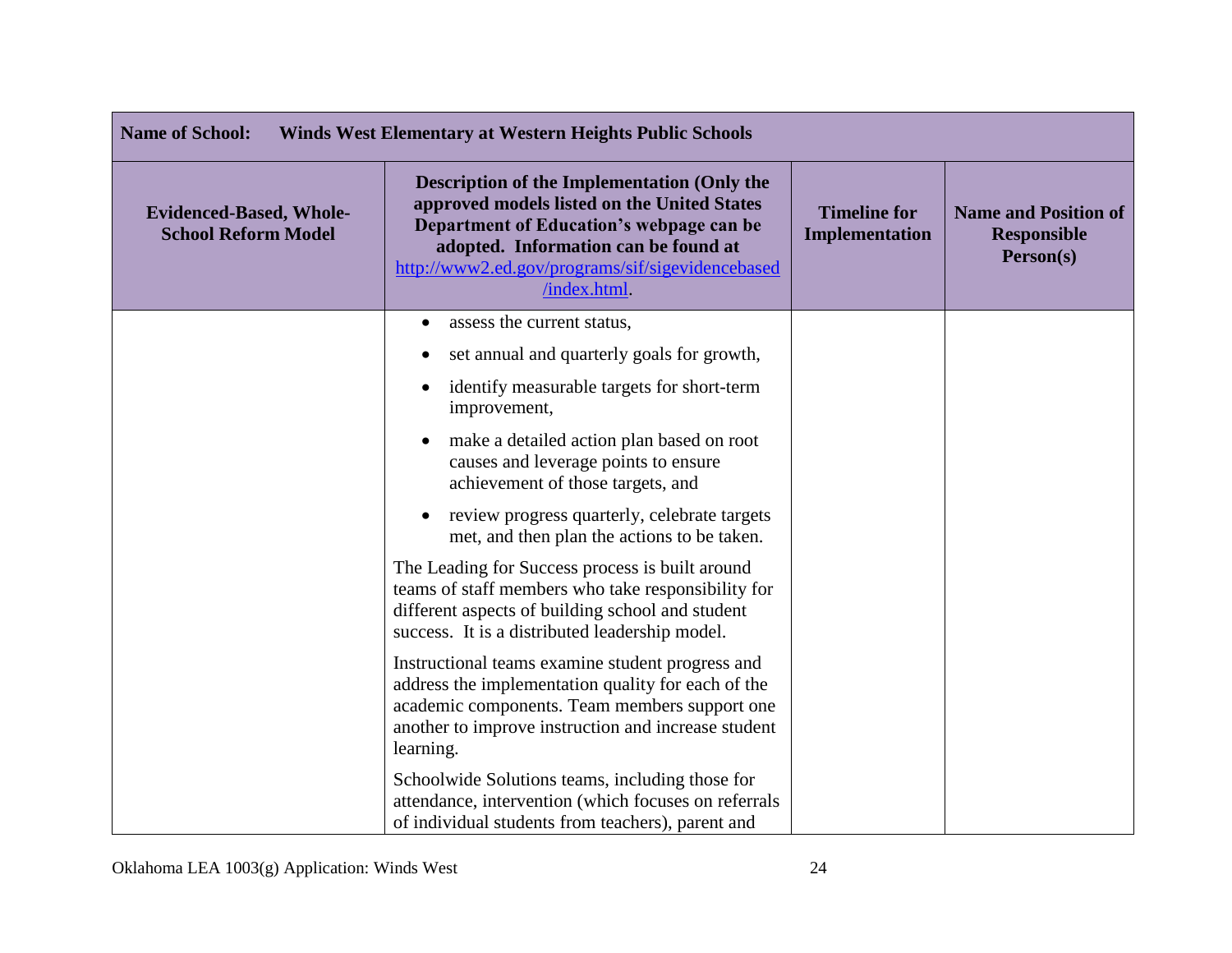| <b>Name of School:</b><br><b>Winds West Elementary at Western Heights Public Schools</b> |                                                                                                                                                                                                                                                                                                                                                                                                                                                                           |                                       |                                                                |
|------------------------------------------------------------------------------------------|---------------------------------------------------------------------------------------------------------------------------------------------------------------------------------------------------------------------------------------------------------------------------------------------------------------------------------------------------------------------------------------------------------------------------------------------------------------------------|---------------------------------------|----------------------------------------------------------------|
| <b>Evidenced-Based, Whole-</b><br><b>School Reform Model</b>                             | <b>Description of the Implementation (Only the</b><br>approved models listed on the United States<br>Department of Education's webpage can be<br>adopted. Information can be found at<br>http://www2.ed.gov/programs/sif/sigevidencebased<br>/index.html.                                                                                                                                                                                                                 | <b>Timeline for</b><br>Implementation | <b>Name and Position of</b><br><b>Responsible</b><br>Person(s) |
|                                                                                          | family involvement, cooperative culture (Getting<br>Along Together program is part of this), and<br>community connections, focus on creating systems<br>to support students, parents, and teachers. They<br>design solutions to meet the needs of individual<br>students.                                                                                                                                                                                                 |                                       |                                                                |
|                                                                                          | Every team makes a quarterly plan, meets regularly<br>to put it in place, and reports progress to the entire<br>school each quarter in a Quarterly Data Review.<br>Together they build a dynamic school culture that<br>provides powerful instruction in every classroom<br>and ensures that no student falls between the<br>cracks.                                                                                                                                      |                                       |                                                                |
|                                                                                          | <b>Online Data Tools: Member Center</b>                                                                                                                                                                                                                                                                                                                                                                                                                                   |                                       |                                                                |
|                                                                                          | The SFA Member Center allows each teacher to<br>have an ongoing record of students' progress to<br>facilitate differentiated instruction, celebration of<br>students' successes, and easy communication with<br>parents. Data-management tools that link day-to-<br>day classroom performance in reading with<br>quarterly benchmarks make data easy to use for<br>discussion and decision making throughout the<br>year. The tool tracks the quality of students' spoken |                                       |                                                                |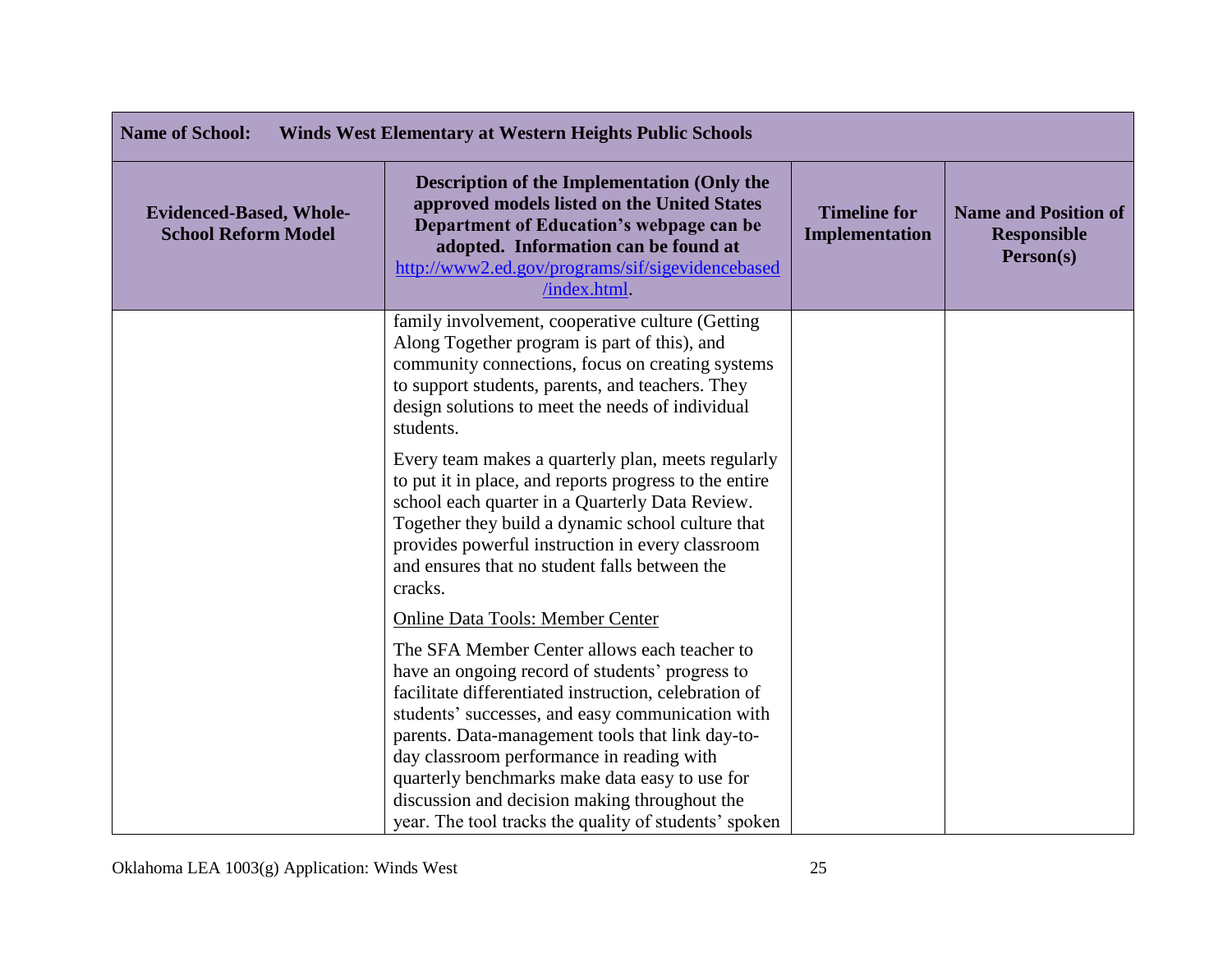| <b>Name of School:</b><br><b>Winds West Elementary at Western Heights Public Schools</b> |                                                                                                                                                                                                                                                                                                                                                                                                                                                                                                                         |                                       |                                                                |
|------------------------------------------------------------------------------------------|-------------------------------------------------------------------------------------------------------------------------------------------------------------------------------------------------------------------------------------------------------------------------------------------------------------------------------------------------------------------------------------------------------------------------------------------------------------------------------------------------------------------------|---------------------------------------|----------------------------------------------------------------|
| <b>Evidenced-Based, Whole-</b><br><b>School Reform Model</b>                             | <b>Description of the Implementation (Only the</b><br>approved models listed on the United States<br>Department of Education's webpage can be<br>adopted. Information can be found at<br>http://www2.ed.gov/programs/sif/sigevidencebased<br>/index.html                                                                                                                                                                                                                                                                | <b>Timeline for</b><br>Implementation | <b>Name and Position of</b><br><b>Responsible</b><br>Person(s) |
|                                                                                          | and written responses to questions related to the<br>texts they read and their use of key reading-<br>comprehension strategies. The reports address<br>phonics skills, vocabulary development, and<br>comprehension strategy use. Member Center<br>reports produce summaries at the classroom,<br>school, and district levels across grading periods.                                                                                                                                                                   |                                       |                                                                |
|                                                                                          | <b>Professional Development and Coaching</b>                                                                                                                                                                                                                                                                                                                                                                                                                                                                            |                                       |                                                                |
|                                                                                          | The SFA K-8 approach is supported by extensive<br>professional development and job-embedded<br>coaching that enables teachers and school leaders to<br>make the most of SFA's research-proven approach.                                                                                                                                                                                                                                                                                                                 |                                       |                                                                |
|                                                                                          | Each SFA partner school in the United States is<br>assigned a Regional Manager in its region.<br>Additionally, each school is assigned one or more<br>point coaches who specialize in components of the<br>program. These individuals are the school's first<br>points of contact with SFAF, and they ensure that<br>other supports are available as needed. The<br>relationship with SFAF coaches is developed<br>through topic-specific workshops, school visits,<br>telephone conferences, e-mail, online resources, |                                       |                                                                |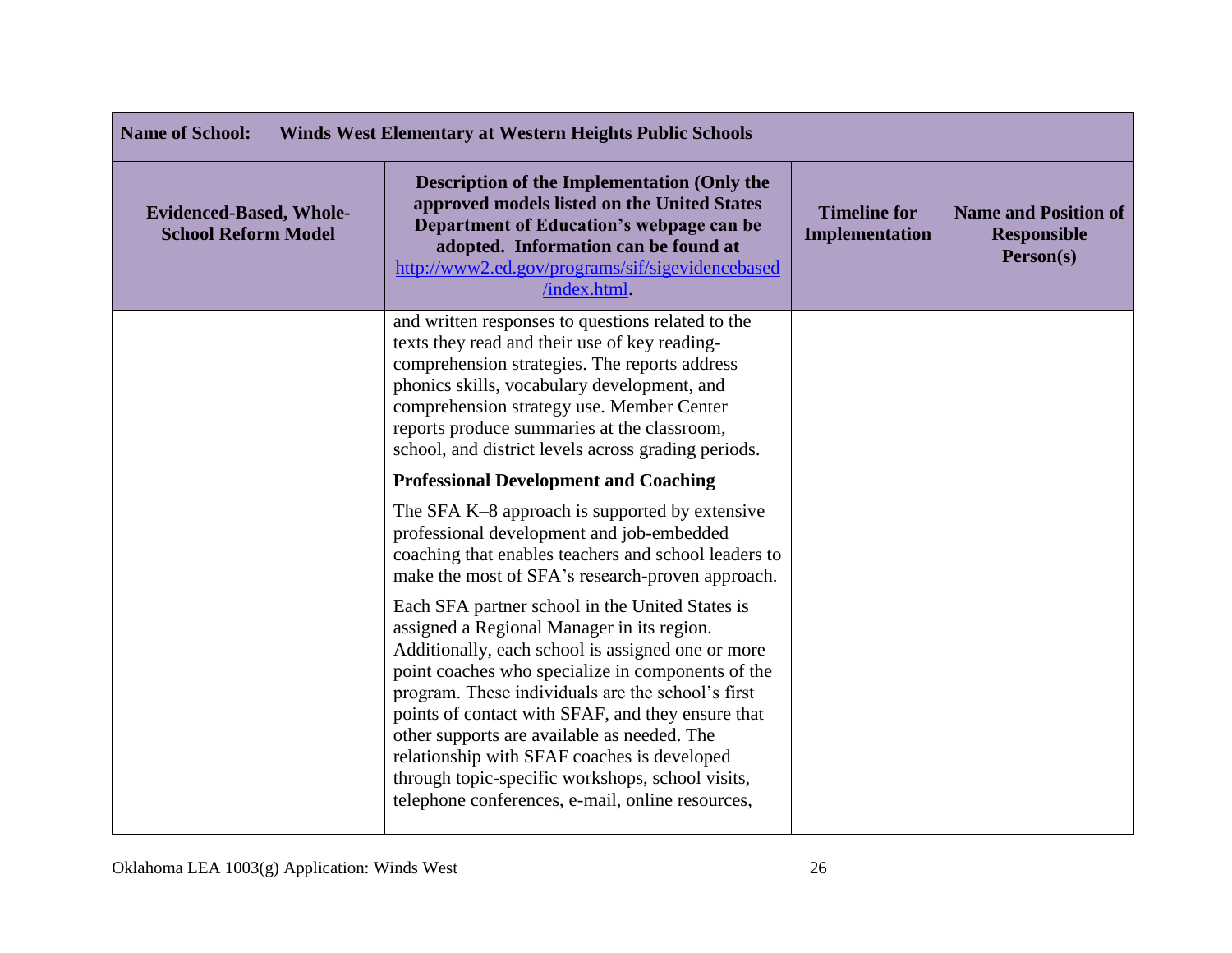| <b>Name of School:</b><br><b>Winds West Elementary at Western Heights Public Schools</b> |                                                                                                                                                                                                                                                                                                                                                                                                                                                                                                                                                                                                                                                                                                                                                                                                                                                                                                                                                                                                                                                                                                                                              |                                       |                                                                |
|------------------------------------------------------------------------------------------|----------------------------------------------------------------------------------------------------------------------------------------------------------------------------------------------------------------------------------------------------------------------------------------------------------------------------------------------------------------------------------------------------------------------------------------------------------------------------------------------------------------------------------------------------------------------------------------------------------------------------------------------------------------------------------------------------------------------------------------------------------------------------------------------------------------------------------------------------------------------------------------------------------------------------------------------------------------------------------------------------------------------------------------------------------------------------------------------------------------------------------------------|---------------------------------------|----------------------------------------------------------------|
| <b>Evidenced-Based, Whole-</b><br><b>School Reform Model</b>                             | <b>Description of the Implementation (Only the</b><br>approved models listed on the United States<br>Department of Education's webpage can be<br>adopted. Information can be found at<br>http://www2.ed.gov/programs/sif/sigevidencebased<br>/index.html.                                                                                                                                                                                                                                                                                                                                                                                                                                                                                                                                                                                                                                                                                                                                                                                                                                                                                    | <b>Timeline for</b><br>Implementation | <b>Name and Position of</b><br><b>Responsible</b><br>Person(s) |
|                                                                                          | and online data sharing.<br>The school's SFA Facilitator, Leading for Solutions<br>Coordinator, and district point staff receive<br>additional training in the GREATER Coaching<br>process, which provides the skills and practice to<br>provide coaching to colleagues using a data-driven<br>decision-making model. The GREATER Coaching<br>process is accompanied by a Goal-Focus process<br>aligned to the OK State Data Inquiry Process that<br>helps leaders and staff analyze data, determine<br>areas of strength and concern, investigate root<br>causes, determine actions, and verify results.<br>GREATER Coaching enables schools to build the<br>internal capacity to sustain the whole-school reform<br>model in later years, with minimal support from<br>SFAF.<br>The SFAF coaching network is comprised of more<br>than one hundred former teachers, school leaders,<br>principals, and superintendents. SFAF coaches<br>monitor schools' reading and math achievement<br>data and work with school leaders to create<br>schoolwide and individual-student achievement<br>goals through achievement planning, data reviews, |                                       |                                                                |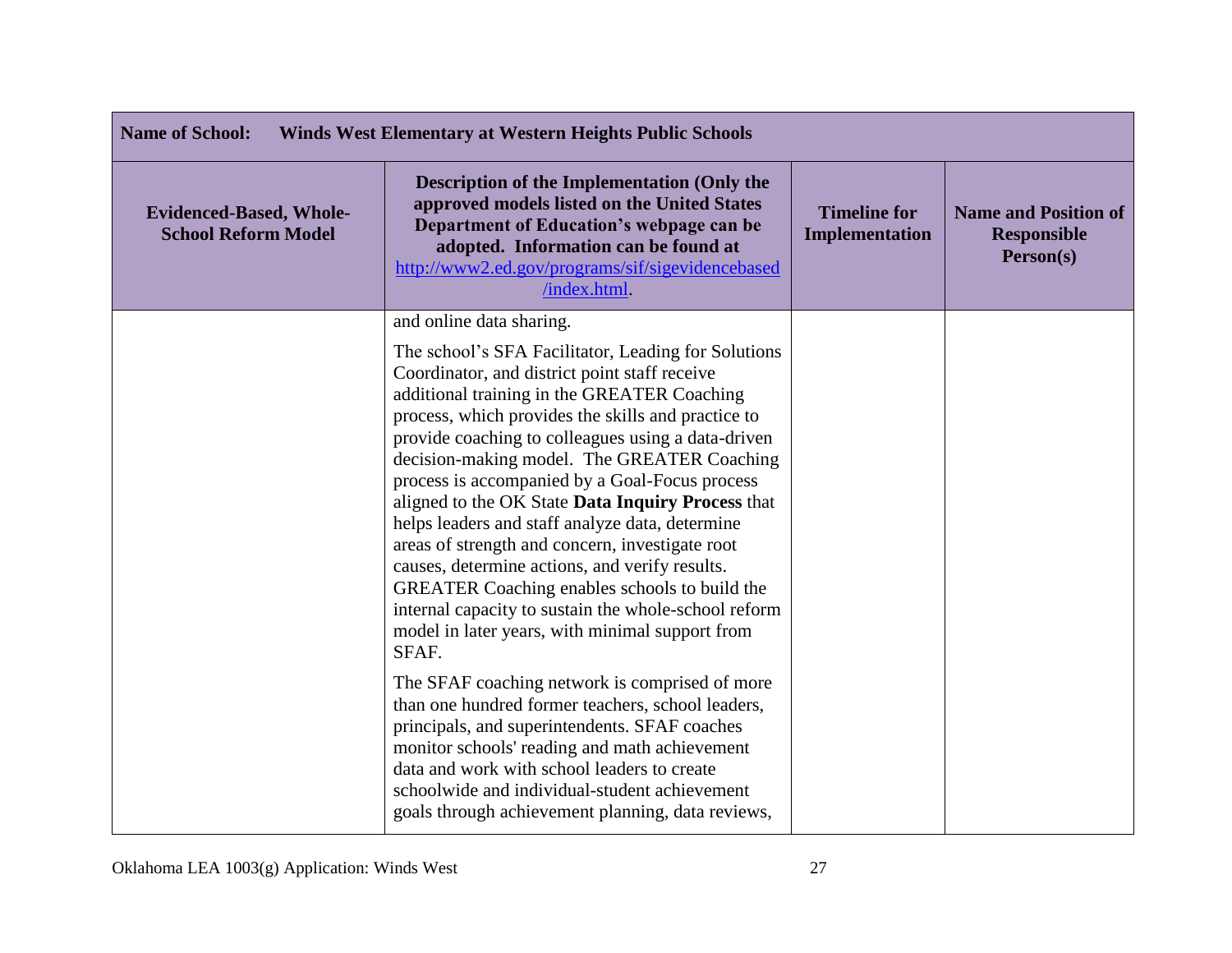| <b>Name of School:</b><br><b>Winds West Elementary at Western Heights Public Schools</b> |                                                                                                                                                                                                                                                                                                                                                                                                                                                                                                                                                                                                                                                                                                                                                           |                                       |                                                                |
|------------------------------------------------------------------------------------------|-----------------------------------------------------------------------------------------------------------------------------------------------------------------------------------------------------------------------------------------------------------------------------------------------------------------------------------------------------------------------------------------------------------------------------------------------------------------------------------------------------------------------------------------------------------------------------------------------------------------------------------------------------------------------------------------------------------------------------------------------------------|---------------------------------------|----------------------------------------------------------------|
| <b>Evidenced-Based, Whole-</b><br><b>School Reform Model</b>                             | <b>Description of the Implementation (Only the</b><br>approved models listed on the United States<br>Department of Education's webpage can be<br>adopted. Information can be found at<br>http://www2.ed.gov/programs/sif/sigevidencebased<br>/index.html.                                                                                                                                                                                                                                                                                                                                                                                                                                                                                                 | <b>Timeline for</b><br>Implementation | <b>Name and Position of</b><br><b>Responsible</b><br>Person(s) |
|                                                                                          | and program monitoring.                                                                                                                                                                                                                                                                                                                                                                                                                                                                                                                                                                                                                                                                                                                                   |                                       |                                                                |
|                                                                                          | <b>Schoolwide Support and Intervention Tools</b>                                                                                                                                                                                                                                                                                                                                                                                                                                                                                                                                                                                                                                                                                                          |                                       |                                                                |
|                                                                                          | SFA's research-proven strategies for the Solutions<br>component involve a cross section of the school's<br>community working together in a problem-solving<br>model that begins in the classroom and extends into<br>the community. SFA helps schools establish a<br>coordinated, proactive support network consisting<br>of a core group of school leaders, teachers, parents,<br>and support staff to address all barriers to<br>individual students' success and to ensure that the<br>school meets the targets set forth in its achievement<br>plan. This network meets throughout the school<br>year to discuss, monitor, and plan strategies to<br>focus on issues such as parent involvement,<br>attendance, school climate, behavior, and health. |                                       |                                                                |
|                                                                                          | The parent involvement team sets realistic<br>expectations for reaching families, educating them<br>on what is going on at the school, and creating<br>opportunities to build partnerships to support<br>learning.<br>Schoolwide Solutions teams design a schoolwide                                                                                                                                                                                                                                                                                                                                                                                                                                                                                      |                                       |                                                                |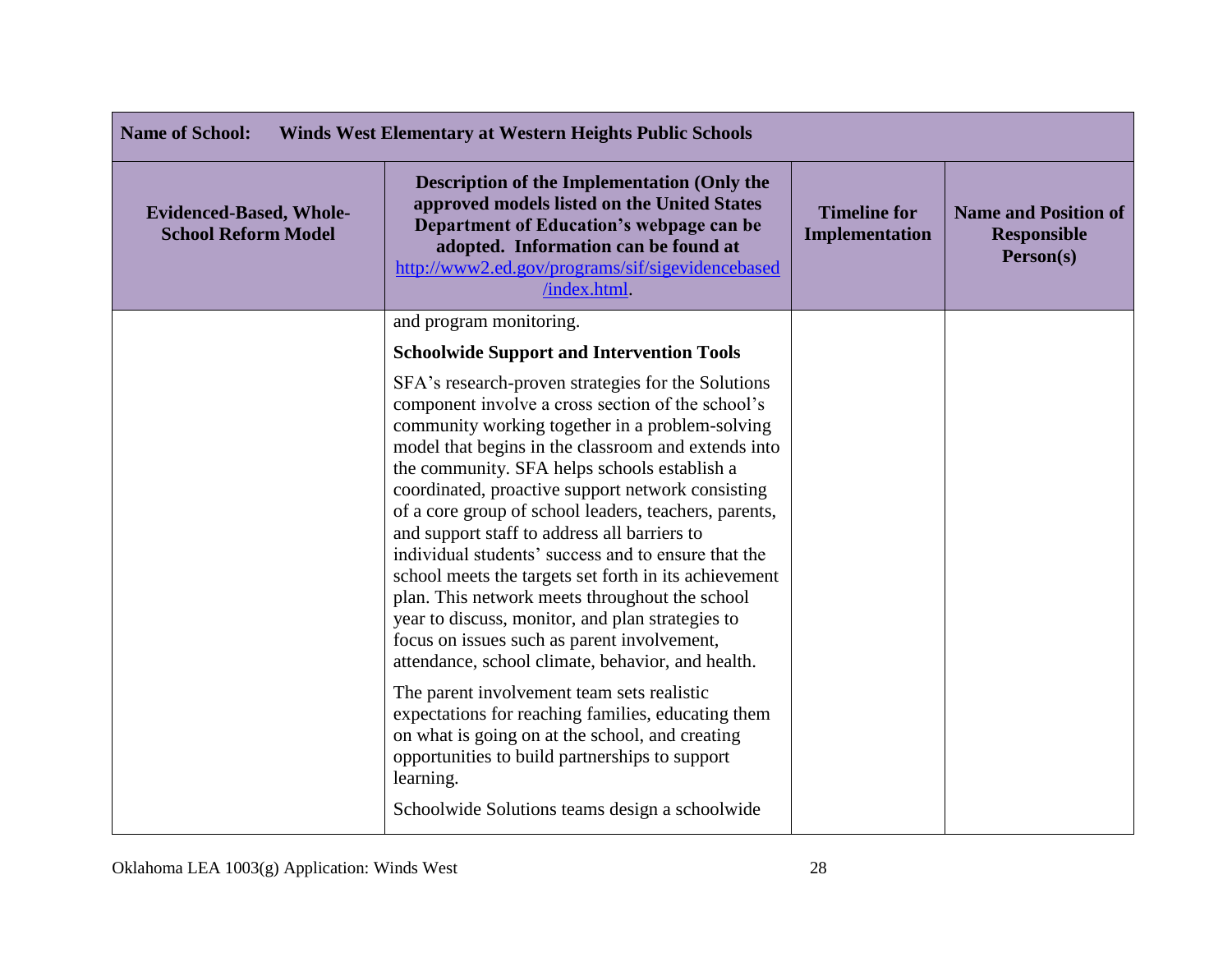| <b>Name of School:</b><br><b>Winds West Elementary at Western Heights Public Schools</b> |                                                                                                                                                                                                                                                                                   |                                       |                                                                |
|------------------------------------------------------------------------------------------|-----------------------------------------------------------------------------------------------------------------------------------------------------------------------------------------------------------------------------------------------------------------------------------|---------------------------------------|----------------------------------------------------------------|
| <b>Evidenced-Based, Whole-</b><br><b>School Reform Model</b>                             | <b>Description of the Implementation (Only the</b><br>approved models listed on the United States<br>Department of Education's webpage can be<br>adopted. Information can be found at<br>http://www2.ed.gov/programs/sif/sigevidencebased<br>/index.html                          | <b>Timeline for</b><br>Implementation | <b>Name and Position of</b><br><b>Responsible</b><br>Person(s) |
|                                                                                          | behavior-management plan based on the needs of<br>each school. Data, including discipline referrals,<br>suspension records, and teacher surveys, are used to<br>assess behavior hot points and determine<br>appropriate interventions for improvement. This<br>approach includes: |                                       |                                                                |
|                                                                                          | behavior-tracking mechanisms,<br>$\bullet$                                                                                                                                                                                                                                        |                                       |                                                                |
|                                                                                          | proactive behavior management,                                                                                                                                                                                                                                                    |                                       |                                                                |
|                                                                                          | behavior-management workshops, and                                                                                                                                                                                                                                                |                                       |                                                                |
|                                                                                          | end-of-year data reviews to update plans.                                                                                                                                                                                                                                         |                                       |                                                                |
|                                                                                          | Getting Along Together is the SFA's<br>schoolwide social problem-solving<br>curriculum. Implemented throughout the<br>year, these classroom resources teach<br>students to think critically, productively<br>solve problems, and work cooperatively in<br>teams.                  |                                       |                                                                |
|                                                                                          | Attendance                                                                                                                                                                                                                                                                        |                                       |                                                                |
|                                                                                          | <b>Community Connections</b>                                                                                                                                                                                                                                                      |                                       |                                                                |
|                                                                                          | Structured individualized student                                                                                                                                                                                                                                                 |                                       |                                                                |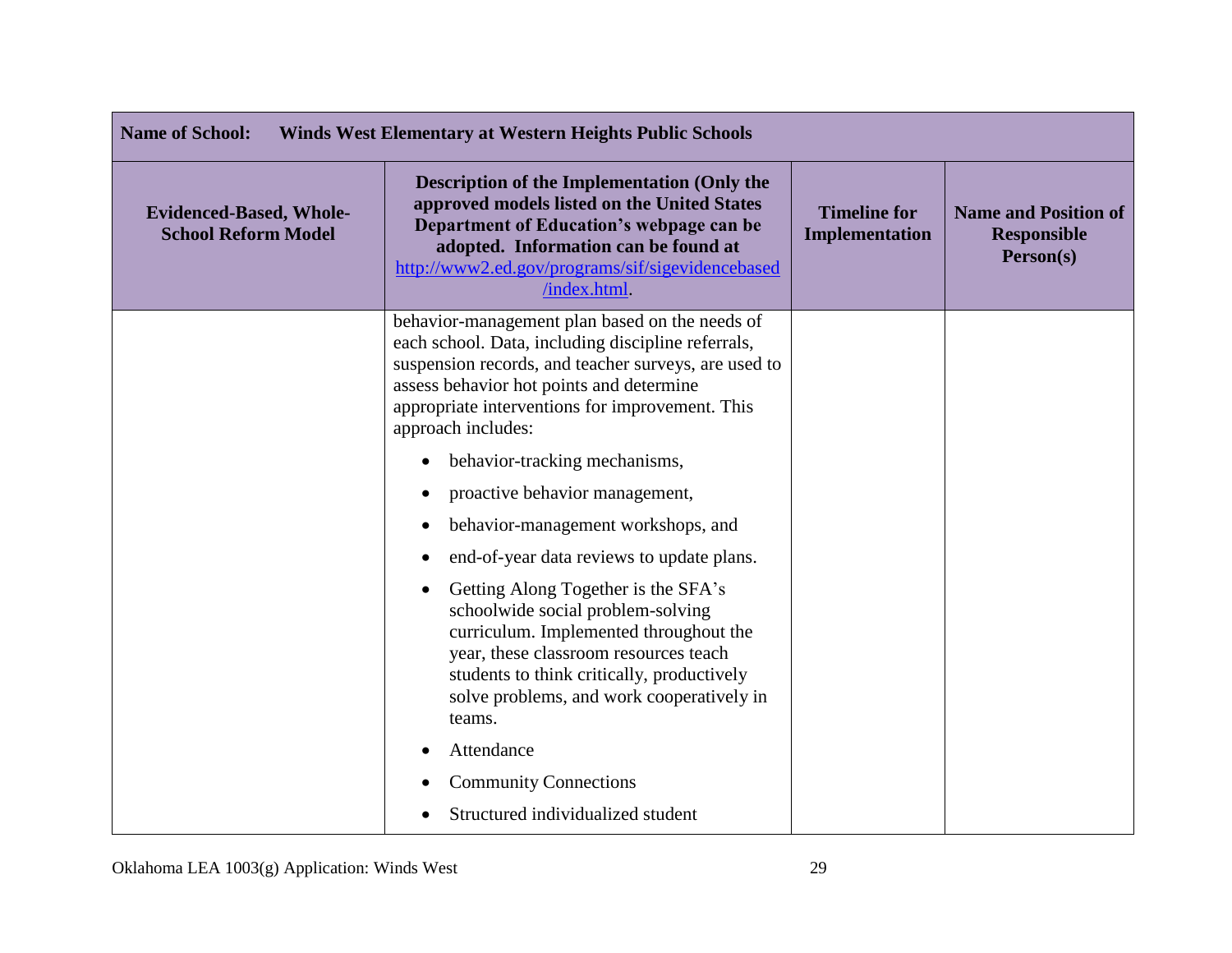| <b>Name of School:</b><br><b>Winds West Elementary at Western Heights Public Schools</b> |                                                                                                                                                                                                                                                                                                                                                                                                                                                                                                                                                                                                                                 |                                       |                                                                |
|------------------------------------------------------------------------------------------|---------------------------------------------------------------------------------------------------------------------------------------------------------------------------------------------------------------------------------------------------------------------------------------------------------------------------------------------------------------------------------------------------------------------------------------------------------------------------------------------------------------------------------------------------------------------------------------------------------------------------------|---------------------------------------|----------------------------------------------------------------|
| <b>Evidenced-Based, Whole-</b><br><b>School Reform Model</b>                             | <b>Description of the Implementation (Only the</b><br>approved models listed on the United States<br>Department of Education's webpage can be<br>adopted. Information can be found at<br>http://www2.ed.gov/programs/sif/sigevidencebased<br>/index.html.                                                                                                                                                                                                                                                                                                                                                                       | <b>Timeline for</b><br>Implementation | <b>Name and Position of</b><br><b>Responsible</b><br>Person(s) |
|                                                                                          | interventions to help individual students<br>who are identified as having difficulty.                                                                                                                                                                                                                                                                                                                                                                                                                                                                                                                                           |                                       |                                                                |
|                                                                                          | <b>Cooperative Learning and Powerful Instruction</b>                                                                                                                                                                                                                                                                                                                                                                                                                                                                                                                                                                            |                                       |                                                                |
|                                                                                          | Cooperative learning is one of the most powerful<br>tools teachers have in providing the level of<br>engagement and academic and social support their<br>students need to be successful. In the cooperative-<br>learning classroom, all students benefit from the<br>constant coaching, encouragement, and feedback of<br>their peers. Teachers still initiate the learning<br>process with fast-paced lessons, but after the initial<br>instruction, more of the responsibility for learning<br>rests on students and teams, allowing teachers to<br>spend more time working with individuals and<br>small groups of learners. |                                       |                                                                |
|                                                                                          | Research shows that cooperative learning provides<br>opportunities for cognitive rehearsal, clarification,<br>and reteaching that have a positive effect on<br>academic achievement.                                                                                                                                                                                                                                                                                                                                                                                                                                            |                                       |                                                                |
|                                                                                          | When students collaborate, they have an<br>opportunity to discuss new concepts with someone<br>close to their own level of understanding. They get                                                                                                                                                                                                                                                                                                                                                                                                                                                                              |                                       |                                                                |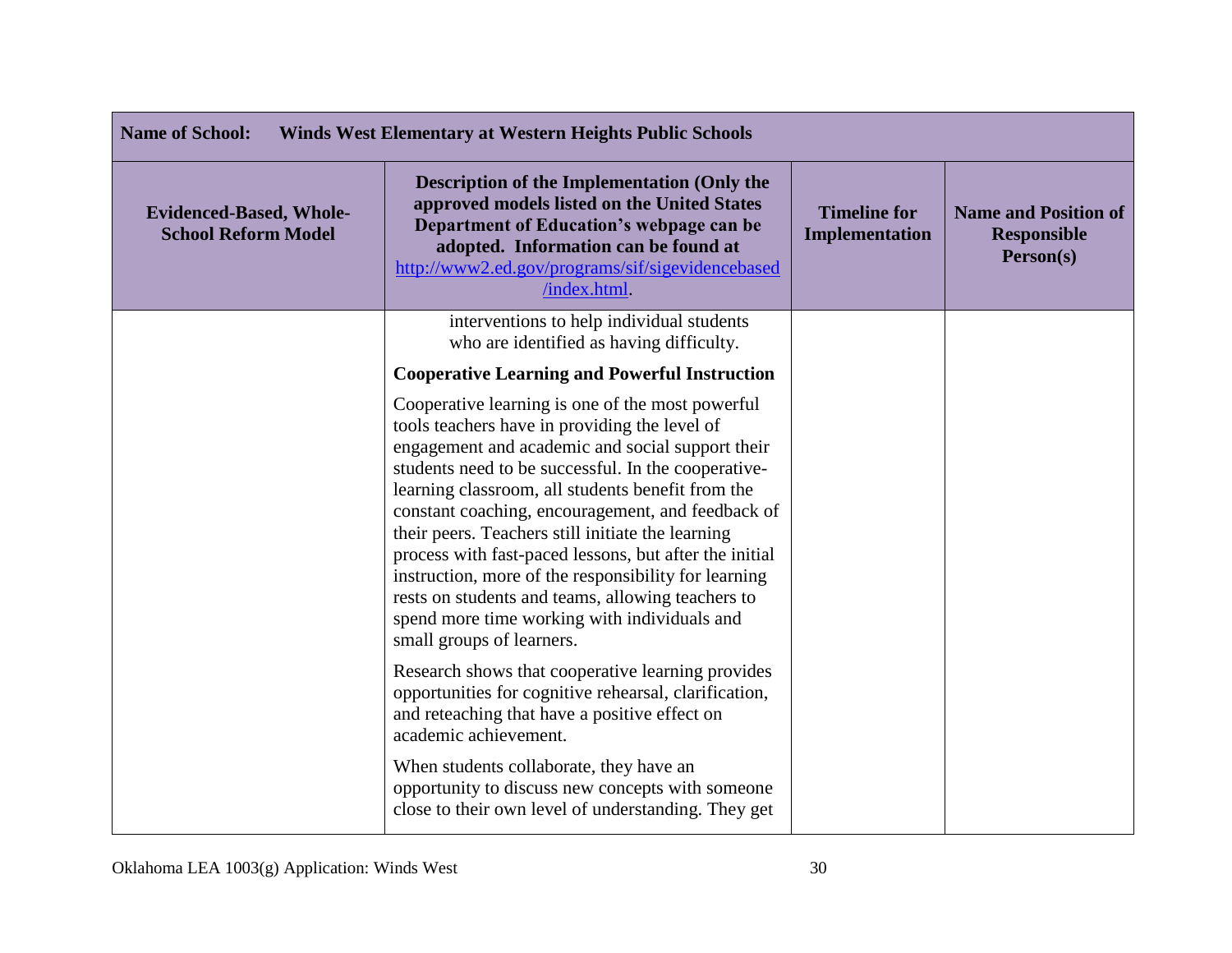| <b>Name of School:</b><br><b>Winds West Elementary at Western Heights Public Schools</b> |                                                                                                                                                                                                                                                                                                                                                                                                                                                                             |                                       |                                                                |
|------------------------------------------------------------------------------------------|-----------------------------------------------------------------------------------------------------------------------------------------------------------------------------------------------------------------------------------------------------------------------------------------------------------------------------------------------------------------------------------------------------------------------------------------------------------------------------|---------------------------------------|----------------------------------------------------------------|
| <b>Evidenced-Based, Whole-</b><br><b>School Reform Model</b>                             | <b>Description of the Implementation (Only the</b><br>approved models listed on the United States<br>Department of Education's webpage can be<br>adopted. Information can be found at<br>http://www2.ed.gov/programs/sif/sigevidencebased<br>/index.html.                                                                                                                                                                                                                   | <b>Timeline for</b><br>Implementation | <b>Name and Position of</b><br><b>Responsible</b><br>Person(s) |
|                                                                                          | to practice new ideas and ask questions in a small<br>group before speaking to the whole class or<br>finishing a written product. When students discuss<br>and defend their ideas or solutions with teammates,<br>they learn to think problems through, to support<br>their own opinions, and to critically consider the<br>opinions of others before coming to a conclusion.<br>And they learn that, in the end, the responsibility<br>for learning still rests with them. |                                       |                                                                |
|                                                                                          | The SFA K-8 curriculum emphasizes team goals<br>that can only be achieved when all members of the<br>team are learning and improving. The task is not<br>only to do something as a team, but also to learn<br>something as a team. Because individual students<br>compare their scores only with their own past<br>performance, every team member is able to<br>contribute equally to the success of the team.                                                              |                                       |                                                                |
|                                                                                          | <b>Differentiation and Grouping</b>                                                                                                                                                                                                                                                                                                                                                                                                                                         |                                       |                                                                |
|                                                                                          | In SFA K-8 schools, all teachers of grades 1-5<br>teach reading for ninety minutes at the same time<br>each day. In grades 6–8, sixty uninterrupted<br>minutes are required. During this time, students<br>move to reading classes in which every student is                                                                                                                                                                                                                |                                       |                                                                |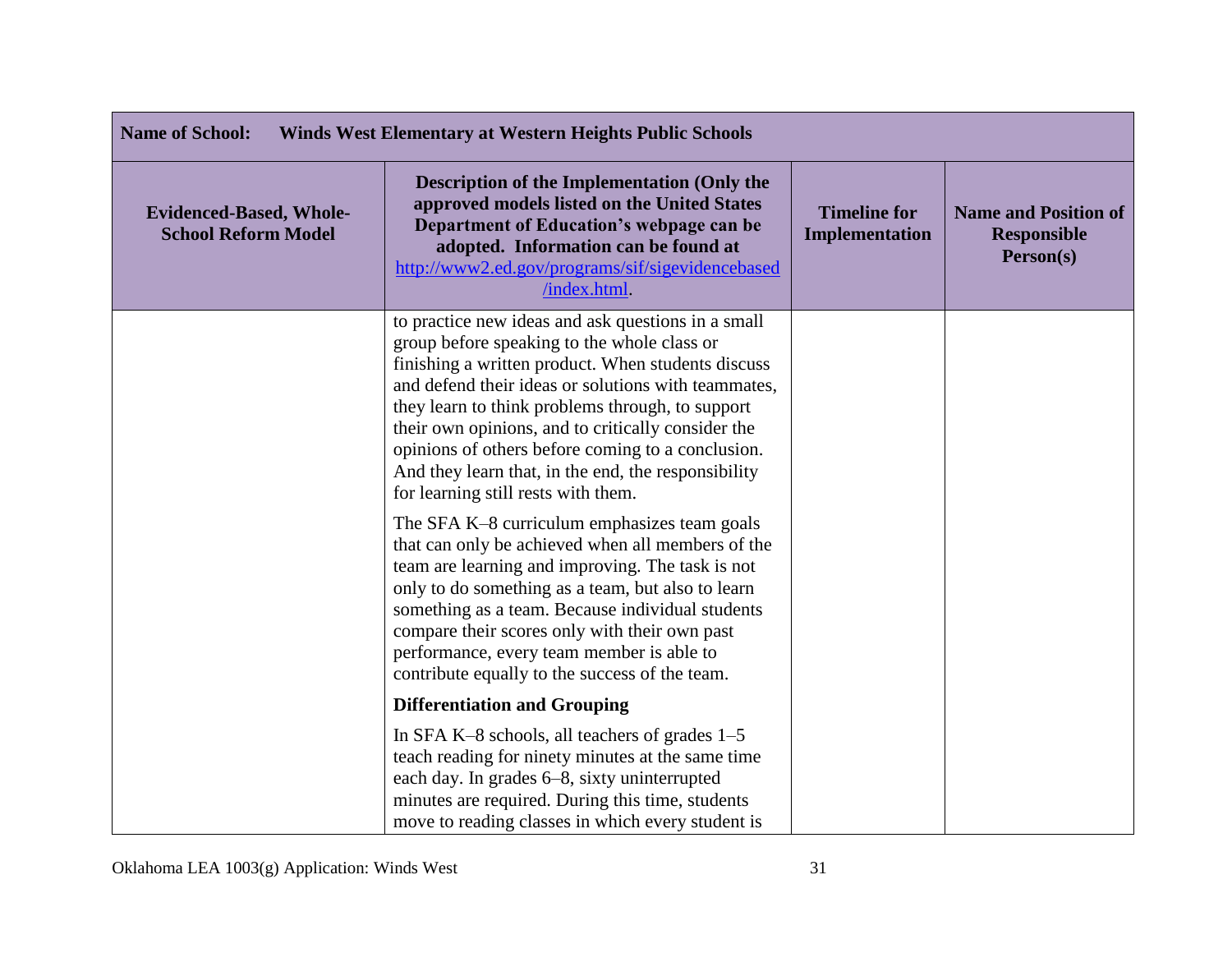| <b>Name of School:</b><br><b>Winds West Elementary at Western Heights Public Schools</b> |                                                                                                                                                                                                                                                                                                                                                                                                                                                                                                                                                      |                                              |                                                                |
|------------------------------------------------------------------------------------------|------------------------------------------------------------------------------------------------------------------------------------------------------------------------------------------------------------------------------------------------------------------------------------------------------------------------------------------------------------------------------------------------------------------------------------------------------------------------------------------------------------------------------------------------------|----------------------------------------------|----------------------------------------------------------------|
| <b>Evidenced-Based, Whole-</b><br><b>School Reform Model</b>                             | <b>Description of the Implementation (Only the</b><br>approved models listed on the United States<br>Department of Education's webpage can be<br>adopted. Information can be found at<br>http://www2.ed.gov/programs/sif/sigevidencebased<br>/index.html.                                                                                                                                                                                                                                                                                            | <b>Timeline for</b><br><b>Implementation</b> | <b>Name and Position of</b><br><b>Responsible</b><br>Person(s) |
|                                                                                          | reading at one instructional level. Students are<br>grouped across grades and across classes to allow<br>this arrangement because increasing teacher-led<br>instructional time and reducing seatwork increases<br>students' progress in developing reading skills. In<br>each grading period each student is placed in a<br>reading class at his or her instructional level. Most<br>students move to new reading levels every quarter,<br>and many students who start at lower reading levels<br>catch up to grade-level performance within a year. |                                              |                                                                |
|                                                                                          | Math classes are not regrouped. Math instruction is<br>done in students' homerooms.                                                                                                                                                                                                                                                                                                                                                                                                                                                                  |                                              |                                                                |
|                                                                                          | <b>Programs Proposed for Implementation at</b><br><b>Winds West</b>                                                                                                                                                                                                                                                                                                                                                                                                                                                                                  |                                              |                                                                |
|                                                                                          | <b>Curiosity Corner (pre-kindergarten):</b>                                                                                                                                                                                                                                                                                                                                                                                                                                                                                                          |                                              |                                                                |
|                                                                                          | Curiosity Corner $2nd$ Edition is a comprehensive<br>program for three- and four-year-old preschoolers<br>designed to provide a strong foundation in language<br>and literacy, mathematics, science, listening and<br>social skills, creative expression, and positive self-<br>esteem through a holistic, thematic approach to<br>instruction.                                                                                                                                                                                                      |                                              |                                                                |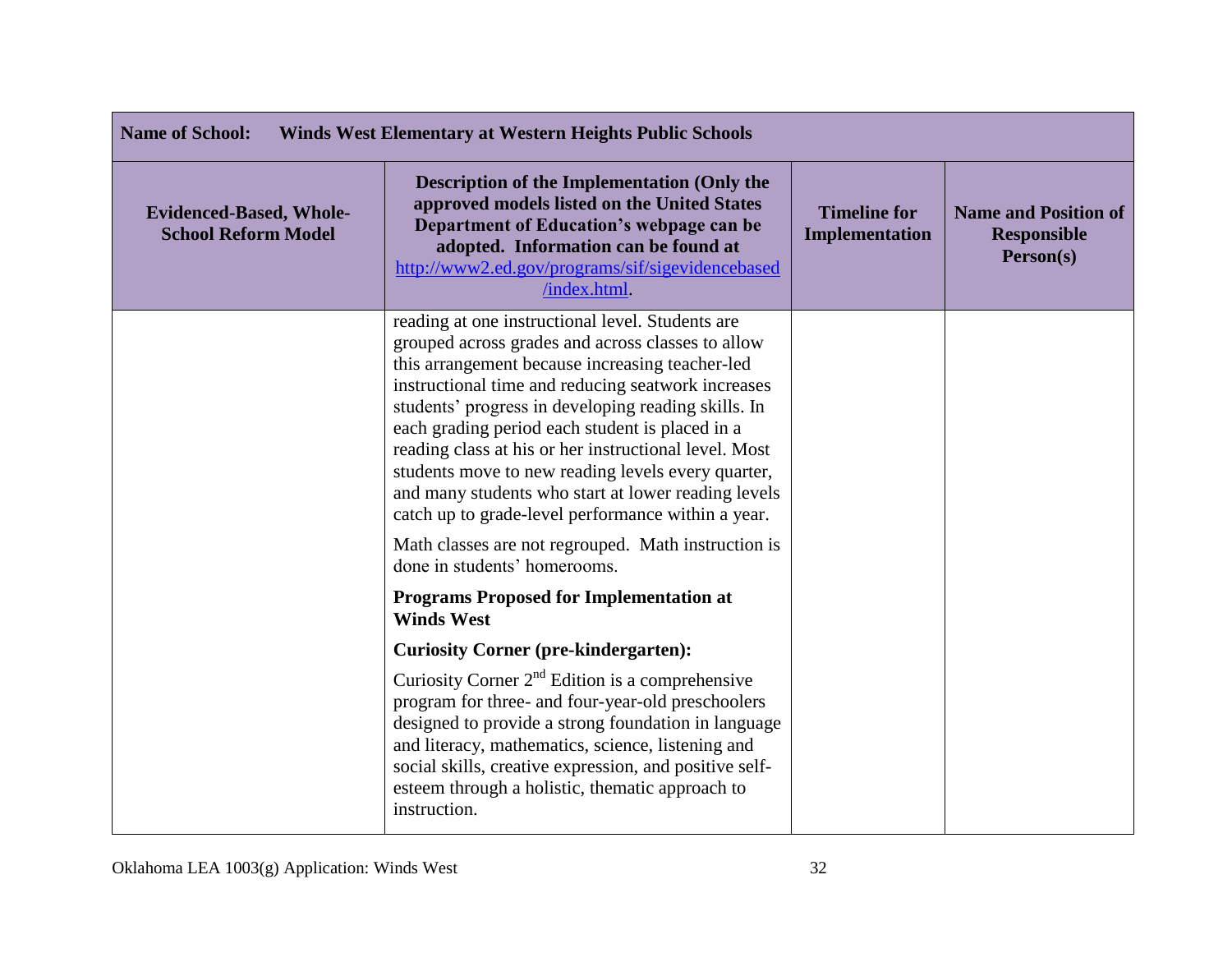| <b>Name of School:</b><br><b>Winds West Elementary at Western Heights Public Schools</b> |                                                                                                                                                                                                                                                                                                                                                                                                                                                                                                                                                           |                                              |                                                                |
|------------------------------------------------------------------------------------------|-----------------------------------------------------------------------------------------------------------------------------------------------------------------------------------------------------------------------------------------------------------------------------------------------------------------------------------------------------------------------------------------------------------------------------------------------------------------------------------------------------------------------------------------------------------|----------------------------------------------|----------------------------------------------------------------|
| <b>Evidenced-Based, Whole-</b><br><b>School Reform Model</b>                             | <b>Description of the Implementation (Only the</b><br>approved models listed on the United States<br>Department of Education's webpage can be<br>adopted. Information can be found at<br>http://www2.ed.gov/programs/sif/sigevidencebased<br>/index.html.                                                                                                                                                                                                                                                                                                 | <b>Timeline for</b><br><b>Implementation</b> | <b>Name and Position of</b><br><b>Responsible</b><br>Person(s) |
|                                                                                          | Curiosity Corner provides teachers with well-<br>structured thematic units that are aligned with state<br>and national early learning guidelines. The program<br>includes detailed instructions and provides many of<br>the materials necessary to implement a stimulating,<br>engaging program while training and supporting the<br>educators who are implementing it.                                                                                                                                                                                   |                                              |                                                                |
|                                                                                          | KinderCorner (kindergarten):                                                                                                                                                                                                                                                                                                                                                                                                                                                                                                                              |                                              |                                                                |
|                                                                                          | KinderCorner $2nd$ Edition is a comprehensive<br>kindergarten program based on research indicating<br>that young children learn best when material is<br>delivered holistically rather than in isolation. Using<br>a thematic approach to learning, KinderCorner<br>addresses all key developmental domains for early<br>learners. KinderCorner helps children make sense<br>of the world around them, fostering the<br>development of their language, literacy, math,<br>interpersonal, and self-help skills and science and<br>social studies concepts. |                                              |                                                                |
|                                                                                          | KinderCorner consists of thematic units that are<br>designed to relate to children's lives, interests, and<br>surroundings and introduce them to concepts that<br>are then explored and reviewed through concrete,                                                                                                                                                                                                                                                                                                                                        |                                              |                                                                |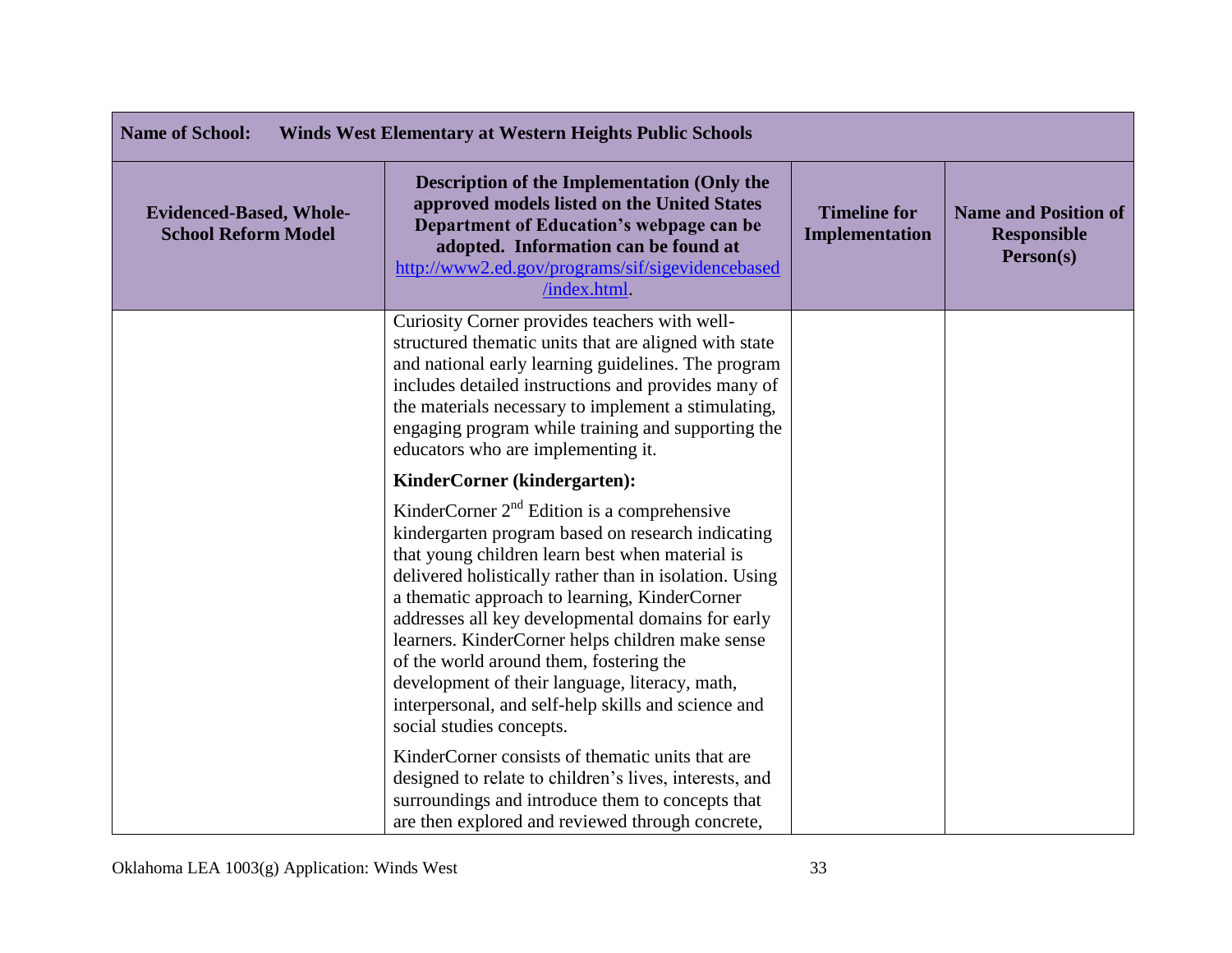| <b>Name of School:</b><br><b>Winds West Elementary at Western Heights Public Schools</b> |                                                                                                                                                                                                                                                                                                                                                                                                                                                                                                                                                                                                                                                                                                                                                                                                                                                                                                                                                                                                                                                                                                                        |                                       |                                                                |
|------------------------------------------------------------------------------------------|------------------------------------------------------------------------------------------------------------------------------------------------------------------------------------------------------------------------------------------------------------------------------------------------------------------------------------------------------------------------------------------------------------------------------------------------------------------------------------------------------------------------------------------------------------------------------------------------------------------------------------------------------------------------------------------------------------------------------------------------------------------------------------------------------------------------------------------------------------------------------------------------------------------------------------------------------------------------------------------------------------------------------------------------------------------------------------------------------------------------|---------------------------------------|----------------------------------------------------------------|
| <b>Evidenced-Based, Whole-</b><br><b>School Reform Model</b>                             | <b>Description of the Implementation (Only the</b><br>approved models listed on the United States<br>Department of Education's webpage can be<br>adopted. Information can be found at<br>http://www2.ed.gov/programs/sif/sigevidencebased<br>/index.html.                                                                                                                                                                                                                                                                                                                                                                                                                                                                                                                                                                                                                                                                                                                                                                                                                                                              | <b>Timeline for</b><br>Implementation | <b>Name and Position of</b><br><b>Responsible</b><br>Person(s) |
|                                                                                          | integrated, theme-related activities.<br>KinderCorner specifically targets language and<br>literacy development through the discussion of<br>thematic concepts to promote children's<br>phonological awareness, phonemic awareness, and<br>oral-language development. These activities<br>include interactive story reading and storytelling,<br>action songs and rhymes, and verbal guessing<br>games. Each day, children choose to participate in<br>specific Learning Labs and engage in reflection<br>activities to promote their problem-solving skills.<br>The literacy development emphasized through<br>KinderCorner also includes the development of<br>phonics and during the second half of the school<br>year, a formal introduction to reading phonetically<br>controlled text through KinderRoots.<br>KinderRoots provides kindergarten students with<br>an introduction to reading, beginning halfway<br>through the school year. Through structured lessons<br>and Shared Stories, students are exposed to the use<br>of sound blending and strategies for word<br>recognition and text comprehension. |                                       |                                                                |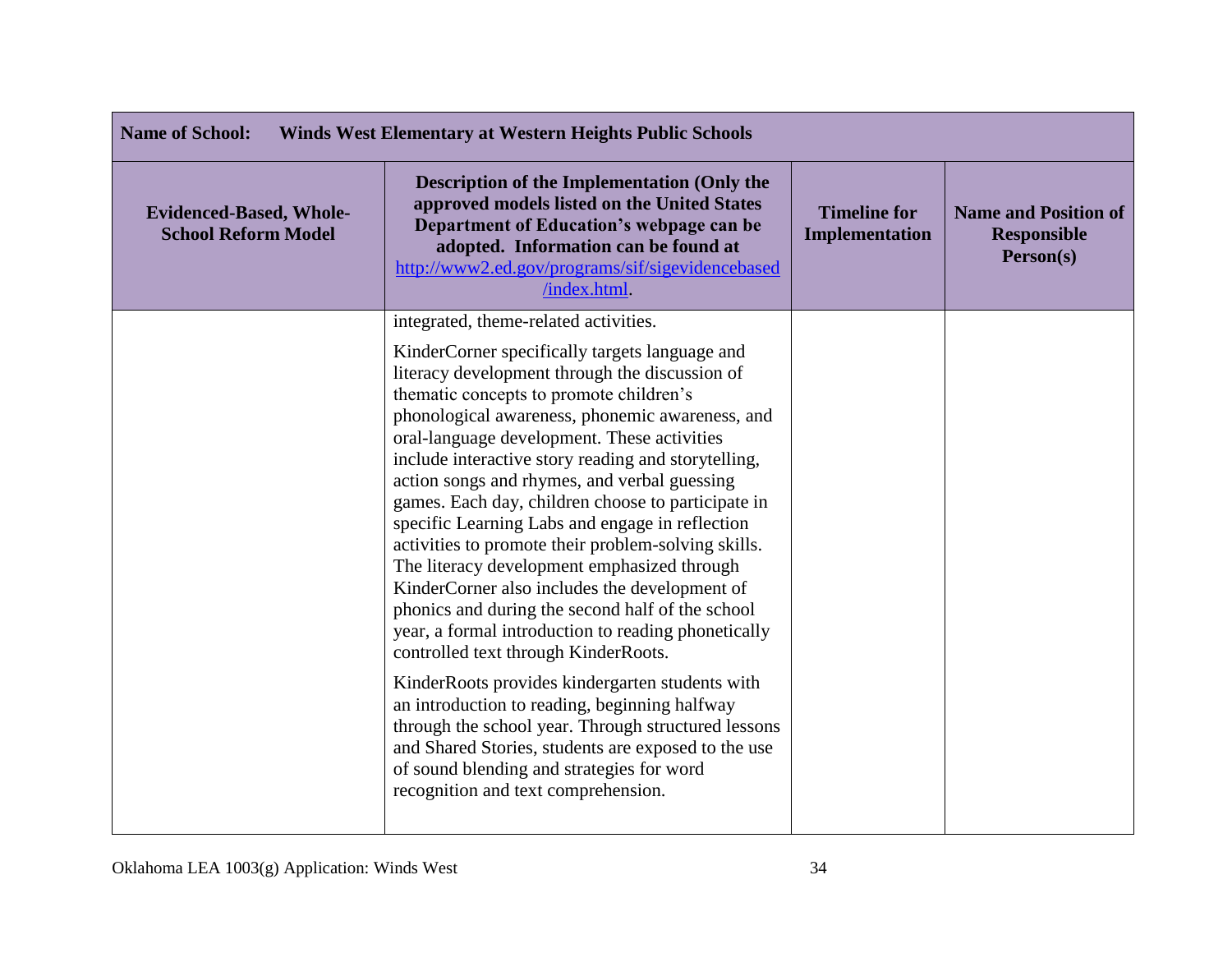| <b>Name of School:</b><br><b>Winds West Elementary at Western Heights Public Schools</b> |                                                                                                                                                                                                                                                                                                                                                                                                                                                                                                                                                                                                                                                                                                                                                                                                                                                                                                                                                                                                                                            |                                       |                                                                |
|------------------------------------------------------------------------------------------|--------------------------------------------------------------------------------------------------------------------------------------------------------------------------------------------------------------------------------------------------------------------------------------------------------------------------------------------------------------------------------------------------------------------------------------------------------------------------------------------------------------------------------------------------------------------------------------------------------------------------------------------------------------------------------------------------------------------------------------------------------------------------------------------------------------------------------------------------------------------------------------------------------------------------------------------------------------------------------------------------------------------------------------------|---------------------------------------|----------------------------------------------------------------|
| <b>Evidenced-Based, Whole-</b><br><b>School Reform Model</b>                             | Description of the Implementation (Only the<br>approved models listed on the United States<br>Department of Education's webpage can be<br>adopted. Information can be found at<br>http://www2.ed.gov/programs/sif/sigevidencebased<br>/index.html.                                                                                                                                                                                                                                                                                                                                                                                                                                                                                                                                                                                                                                                                                                                                                                                         | <b>Timeline for</b><br>Implementation | <b>Name and Position of</b><br><b>Responsible</b><br>Person(s) |
|                                                                                          | <b>Reading Roots (reading level 1):</b>                                                                                                                                                                                                                                                                                                                                                                                                                                                                                                                                                                                                                                                                                                                                                                                                                                                                                                                                                                                                    |                                       |                                                                |
|                                                                                          | Reading Roots 4th Edition is a ninety-minute<br>comprehensive program that targets the needs of<br>beginning readers. It provides a strong base for<br>successful reading through systematic phonics<br>instruction supported by decodable stories, along<br>with instruction in fluency and comprehension.<br>Reading Roots also fosters students' love of<br>reading by providing rich literature experiences,<br>extensive oral-language development, and<br>thematically focused writing instruction. These<br>objectives are embedded in a fast-paced, engaging,<br>and highly effective instructional process. Students<br>are assessed and regrouped according to their<br>reading levels every quarter to ensure that they<br>receive the most focused instruction.<br>Reading Roots is built around forty-eight lessons.<br>Separated into four levels, it supports concept<br>development in oral-language development,<br>phonemic awareness, phonics, word skills, fluency,<br>and writing. Second- and third-grade nonreaders |                                       |                                                                |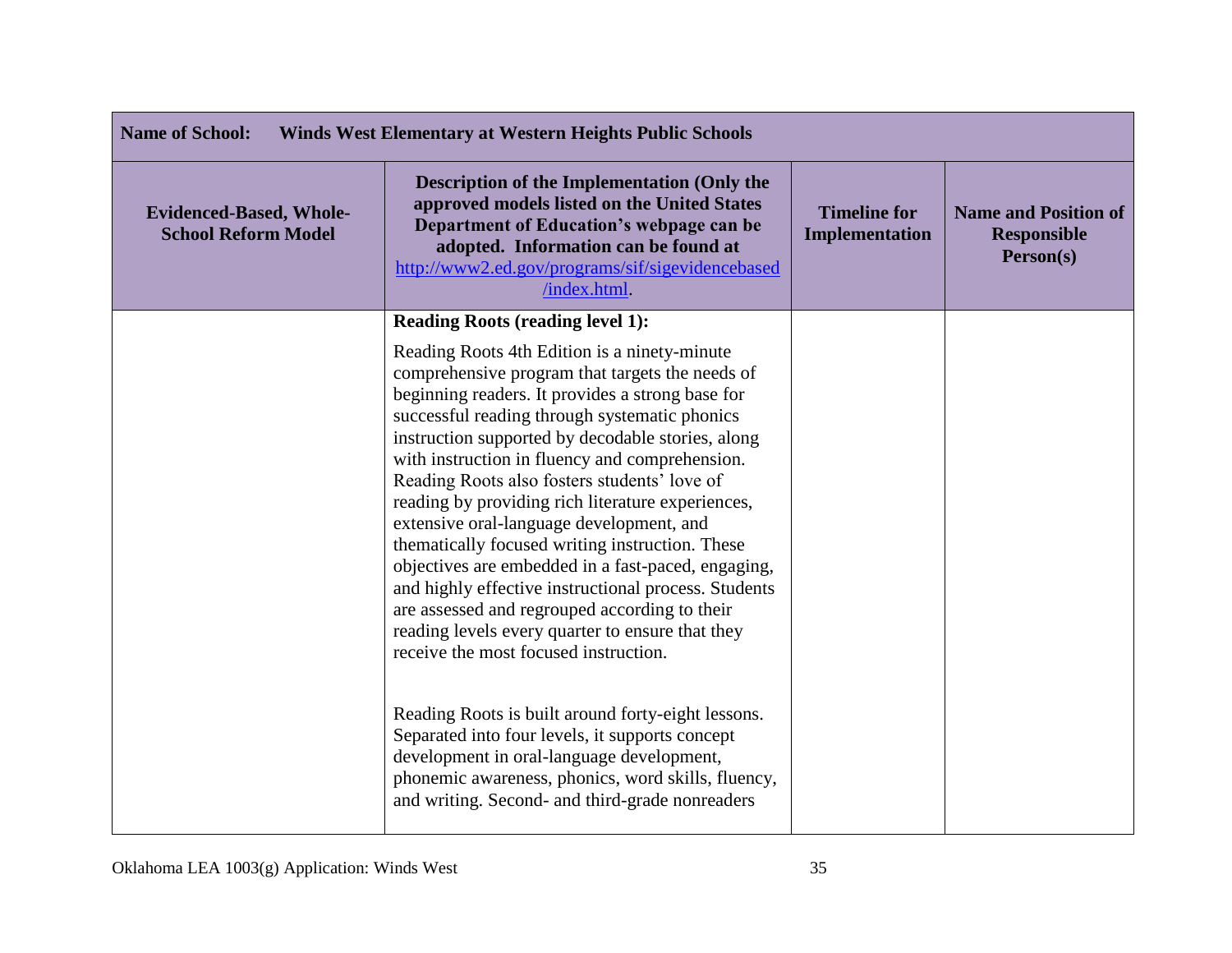| <b>Name of School:</b><br><b>Winds West Elementary at Western Heights Public Schools</b> |                                                                                                                                                                                                                                                                                                                                       |                                       |                                                                |
|------------------------------------------------------------------------------------------|---------------------------------------------------------------------------------------------------------------------------------------------------------------------------------------------------------------------------------------------------------------------------------------------------------------------------------------|---------------------------------------|----------------------------------------------------------------|
| <b>Evidenced-Based, Whole-</b><br><b>School Reform Model</b>                             | <b>Description of the Implementation (Only the</b><br>approved models listed on the United States<br>Department of Education's webpage can be<br>adopted. Information can be found at<br>http://www2.ed.gov/programs/sif/sigevidencebased<br>/index.html.                                                                             | <b>Timeline for</b><br>Implementation | <b>Name and Position of</b><br><b>Responsible</b><br>Person(s) |
|                                                                                          | can be regrouped into Reading Roots classes.                                                                                                                                                                                                                                                                                          |                                       |                                                                |
|                                                                                          | Extensive video vignettes and electronic materials<br>for use on interactive whiteboards, computers with<br>projectors, or DVDs include numerous<br>presentations of letter sounds, sound blending, and<br>vocabulary in addition to modeling of cooperative<br>learning.                                                             |                                       |                                                                |
|                                                                                          | Reading Wings (reading levels 2–6):                                                                                                                                                                                                                                                                                                   |                                       |                                                                |
|                                                                                          | Reading Wings 4th Edition is a research-based<br>reading curriculum that provides ninety-minute<br>daily lessons and targets the needs of students<br>reading on a second-through sixth-grade level who<br>have successfully learned to decode but need to<br>develop more sophisticated reading skills.                              |                                       |                                                                |
|                                                                                          | To ensure that students become proficient readers,<br>Reading Wings uses SFA's core instructional<br>structures to target vocabulary development,<br>reading comprehension, fluency, oral-language<br>development, and written expression by providing<br>students ample opportunities with both literary and<br>informational texts. |                                       |                                                                |
|                                                                                          | Targeted Treasure Hunts, a key component of the                                                                                                                                                                                                                                                                                       |                                       |                                                                |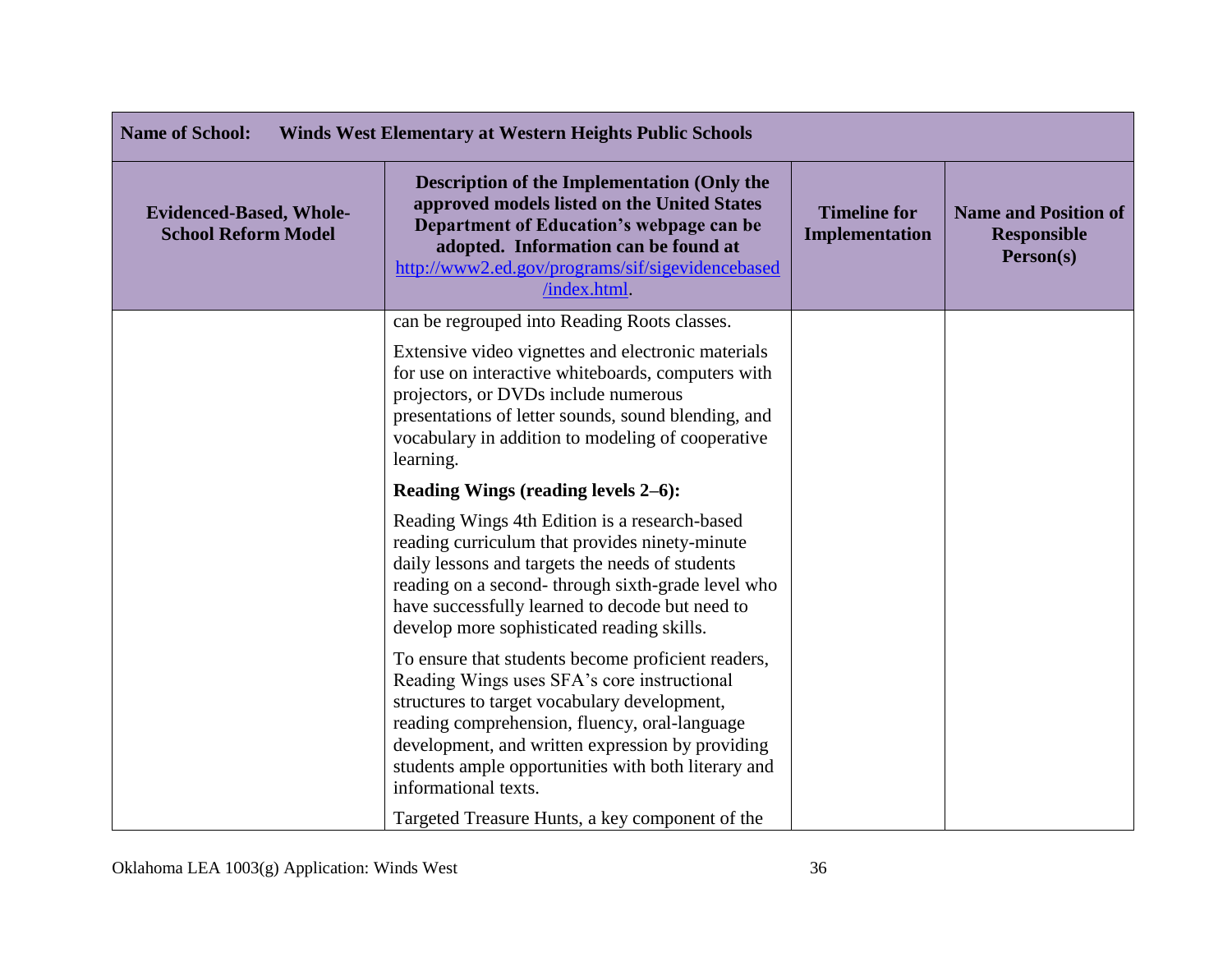| <b>Name of School:</b><br><b>Winds West Elementary at Western Heights Public Schools</b> |                                                                                                                                                                                                                                                                                                                                                                                                                                                           |                                              |                                                                |
|------------------------------------------------------------------------------------------|-----------------------------------------------------------------------------------------------------------------------------------------------------------------------------------------------------------------------------------------------------------------------------------------------------------------------------------------------------------------------------------------------------------------------------------------------------------|----------------------------------------------|----------------------------------------------------------------|
| <b>Evidenced-Based, Whole-</b><br><b>School Reform Model</b>                             | <b>Description of the Implementation (Only the</b><br>approved models listed on the United States<br>Department of Education's webpage can be<br>adopted. Information can be found at<br>http://www2.ed.gov/programs/sif/sigevidencebased<br>/index.html.                                                                                                                                                                                                 | <b>Timeline for</b><br><b>Implementation</b> | <b>Name and Position of</b><br><b>Responsible</b><br>Person(s) |
|                                                                                          | Reading Wings program, provide instruction<br>focused on targeted reading skills and strategies.<br>All the instruction accompanying each five- or six-<br>day lesson cycle centers around a literary or<br>informational trade book or basal selection,<br>allowing for background building, topic-specific<br>and technical vocabulary development, utilization<br>of targeted skills, team discussion, relevant writing<br>activities, and assessment. |                                              |                                                                |
|                                                                                          | Reading Wings further supports reading<br>comprehension through the Savvy Reader. The<br>Savvy Reader provides intensive, engaging<br>introductions to each of the four core<br>comprehension strategies—clarifying, questioning,<br>predicting, and summarizing. Additional Savvy<br>Reader lessons provide comprehension-strategy<br>instruction throughout the year, and this instruction<br>is reinforced through Targeted Treasure Hunts.            |                                              |                                                                |
|                                                                                          | Video vignettes for use on interactive whiteboards<br>or other electronic formats include compelling<br>introductions to novels and literary texts, modeling<br>of advanced reading and writing strategies, and<br>modeling of cooperative learning                                                                                                                                                                                                       |                                              |                                                                |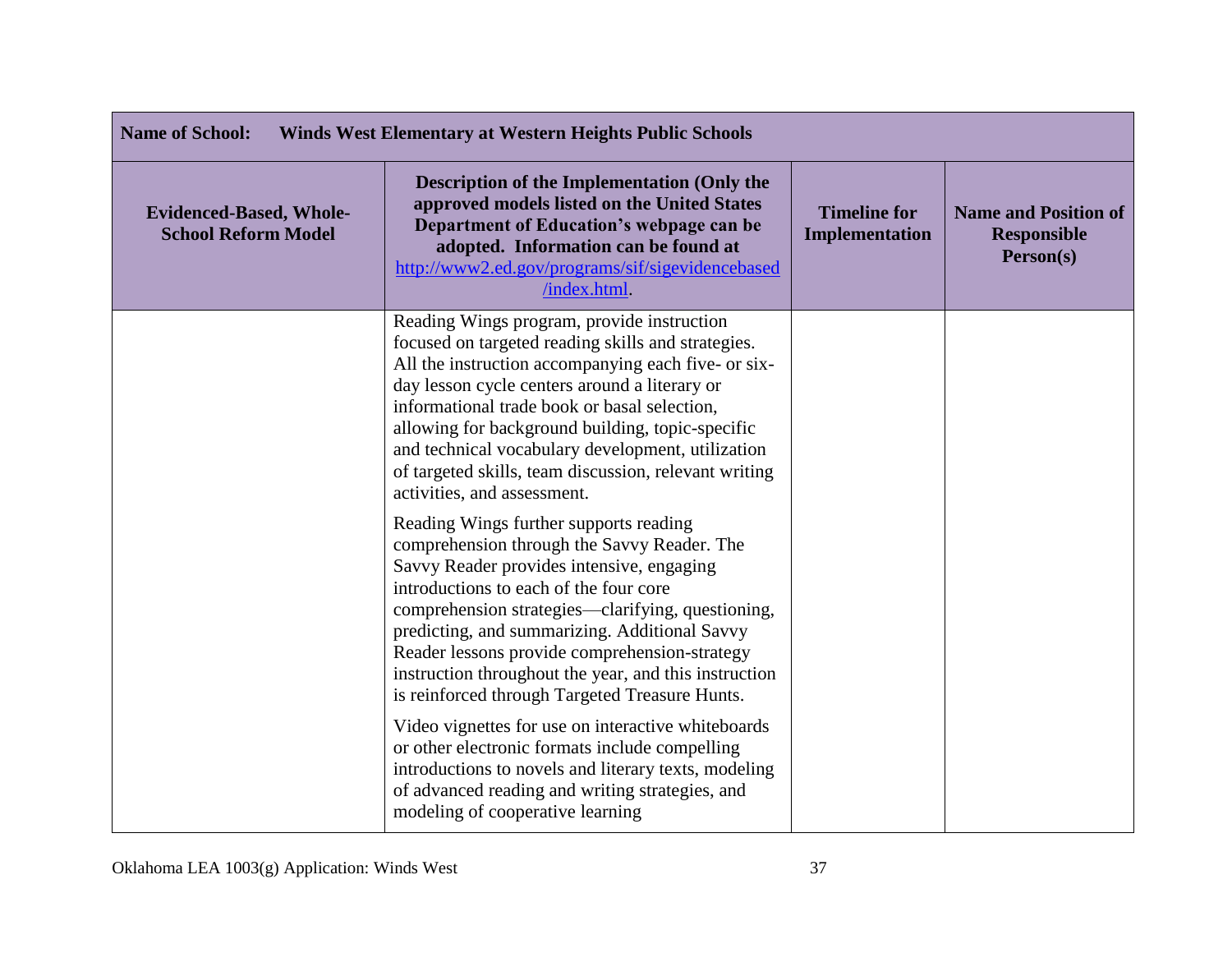| <b>Name of School:</b><br><b>Winds West Elementary at Western Heights Public Schools</b> |                                                                                                                                                                                                                                                                                                                                                                                                                                                                                                                                                                                                                                                                                                            |                                              |                                                                |
|------------------------------------------------------------------------------------------|------------------------------------------------------------------------------------------------------------------------------------------------------------------------------------------------------------------------------------------------------------------------------------------------------------------------------------------------------------------------------------------------------------------------------------------------------------------------------------------------------------------------------------------------------------------------------------------------------------------------------------------------------------------------------------------------------------|----------------------------------------------|----------------------------------------------------------------|
| <b>Evidenced-Based, Whole-</b><br><b>School Reform Model</b>                             | <b>Description of the Implementation (Only the</b><br>approved models listed on the United States<br>Department of Education's webpage can be<br>adopted. Information can be found at<br>http://www2.ed.gov/programs/sif/sigevidencebased<br>/index.html                                                                                                                                                                                                                                                                                                                                                                                                                                                   | <b>Timeline for</b><br><b>Implementation</b> | <b>Name and Position of</b><br><b>Responsible</b><br>Person(s) |
|                                                                                          | <b>Primary PowerTeaching Math:</b>                                                                                                                                                                                                                                                                                                                                                                                                                                                                                                                                                                                                                                                                         |                                              |                                                                |
|                                                                                          | Primary PowerTeaching Math is an instructional<br>multiday mathematics framework for $1st - 6th$ grade<br>levels. It is composed of research-proven<br>instructional strategies that increase student<br>achievement. PowerTeaching provides teachers<br>with a clear and simple structure for framing their<br>mathematics instruction no matter which<br>curriculum or textbook they use.                                                                                                                                                                                                                                                                                                                |                                              |                                                                |
|                                                                                          | The PowerTeaching professional-development<br>series gives a fresh approach to instruction that can<br>be directly applied to the mathematics textbook or<br>curriculum. To ensure effective implementation,<br>the PowerTeaching professional-development<br>series incorporates ongoing coaching and support,<br>both inside and outside the classroom.<br>PowerTeaching empowers students to work<br>together to improve their understanding of<br>mathematics concepts and encourages students to<br>take ownership of their learning during multiple<br>opportunities for practice and evaluation.<br>PowerTeaching leads to academic success by<br>establishing a student-centered classroom through |                                              |                                                                |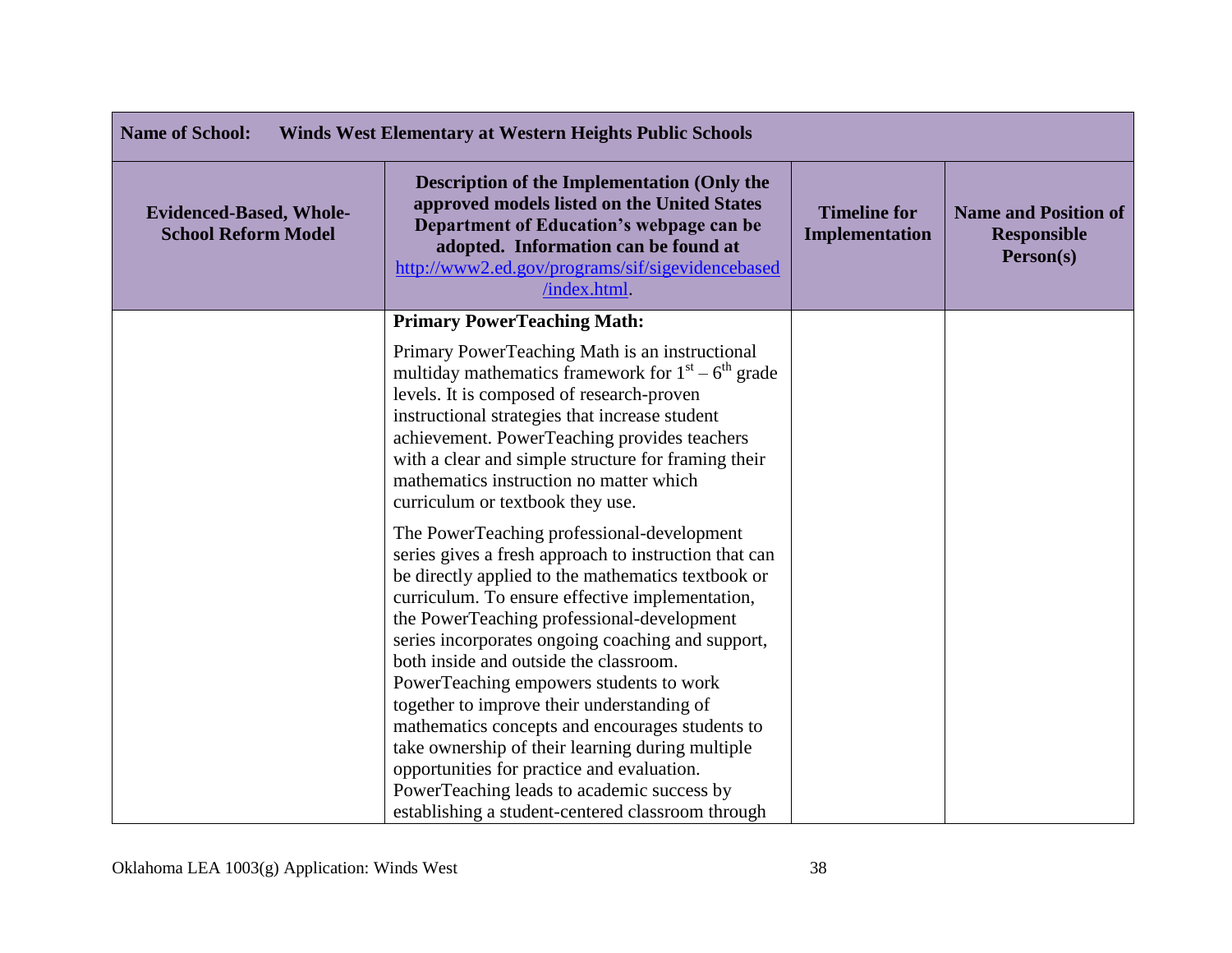| <b>Name of School:</b><br><b>Winds West Elementary at Western Heights Public Schools</b> |                                                                                                                                                                                                                                                                                                                                                                                                                                                                                                                                                                                                                                                                    |                                       |                                                                |
|------------------------------------------------------------------------------------------|--------------------------------------------------------------------------------------------------------------------------------------------------------------------------------------------------------------------------------------------------------------------------------------------------------------------------------------------------------------------------------------------------------------------------------------------------------------------------------------------------------------------------------------------------------------------------------------------------------------------------------------------------------------------|---------------------------------------|----------------------------------------------------------------|
| <b>Evidenced-Based, Whole-</b><br><b>School Reform Model</b>                             | <b>Description of the Implementation (Only the</b><br>approved models listed on the United States<br>Department of Education's webpage can be<br>adopted. Information can be found at<br>http://www2.ed.gov/programs/sif/sigevidencebased<br>/index.html                                                                                                                                                                                                                                                                                                                                                                                                           | <b>Timeline for</b><br>Implementation | <b>Name and Position of</b><br><b>Responsible</b><br>Person(s) |
|                                                                                          | the use of compelling concept presentations,<br>assessments for learning, and student learning<br>teams.                                                                                                                                                                                                                                                                                                                                                                                                                                                                                                                                                           |                                       |                                                                |
|                                                                                          | <b>Tutoring:</b>                                                                                                                                                                                                                                                                                                                                                                                                                                                                                                                                                                                                                                                   |                                       |                                                                |
|                                                                                          | Lightning Squad is a web-based reading-<br>intervention program for struggling readers. Tutors<br>use Lightning Squad to assess students, develop<br>instructional plans, and deliver effective, fun<br>instruction. Lightning Squad provides the<br>assessment, planning, and instructional tools for<br>one-to-one tutoring and small-group tutoring.<br>Lightning Squad apply to 1 <sup>st</sup> -3 <sup>rd</sup> grade levels and<br>address skill development in phonemic awareness,<br>phonics, vocabulary, fluency, and comprehension.<br>Lightning Squad instruction is aligned to the<br>classroom objectives the SFA Reading curriculum<br>being taught. |                                       |                                                                |
|                                                                                          | <b>Writing from the Heart and Writing Wings:</b>                                                                                                                                                                                                                                                                                                                                                                                                                                                                                                                                                                                                                   |                                       |                                                                |
|                                                                                          | Writing from the Heart is a $1st - 2nd$ grade writing<br>curriculum that encourages students to write for<br>many purposes while at the same time learn writing<br>mechanics. Writing Wings is a $3^{rd} - 5^{th}$ grade                                                                                                                                                                                                                                                                                                                                                                                                                                           |                                       |                                                                |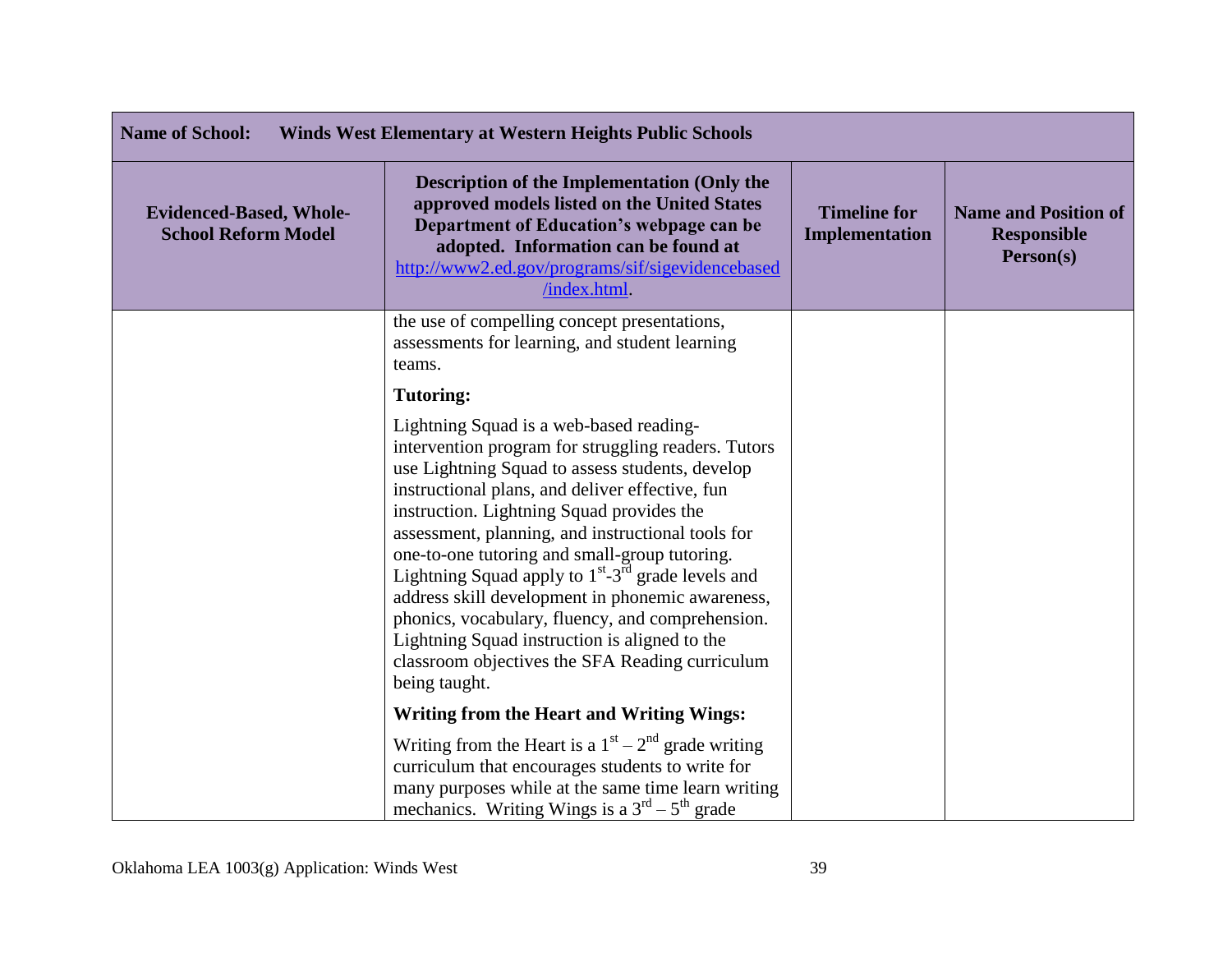| <b>Name of School:</b><br><b>Winds West Elementary at Western Heights Public Schools</b> |                                                                                                                                                                                                                                                                        |                                              |                                                                |
|------------------------------------------------------------------------------------------|------------------------------------------------------------------------------------------------------------------------------------------------------------------------------------------------------------------------------------------------------------------------|----------------------------------------------|----------------------------------------------------------------|
| <b>Evidenced-Based, Whole-</b><br><b>School Reform Model</b>                             | <b>Description of the Implementation (Only the</b><br>approved models listed on the United States<br>Department of Education's webpage can be<br>adopted. Information can be found at<br>http://www2.ed.gov/programs/sif/sigevidencebased<br>/index.html               | <b>Timeline for</b><br><b>Implementation</b> | <b>Name and Position of</b><br><b>Responsible</b><br>Person(s) |
|                                                                                          | curriculum that uses the power of Cooperative<br>Learning as a vehicle for learning the steps of the<br>writing process, allowing for more student<br>engagement and learning.                                                                                         |                                              |                                                                |
|                                                                                          | Winds West proposes to implement the SFA<br>whole-school reform model for Pre-Kindergarten to<br>4th grade.                                                                                                                                                            |                                              |                                                                |
|                                                                                          | <b>Implementation Plan</b>                                                                                                                                                                                                                                             |                                              |                                                                |
|                                                                                          | The plan for implementation in Year 1 will be as<br>follows:                                                                                                                                                                                                           |                                              |                                                                |
|                                                                                          | <b>Preparing for Implementation and Beginning</b><br>Implementation                                                                                                                                                                                                    |                                              |                                                                |
|                                                                                          | Year 1 Materials                                                                                                                                                                                                                                                       |                                              |                                                                |
|                                                                                          | Delivery of materials for schoolwide structures<br>provided for start-up including the Leadership<br>Guide, the Leading for Success Schoolwide<br>Solutions Guide, and Getting Along Together<br>classroom materials. Delivery of all Reading<br>curricular materials. |                                              |                                                                |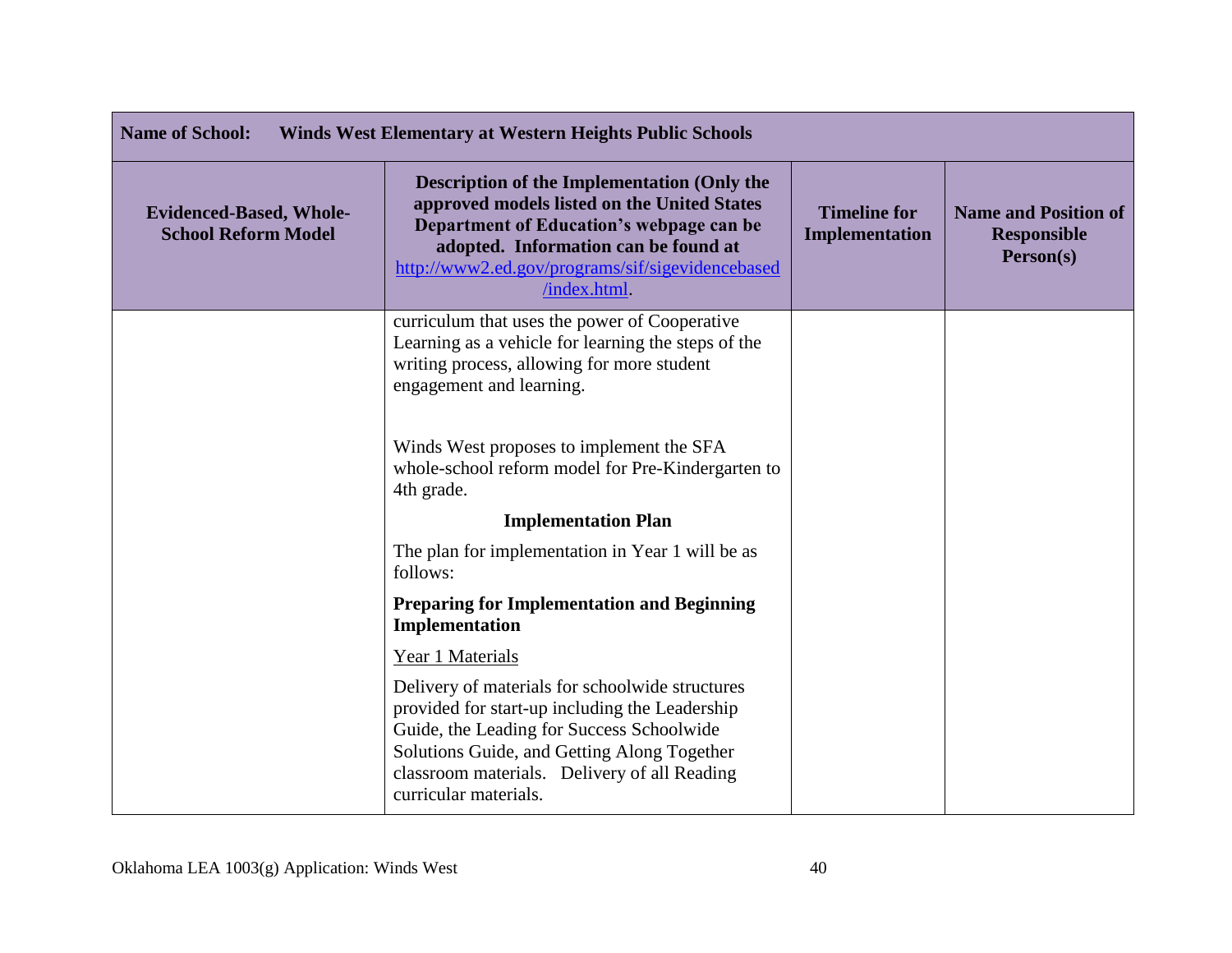| <b>Name of School:</b><br><b>Winds West Elementary at Western Heights Public Schools</b> |                                                                                                                                                                                                                                                                                                                                                                                                                                                                                                                                                                                                                                                                                                                                                                                                                                                                                                                                                                                                       |                                              |                                                                |
|------------------------------------------------------------------------------------------|-------------------------------------------------------------------------------------------------------------------------------------------------------------------------------------------------------------------------------------------------------------------------------------------------------------------------------------------------------------------------------------------------------------------------------------------------------------------------------------------------------------------------------------------------------------------------------------------------------------------------------------------------------------------------------------------------------------------------------------------------------------------------------------------------------------------------------------------------------------------------------------------------------------------------------------------------------------------------------------------------------|----------------------------------------------|----------------------------------------------------------------|
| <b>Evidenced-Based, Whole-</b><br><b>School Reform Model</b>                             | <b>Description of the Implementation (Only the</b><br>approved models listed on the United States<br>Department of Education's webpage can be<br>adopted. Information can be found at<br>http://www2.ed.gov/programs/sif/sigevidencebased<br>/index.html                                                                                                                                                                                                                                                                                                                                                                                                                                                                                                                                                                                                                                                                                                                                              | <b>Timeline for</b><br><b>Implementation</b> | <b>Name and Position of</b><br><b>Responsible</b><br>Person(s) |
|                                                                                          | <b>Implementation Planning</b><br>Success for All Foundation consultants will<br>conduct an initial needs assessment based on<br>information provided in the SIG Application. The<br>needs assessment may include classroom walk-<br>throughs, review of district-wide and school-wide<br>student achievement data, data on interventions and<br>programs implemented, Attendance, Discipline,<br>Parent Involvement, Community partnerships. This<br>assessment will allow consultants and<br>district/school leadership to continue developing<br>the plan for full implementation in for the<br>remainder of the school year.<br><b>Introductory Workshops</b><br>Success for All coaches will present Leading for<br>Success workshops for the superintendent, district<br>leaders, principals, the Turnaround Officer/Success<br>for All Facilitators, and the Schoolwide Solutions<br>coordinators (School Counselor). Participants will<br>gain an understanding of the schoolwide structures, |                                              |                                                                |
|                                                                                          | including data-based goal setting, progress-<br>monitoring tools, and instructional processes that                                                                                                                                                                                                                                                                                                                                                                                                                                                                                                                                                                                                                                                                                                                                                                                                                                                                                                    |                                              |                                                                |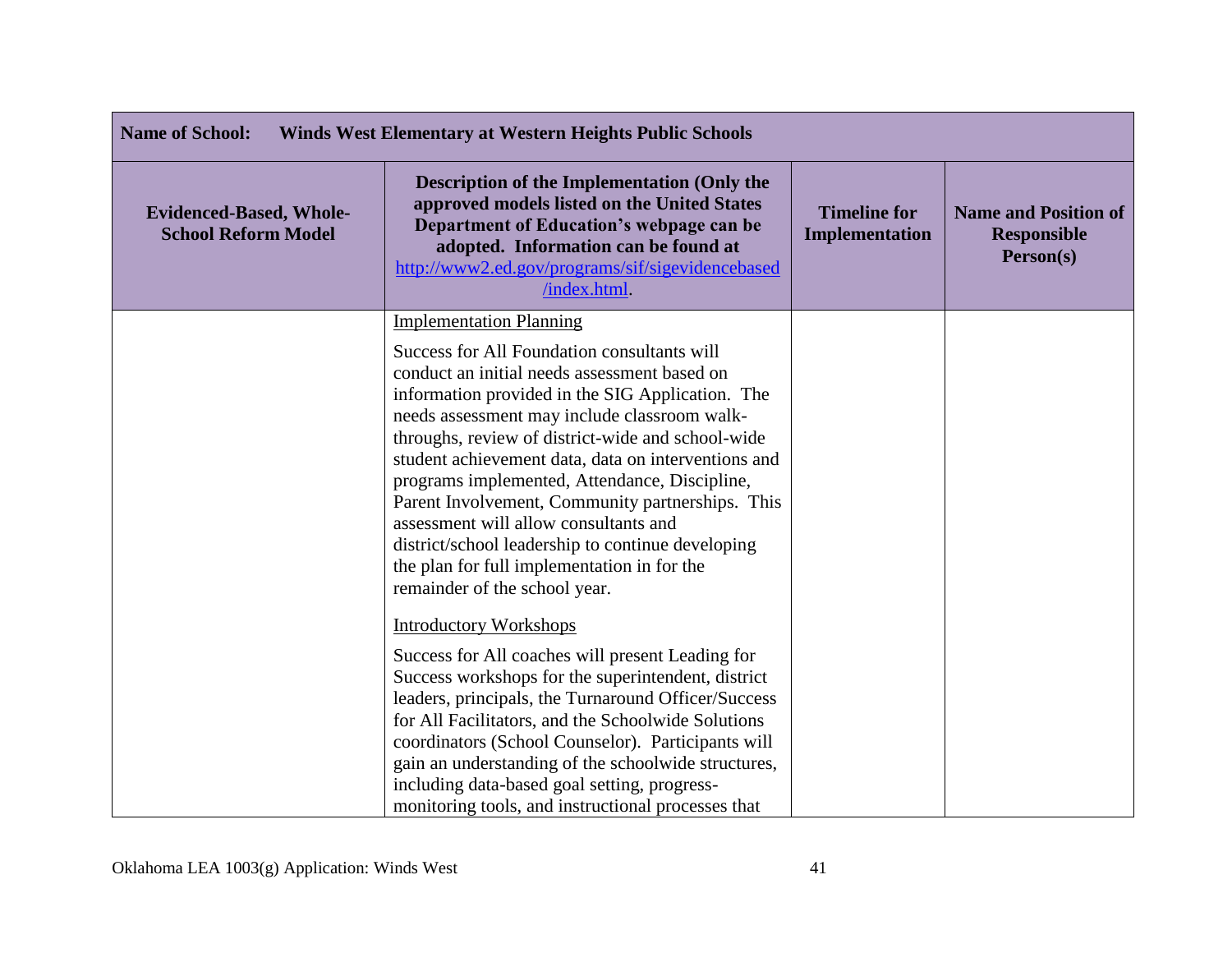| <b>Name of School:</b><br><b>Winds West Elementary at Western Heights Public Schools</b> |                                                                                                                                                                                                                                                                                                                                                                                                                                                                                              |                                              |                                                                |
|------------------------------------------------------------------------------------------|----------------------------------------------------------------------------------------------------------------------------------------------------------------------------------------------------------------------------------------------------------------------------------------------------------------------------------------------------------------------------------------------------------------------------------------------------------------------------------------------|----------------------------------------------|----------------------------------------------------------------|
| <b>Evidenced-Based, Whole-</b><br><b>School Reform Model</b>                             | <b>Description of the Implementation (Only the</b><br>approved models listed on the United States<br>Department of Education's webpage can be<br>adopted. Information can be found at<br>http://www2.ed.gov/programs/sif/sigevidencebased<br>/index.html.                                                                                                                                                                                                                                    | <b>Timeline for</b><br><b>Implementation</b> | <b>Name and Position of</b><br><b>Responsible</b><br>Person(s) |
|                                                                                          | form the SFA PreK-8 approach.<br>The Success for All point coach will conduct<br>specific Leading for Success kick-off planning<br>workshop with each school's Leadership team. This<br>workshop will be at the school site in preparation<br>for the Leading for Success and Getting Along<br>Together implementation and Reading<br>implementation in Year 1.                                                                                                                              |                                              |                                                                |
|                                                                                          | SFA coaches will deliver a 5-day Teacher<br>Academy. Program-introduction workshops will<br>present the schoolwide structures and instructional<br>processes with an emphasis on preparing teachers<br>to use the SFA instructional tools and classroom<br>materials. After a one-day whole-school overview,<br>teachers meet in break-out groups, each guided by a<br>SFAF coach, for introductions to Curiosity Corner,<br>KinderCorner, Reading Roots, Reading Wings, and<br>the Tutoring |                                              |                                                                |
|                                                                                          | In addition, a SFA coach will present introductory<br>workshops for the staff responsible for<br>implementing the Schoolwide Solutions component<br>(Attendance, Parent/Family Involvement,                                                                                                                                                                                                                                                                                                  |                                              |                                                                |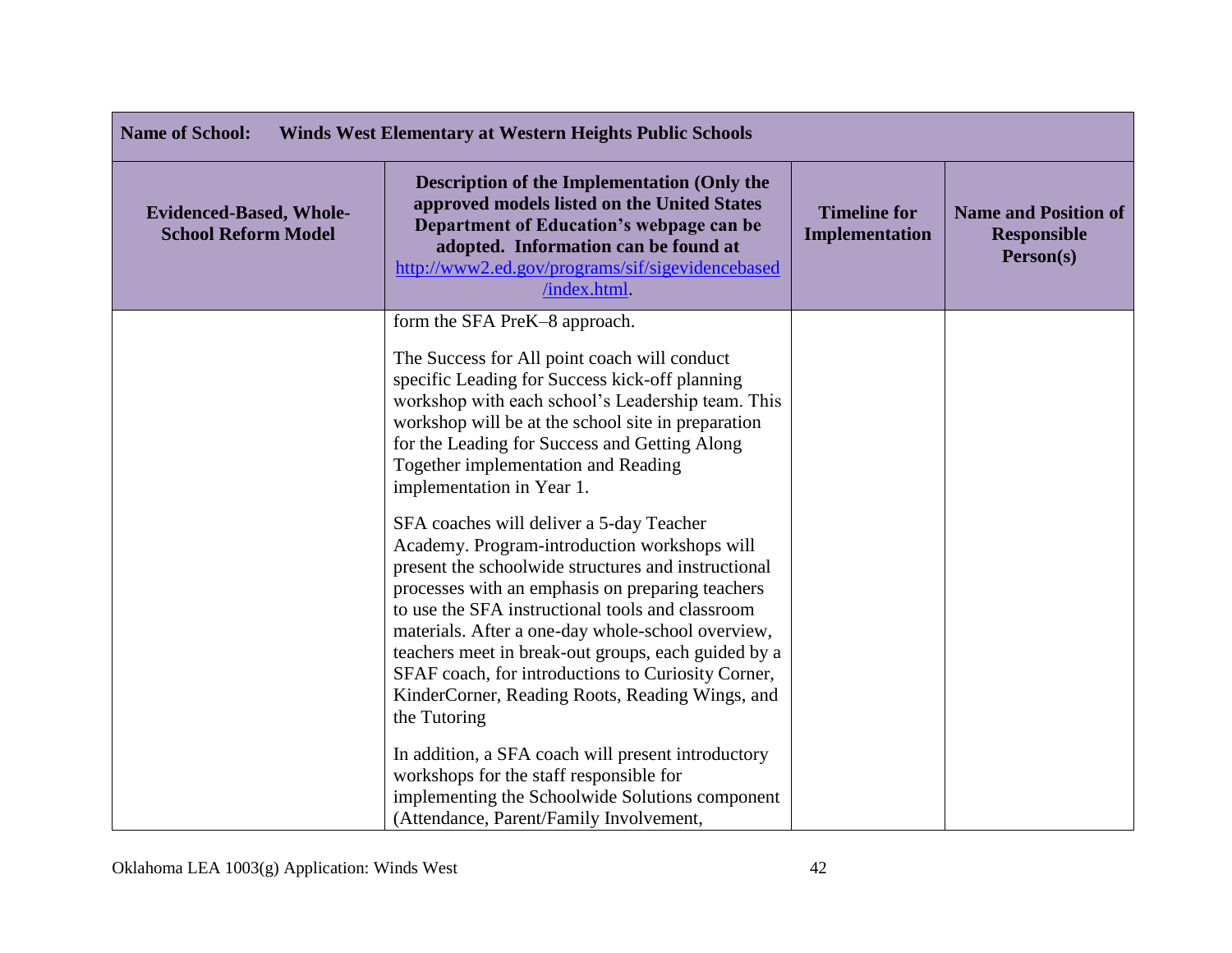| <b>Name of School:</b><br><b>Winds West Elementary at Western Heights Public Schools</b> |                                                                                                                                                                                                                                                                                                                                                                                                                                                                                                                                                                                                         |                                              |                                                                |
|------------------------------------------------------------------------------------------|---------------------------------------------------------------------------------------------------------------------------------------------------------------------------------------------------------------------------------------------------------------------------------------------------------------------------------------------------------------------------------------------------------------------------------------------------------------------------------------------------------------------------------------------------------------------------------------------------------|----------------------------------------------|----------------------------------------------------------------|
| <b>Evidenced-Based, Whole-</b><br><b>School Reform Model</b>                             | Description of the Implementation (Only the<br>approved models listed on the United States<br>Department of Education's webpage can be<br>adopted. Information can be found at<br>http://www2.ed.gov/programs/sif/sigevidencebased<br>/index.html.                                                                                                                                                                                                                                                                                                                                                      | <b>Timeline for</b><br><b>Implementation</b> | <b>Name and Position of</b><br><b>Responsible</b><br>Person(s) |
|                                                                                          | Cooperative Culture, Community Connections, and<br>Intervention) and Getting Along Together<br>curriculum and the Leading for Success structure to<br>the entire school staff.                                                                                                                                                                                                                                                                                                                                                                                                                          |                                              |                                                                |
|                                                                                          | <b>Online Tools</b><br>Login passwords for all staff members and<br>administrators are provided for the online SFAF<br>Resource Centers that provide tools to track student<br>progress on both classroom measures and formal<br>assessments throughout the year and provide a wide<br>variety of reports. In addition, teachers and school<br>leaders will have access to webinars, tutorials,<br>instructional resources, and members of the SFA<br>Foundation community for implementation support.<br>The Resource Centers also include support for<br>SFAF classroom interactive whiteboard media. |                                              |                                                                |
|                                                                                          | <b>Program Implementation</b><br>Implementation begins for the SFA components:<br>Curiosity Corner, Kinder Corner, Reading Roots,<br>Reading Wings, Tutoring, Getting Along Together<br>and Schoolwide Solutions. Family/Community<br>outreach under Schoolwide Solutions will include                                                                                                                                                                                                                                                                                                                  |                                              |                                                                |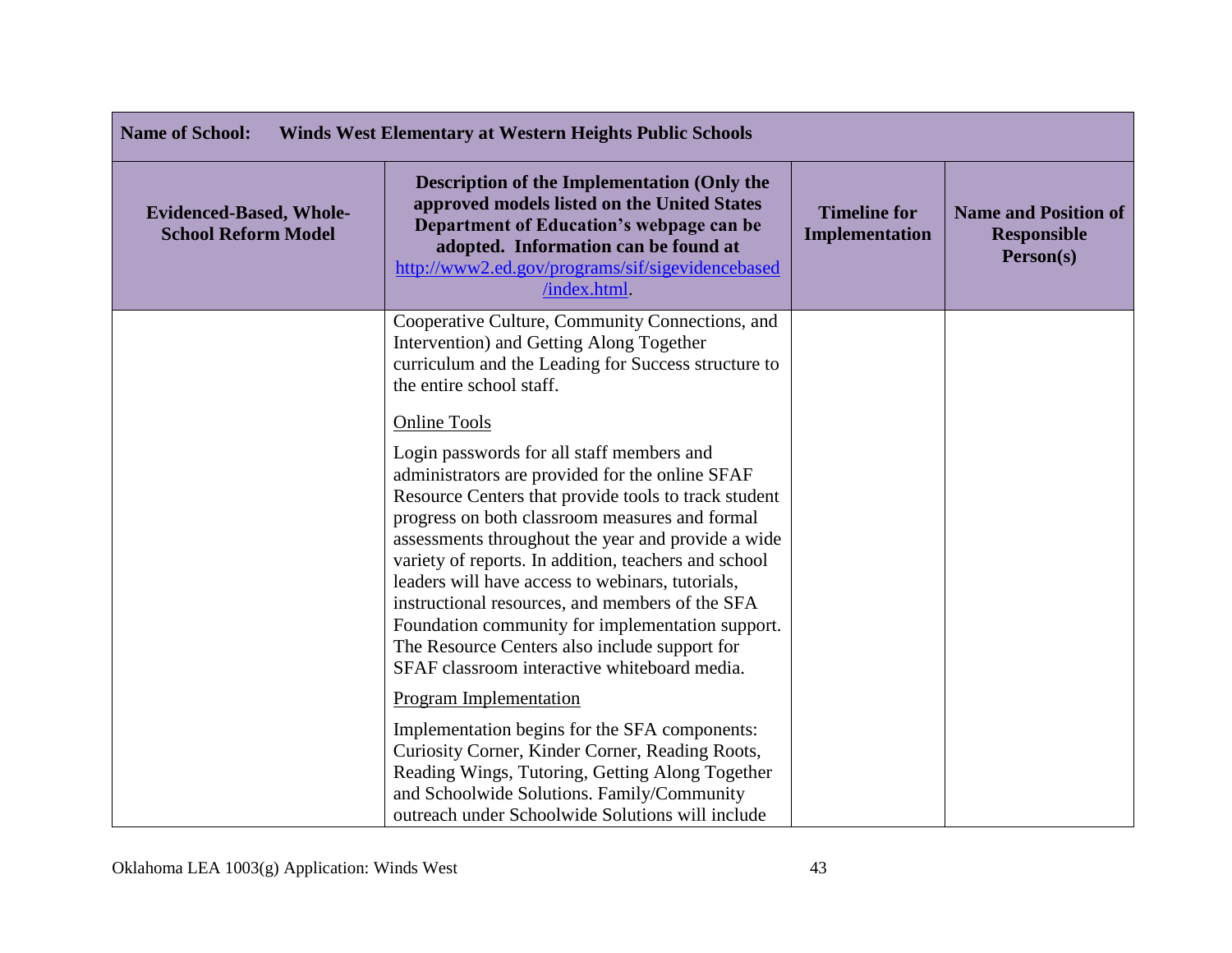| <b>Name of School:</b><br><b>Winds West Elementary at Western Heights Public Schools</b> |                                                                                                                                                                                                                                                                                                                                                                                                                                                                                                                                                                                                                                                                                                                                                                                                                                                                                                                                        |                                              |                                                                |
|------------------------------------------------------------------------------------------|----------------------------------------------------------------------------------------------------------------------------------------------------------------------------------------------------------------------------------------------------------------------------------------------------------------------------------------------------------------------------------------------------------------------------------------------------------------------------------------------------------------------------------------------------------------------------------------------------------------------------------------------------------------------------------------------------------------------------------------------------------------------------------------------------------------------------------------------------------------------------------------------------------------------------------------|----------------------------------------------|----------------------------------------------------------------|
| <b>Evidenced-Based, Whole-</b><br><b>School Reform Model</b>                             | <b>Description of the Implementation (Only the</b><br>approved models listed on the United States<br>Department of Education's webpage can be<br>adopted. Information can be found at<br>http://www2.ed.gov/programs/sif/sigevidencebased<br>/index.html.                                                                                                                                                                                                                                                                                                                                                                                                                                                                                                                                                                                                                                                                              | <b>Timeline for</b><br><b>Implementation</b> | <b>Name and Position of</b><br><b>Responsible</b><br>Person(s) |
|                                                                                          | communicating the emerging vision for change and<br>the transformations taking place in the school and<br>the role each stakeholder will play in its success.                                                                                                                                                                                                                                                                                                                                                                                                                                                                                                                                                                                                                                                                                                                                                                          |                                              |                                                                |
|                                                                                          | <b>Ongoing Coaching</b>                                                                                                                                                                                                                                                                                                                                                                                                                                                                                                                                                                                                                                                                                                                                                                                                                                                                                                                |                                              |                                                                |
|                                                                                          | SFA coaches will visit each school throughout the<br>year (approximately two to four days per month) to<br>provide coaching related to all aspects of SFA<br>PreK-6 implementation. During visits, coaches will<br>review progress relative to previously set goals and<br>against previously selected progress metrics and<br>will carry out observations of classrooms,<br>discussions with teachers, reviews of student<br>progress data with teachers and school leaders,<br>reviews of implementation self-assessments,<br>planning for achievement growth, and meetings<br>with school staff responsible for Reading<br>implementation, Tutoring, and schoolwide<br>initiatives related to prevention and intervention<br>(such as attendance, parent involvement, and<br>student referrals). Coaches are also available by<br>telephone and e-mail to check on progress, answer<br>questions, and problem solve between visits. |                                              |                                                                |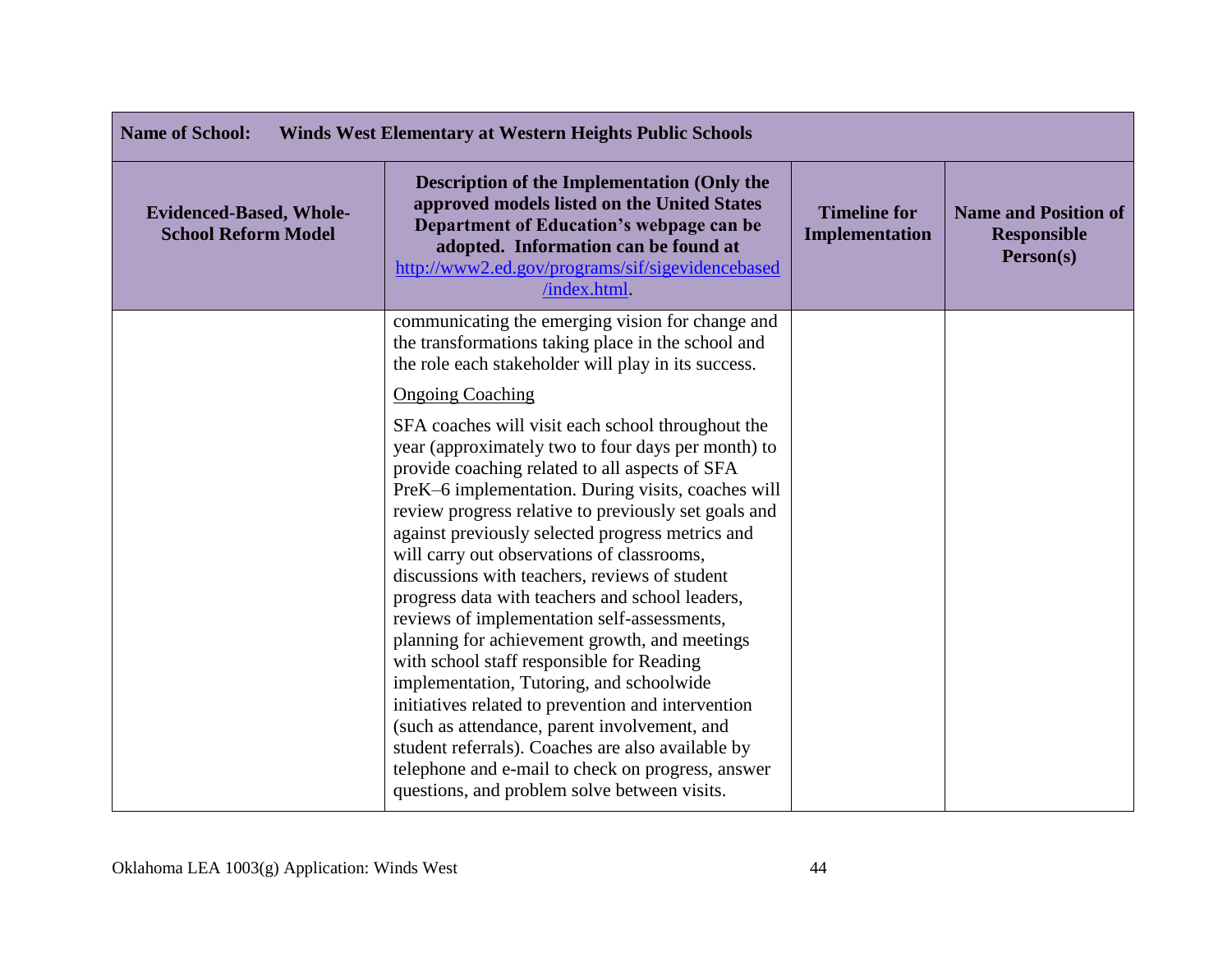| <b>Name of School:</b><br><b>Winds West Elementary at Western Heights Public Schools</b> |                                                                                                                                                                                                                                                                                                                                                                                                                                                                                                                                                                             |                                                   |                                                                                                                                                                           |
|------------------------------------------------------------------------------------------|-----------------------------------------------------------------------------------------------------------------------------------------------------------------------------------------------------------------------------------------------------------------------------------------------------------------------------------------------------------------------------------------------------------------------------------------------------------------------------------------------------------------------------------------------------------------------------|---------------------------------------------------|---------------------------------------------------------------------------------------------------------------------------------------------------------------------------|
| <b>Evidenced-Based, Whole-</b><br><b>School Reform Model</b>                             | <b>Description of the Implementation (Only the</b><br>approved models listed on the United States<br>Department of Education's webpage can be<br>adopted. Information can be found at<br>http://www2.ed.gov/programs/sif/sigevidencebased<br>/index.html.                                                                                                                                                                                                                                                                                                                   | <b>Timeline for</b><br><b>Implementation</b>      | <b>Name and Position of</b><br><b>Responsible</b><br>Person(s)                                                                                                            |
|                                                                                          | <b>Timeline SY 2017-2018</b>                                                                                                                                                                                                                                                                                                                                                                                                                                                                                                                                                |                                                   |                                                                                                                                                                           |
|                                                                                          | New Leaders workshops for principal, facilitator,<br>Schoolwide Solutions coordinator<br>Leading for Success training with Leadership team<br>(All members of the school Leadership team attend<br>this training.)<br>5-Day Teacher Academy: Getting Along Together<br>program introduction, SFA Reading programs<br>introduction (Curiosity Corner, Kinder Corner,<br>Reading Roots, Reading Wings), and Tutoring<br>training<br>Schoolwide Solutions introduction (principal,<br>facilitator, Schoolwide Solutions coordinator, and<br>Schoolwide Solutions team members) | <b>July 2017</b><br>August 2017<br>September 2017 | Winds West:<br><b>SFA Regional</b><br>Manager: Dennis Lee<br>SFA Leading for<br>Success Lead: Dan<br>Maluski<br><b>SFA Point Coaches:</b><br>Sharon Waters, Debra<br>Shaw |
|                                                                                          | Baseline assessment and implementation visit:<br>Regrouping<br>$\bullet$<br>Initial coaching with all faculty<br>$\bullet$                                                                                                                                                                                                                                                                                                                                                                                                                                                  | September 2017                                    | <b>SFA Regional</b><br>Manager: Dennis Lee<br>SFA Leading for<br>Success Lead: Dan                                                                                        |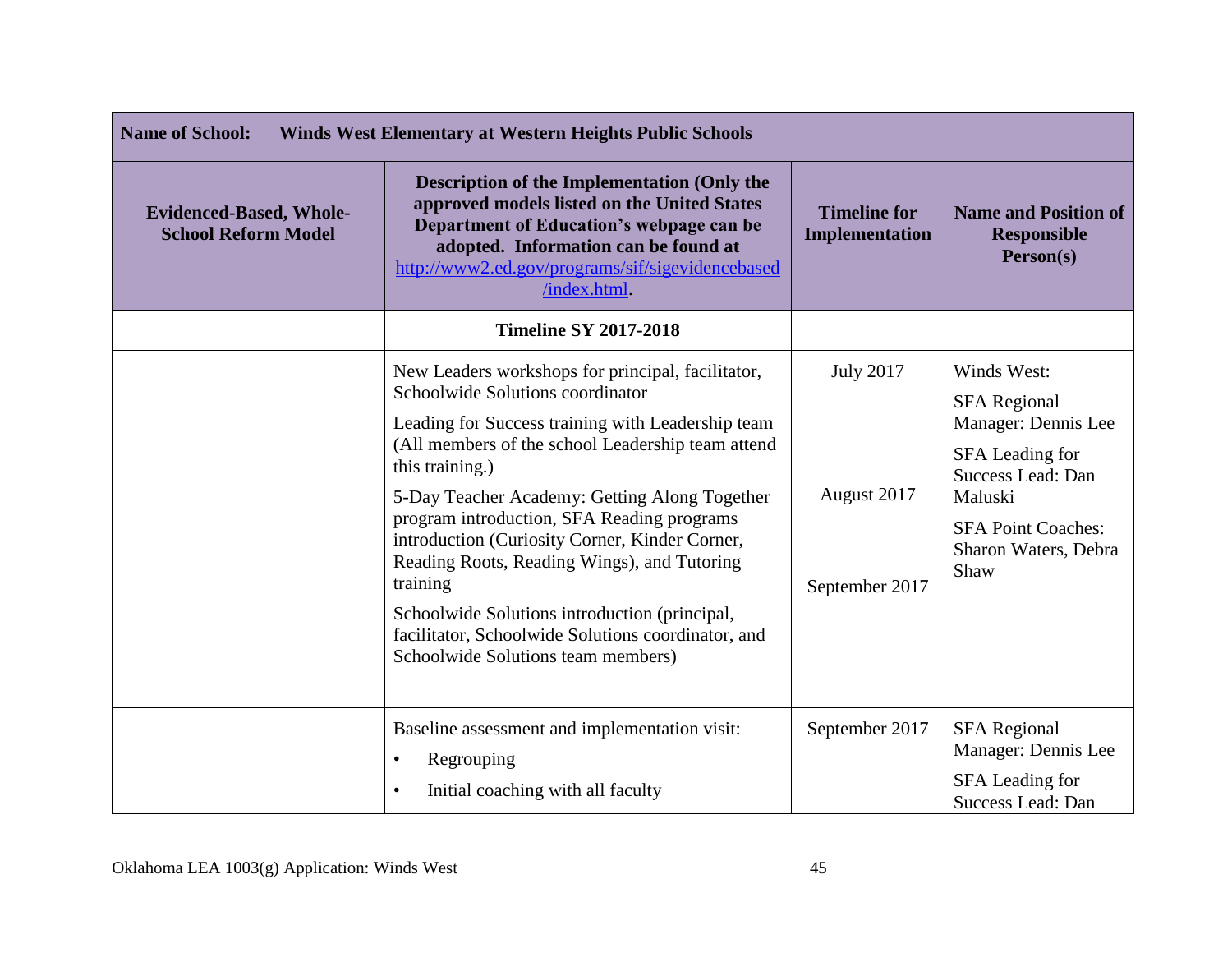| <b>Name of School:</b><br><b>Winds West Elementary at Western Heights Public Schools</b> |                                                                                                                                                                                                                                                          |                                              |                                                                |
|------------------------------------------------------------------------------------------|----------------------------------------------------------------------------------------------------------------------------------------------------------------------------------------------------------------------------------------------------------|----------------------------------------------|----------------------------------------------------------------|
| <b>Evidenced-Based, Whole-</b><br><b>School Reform Model</b>                             | <b>Description of the Implementation (Only the</b><br>approved models listed on the United States<br>Department of Education's webpage can be<br>adopted. Information can be found at<br>http://www2.ed.gov/programs/sif/sigevidencebased<br>/index.html | <b>Timeline for</b><br><b>Implementation</b> | <b>Name and Position of</b><br><b>Responsible</b><br>Person(s) |
|                                                                                          | Leading for Success<br>$\bullet$                                                                                                                                                                                                                         |                                              | Maluski                                                        |
|                                                                                          | Meeting with principal<br>$\bullet$                                                                                                                                                                                                                      |                                              | <b>SFA Point Coaches:</b>                                      |
|                                                                                          | Setting goals<br>$\bullet$                                                                                                                                                                                                                               |                                              | Sharon Waters, Debra<br>Shaw                                   |
|                                                                                          | Planning for upcoming site visit to strengthen                                                                                                                                                                                                           | October/                                     | <b>SFA Regional</b>                                            |
|                                                                                          | implementation and build leadership capacity (via<br>phone conference or webinar)*                                                                                                                                                                       | November 2017                                | Manager: Dennis Lee<br>SFA Leading for                         |
|                                                                                          | Reading implementation visit and Schoolwide<br>Solutions teams support (Schoolwide Solutions                                                                                                                                                             |                                              | Success Lead: Dan<br>Maluski                                   |
|                                                                                          | teams' members):                                                                                                                                                                                                                                         |                                              | <b>SFA Point Coaches:</b>                                      |
|                                                                                          | Meeting with principal, Leading for Success<br>$\bullet$                                                                                                                                                                                                 |                                              | Sharon Waters, Debra<br>Shaw                                   |
|                                                                                          | Walk-throughs<br>$\bullet$                                                                                                                                                                                                                               |                                              |                                                                |
|                                                                                          | Setting targets<br>$\bullet$                                                                                                                                                                                                                             |                                              |                                                                |
|                                                                                          | Reviewing data<br>$\bullet$                                                                                                                                                                                                                              |                                              |                                                                |
|                                                                                          | Planning for upcoming site visit (via phone                                                                                                                                                                                                              | January/February                             | Winds West:                                                    |
|                                                                                          | conference or webinar)*                                                                                                                                                                                                                                  | 2018                                         | <b>SFA Regional</b>                                            |
|                                                                                          | Additional professional-development opportunities                                                                                                                                                                                                        |                                              | Manager: Dennis Lee                                            |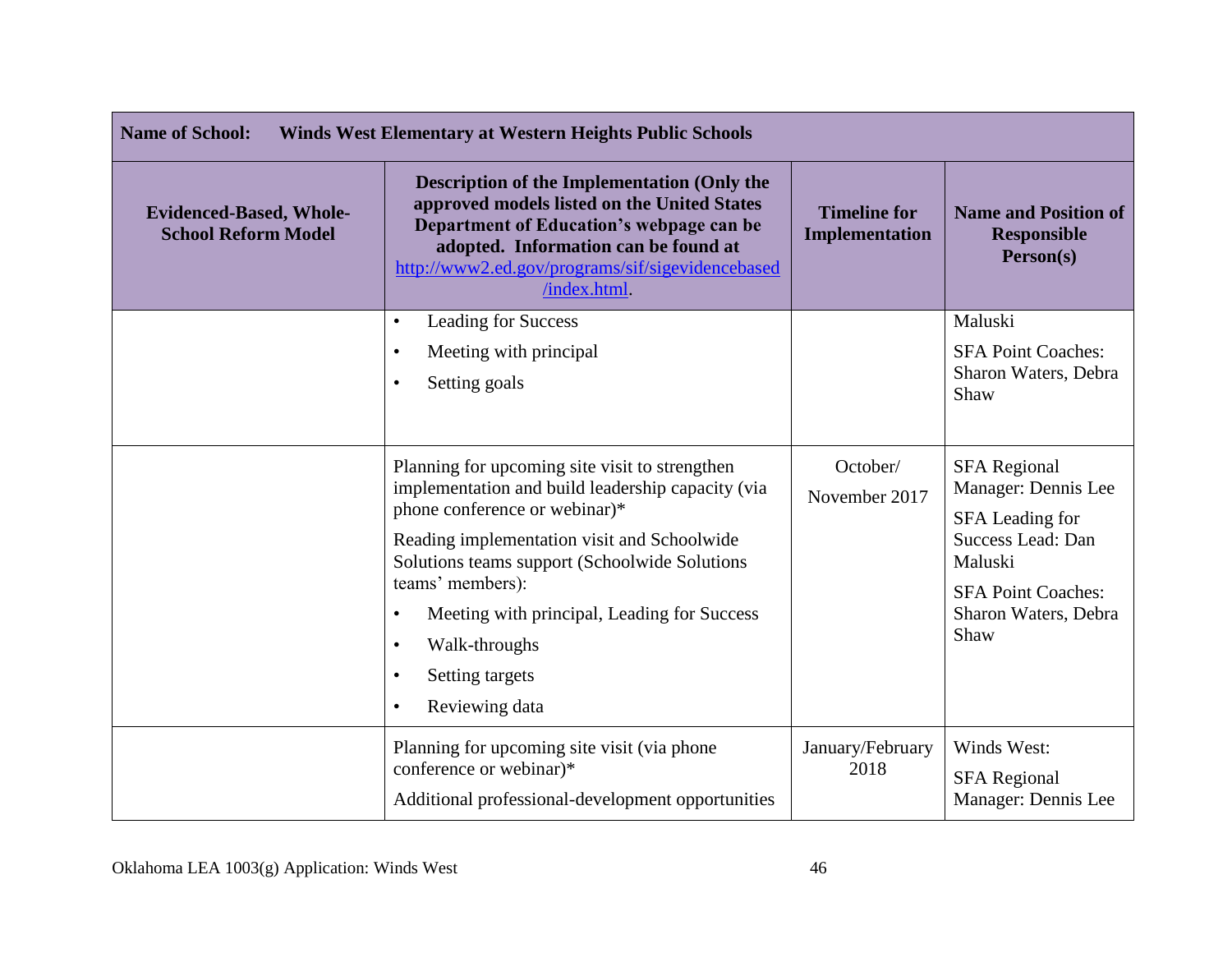| <b>Name of School:</b><br><b>Winds West Elementary at Western Heights Public Schools</b> |                                                                                                                                                                                                                                                          |                                              |                                                                |
|------------------------------------------------------------------------------------------|----------------------------------------------------------------------------------------------------------------------------------------------------------------------------------------------------------------------------------------------------------|----------------------------------------------|----------------------------------------------------------------|
| <b>Evidenced-Based, Whole-</b><br><b>School Reform Model</b>                             | <b>Description of the Implementation (Only the</b><br>approved models listed on the United States<br>Department of Education's webpage can be<br>adopted. Information can be found at<br>http://www2.ed.gov/programs/sif/sigevidencebased<br>/index.html | <b>Timeline for</b><br><b>Implementation</b> | <b>Name and Position of</b><br><b>Responsible</b><br>Person(s) |
|                                                                                          | for staff                                                                                                                                                                                                                                                |                                              | SFA Leading for<br>Success Lead: Dan                           |
|                                                                                          | Leading for Success quarterly review                                                                                                                                                                                                                     |                                              | Maluski                                                        |
|                                                                                          | Second quarter review – implementation visit:                                                                                                                                                                                                            |                                              | <b>SFA Point Coaches:</b>                                      |
|                                                                                          | Quality of Reading, Getting Along Together,<br>and SFA Reading implementation                                                                                                                                                                            |                                              | Sharon Waters, Debra<br>Shaw                                   |
|                                                                                          | Review second quarter results.<br>$\bullet$                                                                                                                                                                                                              |                                              |                                                                |
|                                                                                          | Classroom Walk-throughs<br>$\bullet$                                                                                                                                                                                                                     |                                              |                                                                |
|                                                                                          | Meeting with principal, Leading for Success<br>$\bullet$                                                                                                                                                                                                 |                                              |                                                                |
|                                                                                          | Reviewing progress of interventions<br>$\bullet$                                                                                                                                                                                                         |                                              |                                                                |
|                                                                                          | Reading and Leading for Success follow-up<br>implementation                                                                                                                                                                                              |                                              |                                                                |
|                                                                                          | Meet with Reading teachers and<br>$\bullet$<br>subcommittees of Schoolwide Solutions<br>components to review goals.                                                                                                                                      |                                              |                                                                |
|                                                                                          | Discuss the structure of a Leading for Success<br>$\bullet$<br>quarterly meeting.                                                                                                                                                                        |                                              |                                                                |
|                                                                                          |                                                                                                                                                                                                                                                          |                                              |                                                                |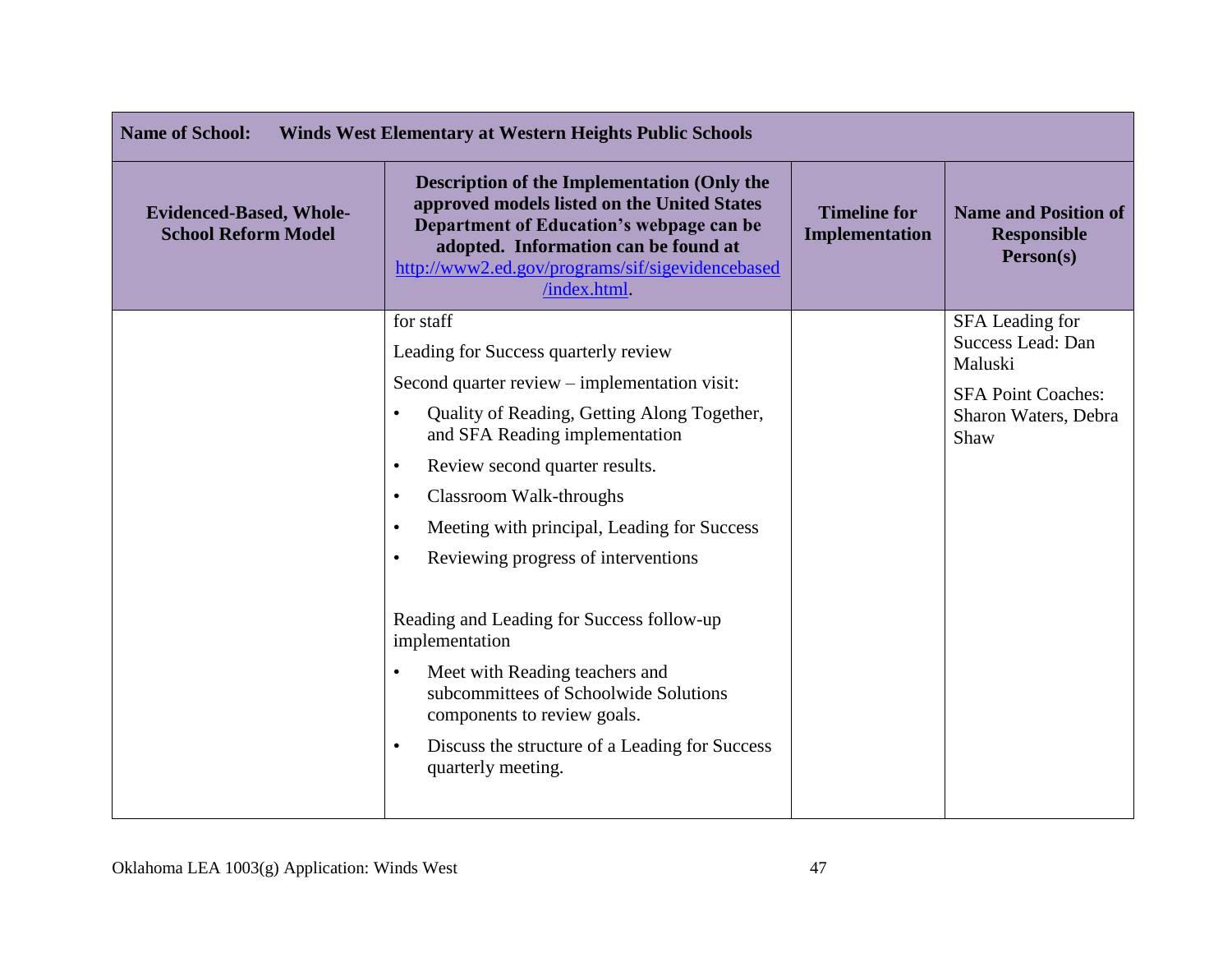| <b>Name of School:</b><br><b>Winds West Elementary at Western Heights Public Schools</b> |                                                                                                                                                                                                                                                                                                                                                                                                                                                                                                                                                                        |                                              |                                                                          |
|------------------------------------------------------------------------------------------|------------------------------------------------------------------------------------------------------------------------------------------------------------------------------------------------------------------------------------------------------------------------------------------------------------------------------------------------------------------------------------------------------------------------------------------------------------------------------------------------------------------------------------------------------------------------|----------------------------------------------|--------------------------------------------------------------------------|
| <b>Evidenced-Based, Whole-</b><br><b>School Reform Model</b>                             | <b>Description of the Implementation (Only the</b><br>approved models listed on the United States<br>Department of Education's webpage can be<br>adopted. Information can be found at<br>http://www2.ed.gov/programs/sif/sigevidencebased<br>/index.html                                                                                                                                                                                                                                                                                                               | <b>Timeline for</b><br><b>Implementation</b> | <b>Name and Position of</b><br><b>Responsible</b><br>Person(s)           |
|                                                                                          | Attendance at three-day Experienced Sites<br>Conference for principal, facilitator, Schoolwide<br>Solutions coordinator                                                                                                                                                                                                                                                                                                                                                                                                                                                | February 2018                                | Winds West:<br><b>SFA National Coaches</b>                               |
|                                                                                          | Planning for upcoming site visit (via phone<br>conference or webinar)*<br>Additional professional-development opportunities<br>for staff<br>Leading for Success quarterly review<br>Third quarter review $-$ implementation visit:<br>Quality of Reading, Getting Along Together,<br>and SFA Reading implementation<br>Review third quarter results.<br>$\bullet$<br>Classroom Walk-throughs<br>$\bullet$<br>Meeting with principal, Leading for Success<br>$\bullet$<br>Reviewing progress of interventions<br>$\bullet$<br>Reading and Leading for Success follow-up | March 2018                                   | Winds West:<br><b>SFA Point Coaches:</b><br>Sharon Waters, Debra<br>Shaw |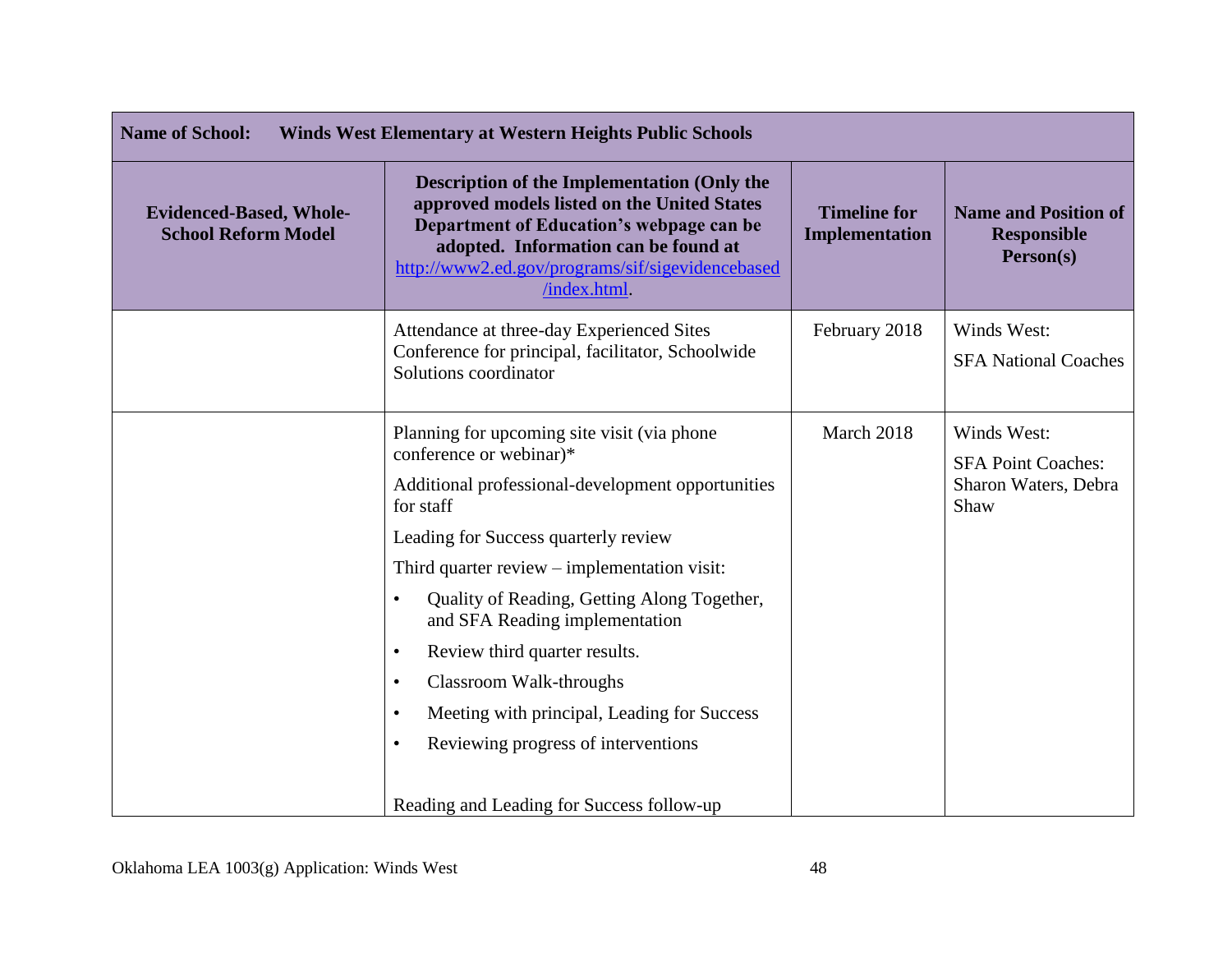| <b>Name of School:</b><br><b>Winds West Elementary at Western Heights Public Schools</b> |                                                                                                                                                                                                                                                                                                                                                                                                |                                       |                                                                          |
|------------------------------------------------------------------------------------------|------------------------------------------------------------------------------------------------------------------------------------------------------------------------------------------------------------------------------------------------------------------------------------------------------------------------------------------------------------------------------------------------|---------------------------------------|--------------------------------------------------------------------------|
| <b>Evidenced-Based, Whole-</b><br><b>School Reform Model</b>                             | <b>Description of the Implementation (Only the</b><br>approved models listed on the United States<br>Department of Education's webpage can be<br>adopted. Information can be found at<br>http://www2.ed.gov/programs/sif/sigevidencebased<br>/index.html.                                                                                                                                      | <b>Timeline for</b><br>Implementation | <b>Name and Position of</b><br><b>Responsible</b><br>Person(s)           |
|                                                                                          | implementation<br>Meet with Reading teachers and<br>$\bullet$<br>subcommittees of Schoolwide Solutions<br>components to review goals.<br>Discuss the structure of a Leading for Success<br>$\bullet$<br>quarterly meeting.                                                                                                                                                                     |                                       |                                                                          |
|                                                                                          | Planning for upcoming site visit (via phone)<br>conference or webinar)*<br>Additional professional-development opportunities<br>for staff<br>Leading for Success quarterly review<br>Reading implementation visit and Schoolwide<br>Solutions teams support (Schoolwide Solutions<br>teams' members):<br>Coaching<br><b>Leading for Success</b><br>$\bullet$<br>Contract planning<br>$\bullet$ | April/<br>May 2018                    | Winds West:<br><b>SFA Point Coaches:</b><br>Sharon Waters, Debra<br>Shaw |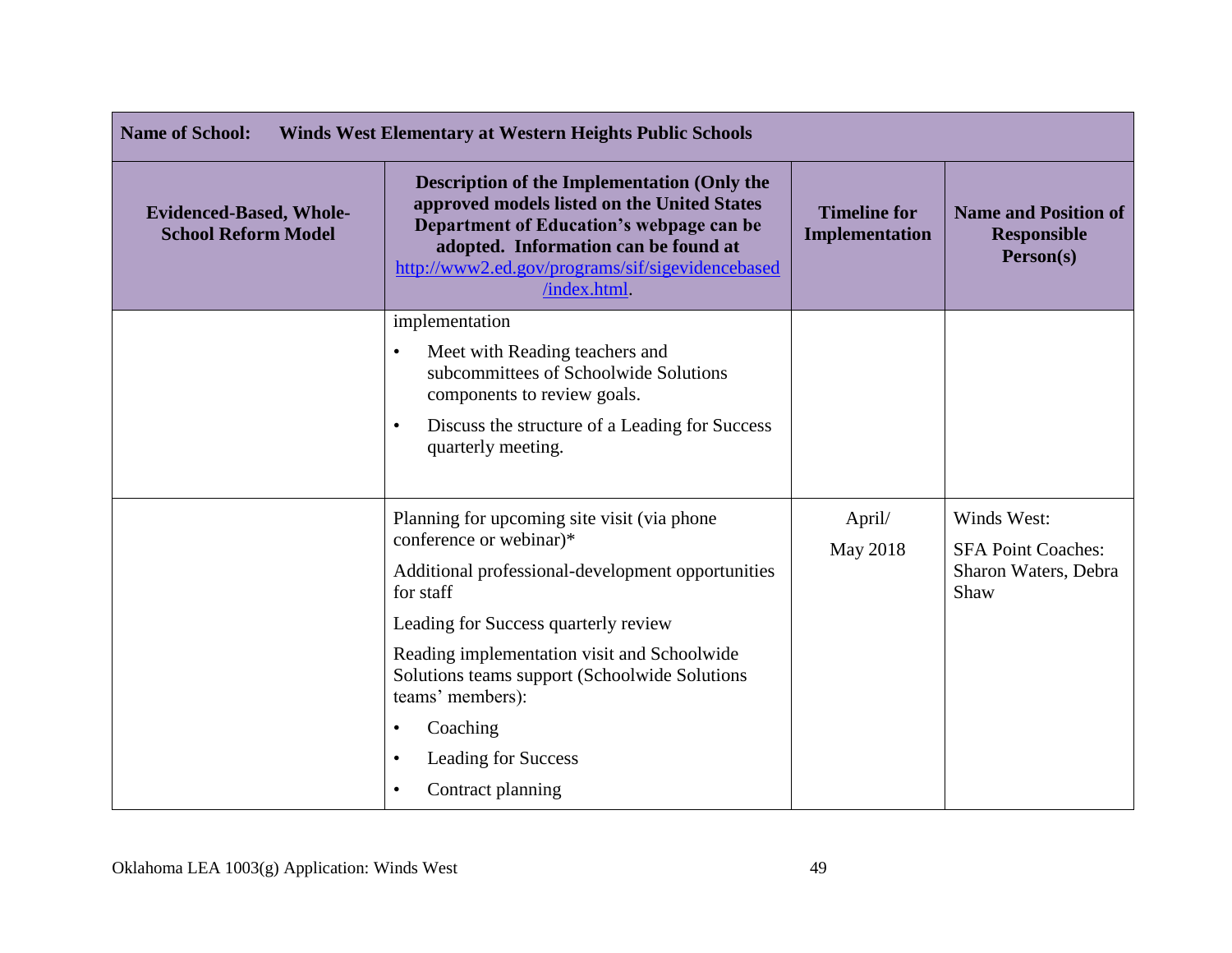| <b>Name of School:</b><br><b>Winds West Elementary at Western Heights Public Schools</b> |                                                                                                                                                                                                                                                                                                                                                                                                                              |                                       |                                                                |
|------------------------------------------------------------------------------------------|------------------------------------------------------------------------------------------------------------------------------------------------------------------------------------------------------------------------------------------------------------------------------------------------------------------------------------------------------------------------------------------------------------------------------|---------------------------------------|----------------------------------------------------------------|
| <b>Evidenced-Based, Whole-</b><br><b>School Reform Model</b>                             | <b>Description of the Implementation (Only the</b><br>approved models listed on the United States<br>Department of Education's webpage can be<br>adopted. Information can be found at<br>http://www2.ed.gov/programs/sif/sigevidencebased<br>/index.html.                                                                                                                                                                    | <b>Timeline for</b><br>Implementation | <b>Name and Position of</b><br><b>Responsible</b><br>Person(s) |
|                                                                                          | Review accomplishments.<br>$\bullet$                                                                                                                                                                                                                                                                                                                                                                                         |                                       |                                                                |
|                                                                                          | Review results.<br>$\bullet$<br>Review goals and direction for the next year.<br>٠                                                                                                                                                                                                                                                                                                                                           |                                       |                                                                |
|                                                                                          | Celebrate!<br>$\bullet$                                                                                                                                                                                                                                                                                                                                                                                                      |                                       |                                                                |
|                                                                                          |                                                                                                                                                                                                                                                                                                                                                                                                                              |                                       |                                                                |
|                                                                                          | The plan for implementation in Year 2 will be as<br>follows:                                                                                                                                                                                                                                                                                                                                                                 |                                       |                                                                |
|                                                                                          | <b>Refining Implementation</b>                                                                                                                                                                                                                                                                                                                                                                                               |                                       |                                                                |
|                                                                                          | Year 2 Materials                                                                                                                                                                                                                                                                                                                                                                                                             |                                       |                                                                |
|                                                                                          | New materials delivered for Primary Power<br>Teaching Math and for comprehension-strategy<br>instruction, The Savvy Reader—Predicting and The<br>Savvy Reader—Questioning, are included for the<br>Reading Wings instructional groups. Online<br>Tutoring licenses are renewed. In addition,<br>consumable materials for Curiosity Corner,<br>KinderCorner, Reading Roots, and Reading Wings,<br>may need to be replenished. |                                       |                                                                |
|                                                                                          | <b>Introductory and Refresher Workshops</b>                                                                                                                                                                                                                                                                                                                                                                                  |                                       |                                                                |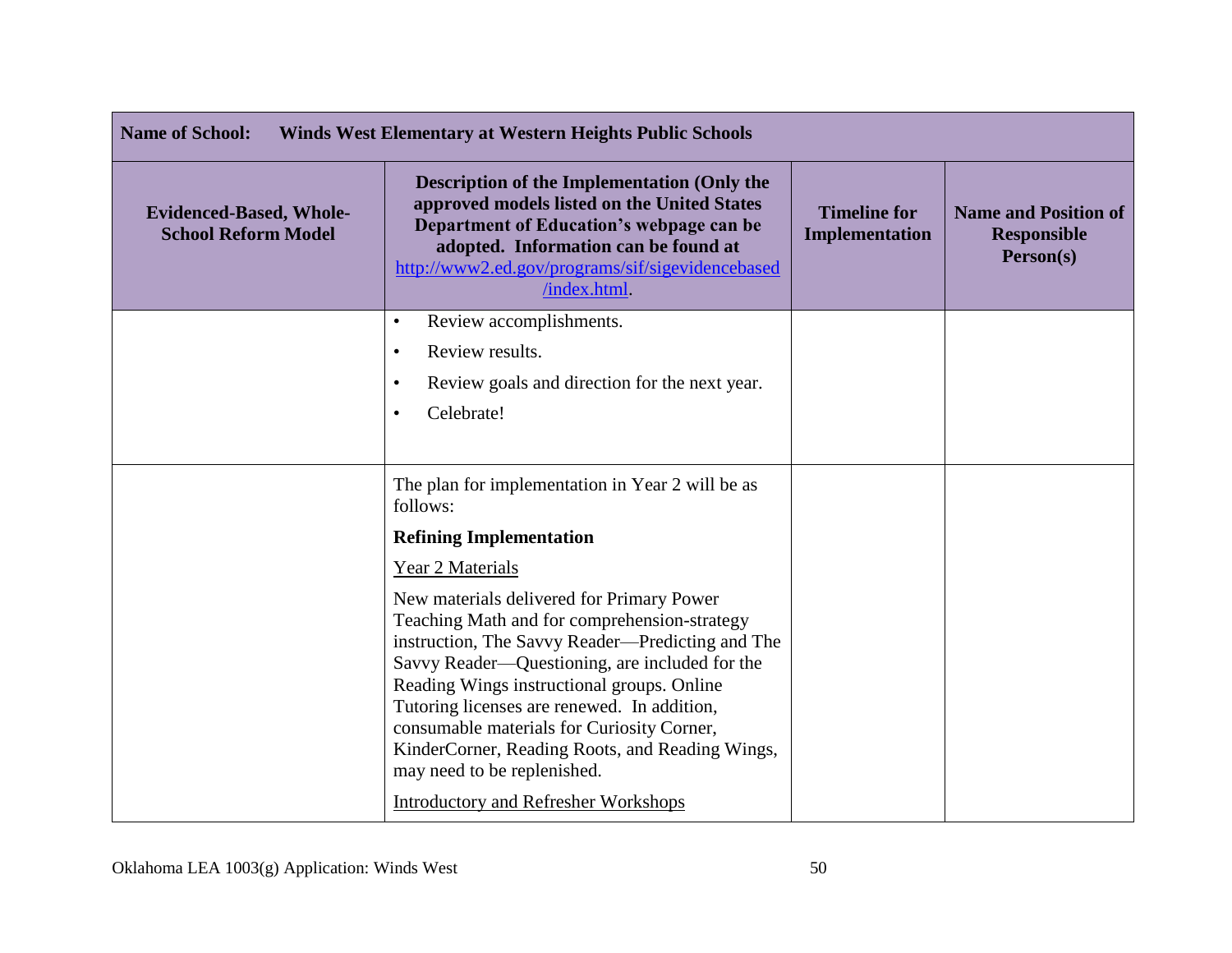| <b>Name of School:</b><br><b>Winds West Elementary at Western Heights Public Schools</b> |                                                                                                                                                                                                                                                                                                                                                                                                                                          |                                       |                                                                |
|------------------------------------------------------------------------------------------|------------------------------------------------------------------------------------------------------------------------------------------------------------------------------------------------------------------------------------------------------------------------------------------------------------------------------------------------------------------------------------------------------------------------------------------|---------------------------------------|----------------------------------------------------------------|
| <b>Evidenced-Based, Whole-</b><br><b>School Reform Model</b>                             | <b>Description of the Implementation (Only the</b><br>approved models listed on the United States<br>Department of Education's webpage can be<br>adopted. Information can be found at<br>http://www2.ed.gov/programs/sif/sigevidencebased<br>/index.html.                                                                                                                                                                                | <b>Timeline for</b><br>Implementation | <b>Name and Position of</b><br><b>Responsible</b><br>Person(s) |
|                                                                                          | During the 5-day Teacher Academy, Success for<br>All coaches will present program introduction for<br>Primary Power Teaching Math with an emphasis on<br>preparing teachers to use curriculum materials and<br>lesson templates, data and lesson planning tools.<br>Refresher trainings for Curiosity Corner, Kinder<br>Corner, Reading Roots, Reading Wings, and<br>Tutoring will be offered based on need.                             |                                       |                                                                |
|                                                                                          | <b>Online Tools</b><br>Login passwords for all staff members and<br>administrators are provided for the online SFAF<br>Resource Centers. In addition, teachers and school<br>leaders will have access to new webinars, tutorials,<br>instructional resources, and members of the SFA<br>Foundation community through discussion boards.<br>The Resource Centers also include support for<br>SFAF classroom interactive whiteboard media. |                                       |                                                                |
|                                                                                          | <b>Program Implementation</b><br><b>Implementation continues for Getting Along</b><br>Together, SFA Reading curricula, and Schoolwide<br>Solutions. New implementation will begin for<br>Primary Power Teaching Math.                                                                                                                                                                                                                    |                                       |                                                                |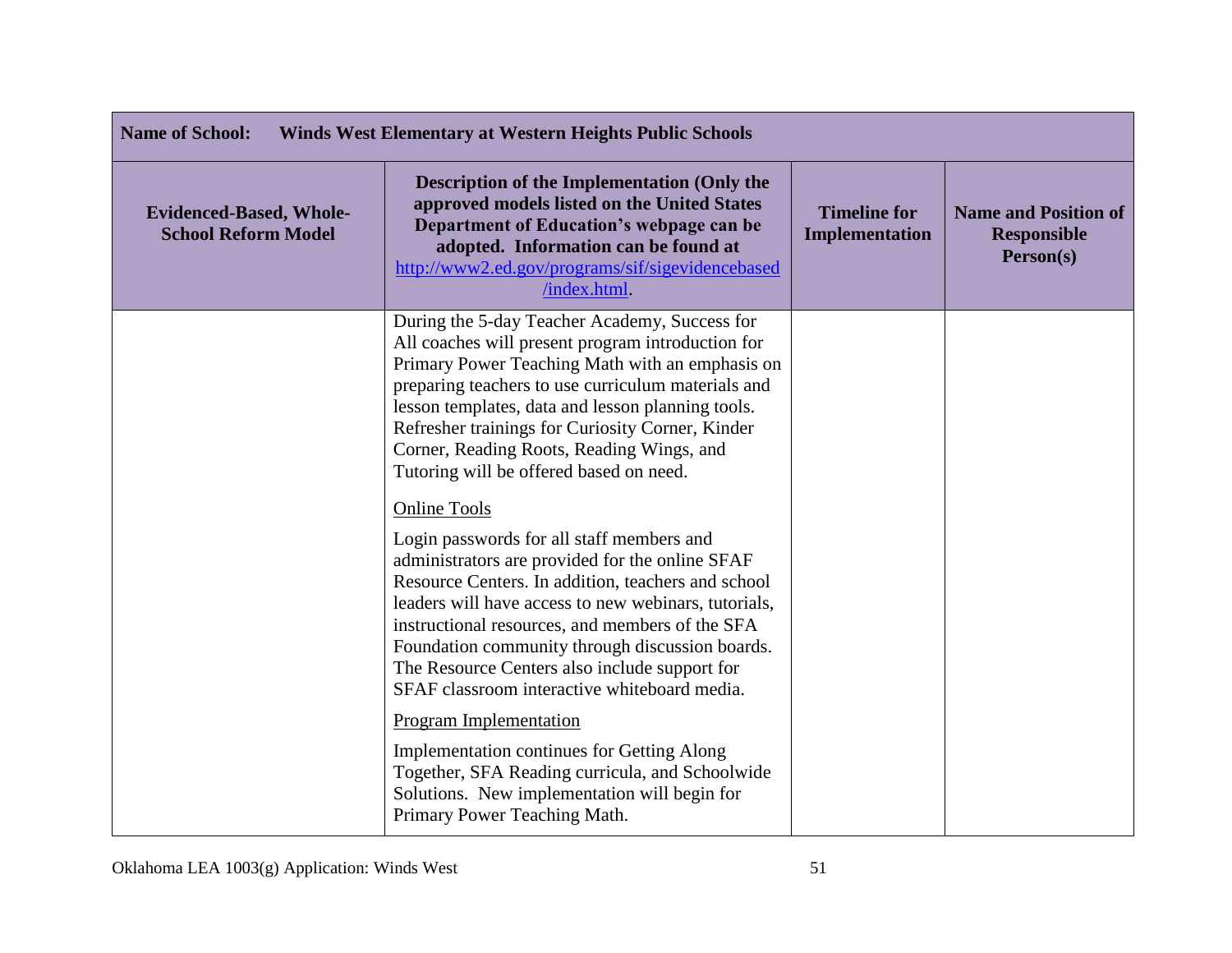| <b>Name of School:</b><br><b>Winds West Elementary at Western Heights Public Schools</b> |                                                                                                                                                                                                                                                                                                                                                                                                                                                                                                                                                                                                                                                                                                                                                                                                                                                                                                                          |                                       |                                                                |
|------------------------------------------------------------------------------------------|--------------------------------------------------------------------------------------------------------------------------------------------------------------------------------------------------------------------------------------------------------------------------------------------------------------------------------------------------------------------------------------------------------------------------------------------------------------------------------------------------------------------------------------------------------------------------------------------------------------------------------------------------------------------------------------------------------------------------------------------------------------------------------------------------------------------------------------------------------------------------------------------------------------------------|---------------------------------------|----------------------------------------------------------------|
| <b>Evidenced-Based, Whole-</b><br><b>School Reform Model</b>                             | <b>Description of the Implementation (Only the</b><br>approved models listed on the United States<br>Department of Education's webpage can be<br>adopted. Information can be found at<br>http://www2.ed.gov/programs/sif/sigevidencebased<br>/index.html                                                                                                                                                                                                                                                                                                                                                                                                                                                                                                                                                                                                                                                                 | <b>Timeline for</b><br>Implementation | <b>Name and Position of</b><br><b>Responsible</b><br>Person(s) |
|                                                                                          | <b>Ongoing Coaching</b><br>SFA coaches will visit each school throughout the<br>year (approximately two to four days per month) to<br>provide coaching related to all aspects of SFA<br>PreK-6 implementation. During visits, coaches will<br>review progress relative to previously set goals and<br>against previously selected progress metrics and<br>will carry out observations of classrooms,<br>discussions with teachers, reviews of student<br>progress data with teachers and school leaders,<br>reviews of implementation self-assessments,<br>planning for achievement growth, and meetings<br>with school staff responsible for schoolwide<br>initiatives related to prevention and intervention<br>(such as attendance, parent involvement, and<br>student referrals). Coaches are also available by<br>telephone and e-mail to check on progress, answer<br>questions, and problem solve between visits. |                                       |                                                                |
|                                                                                          | <b>Timeline SY 2018-2019</b>                                                                                                                                                                                                                                                                                                                                                                                                                                                                                                                                                                                                                                                                                                                                                                                                                                                                                             |                                       |                                                                |
|                                                                                          | 5-Day Teacher Academy: Primary Power Teaching<br>Math program introduction, refreshers for SFA<br>Reading programs (Curiosity Corner, Kinder                                                                                                                                                                                                                                                                                                                                                                                                                                                                                                                                                                                                                                                                                                                                                                             | August 2018                           | Winds West:<br><b>SFA Point Coaches:</b>                       |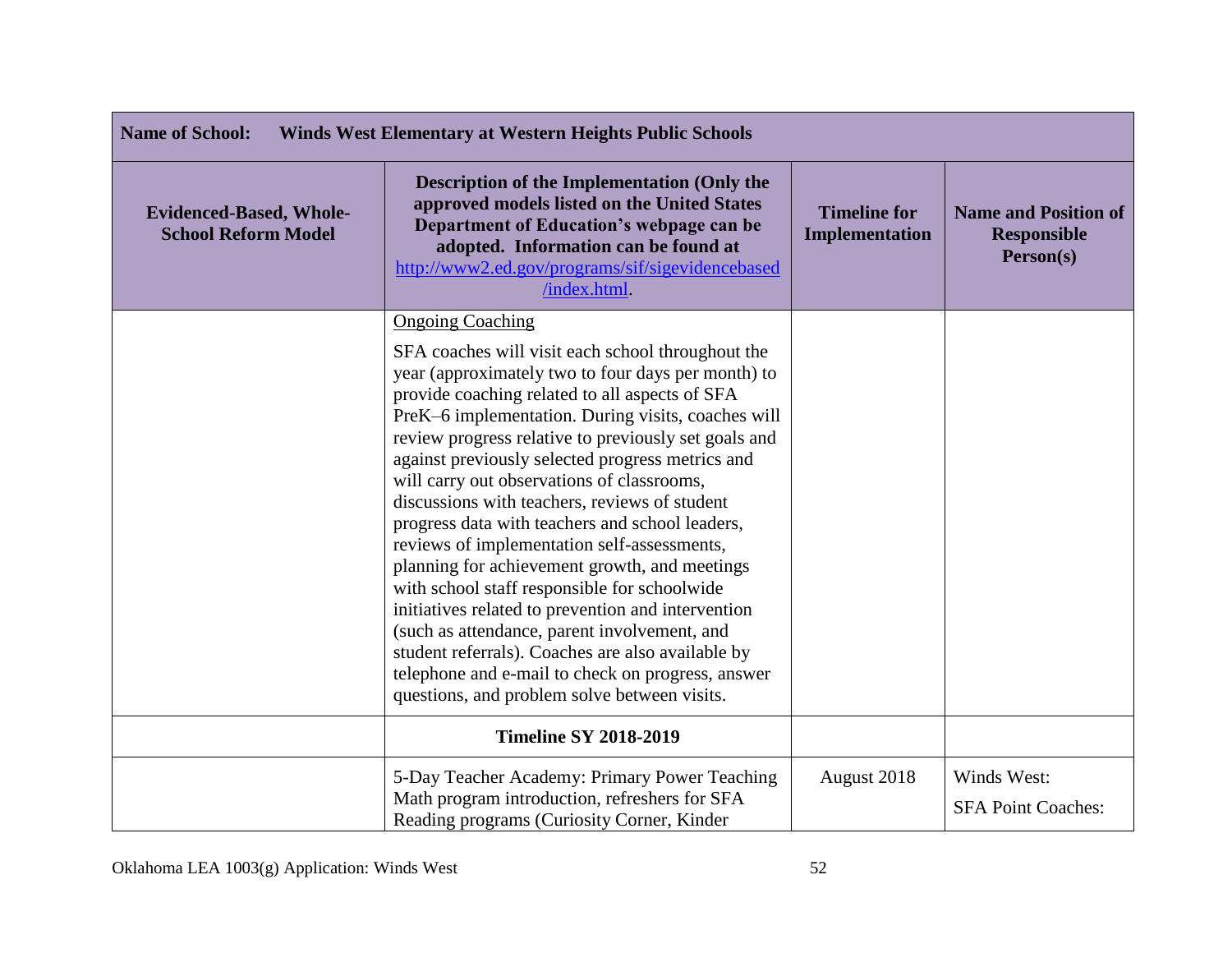| <b>Name of School:</b><br><b>Winds West Elementary at Western Heights Public Schools</b> |                                                                                                                                                                                                                                                          |                                              |                                                                |
|------------------------------------------------------------------------------------------|----------------------------------------------------------------------------------------------------------------------------------------------------------------------------------------------------------------------------------------------------------|----------------------------------------------|----------------------------------------------------------------|
| <b>Evidenced-Based, Whole-</b><br><b>School Reform Model</b>                             | <b>Description of the Implementation (Only the</b><br>approved models listed on the United States<br>Department of Education's webpage can be<br>adopted. Information can be found at<br>http://www2.ed.gov/programs/sif/sigevidencebased<br>/index.html | <b>Timeline for</b><br><b>Implementation</b> | <b>Name and Position of</b><br><b>Responsible</b><br>Person(s) |
|                                                                                          | Corner, Reading Roots, Reading Wings) and<br>Tutoring                                                                                                                                                                                                    |                                              | Sharon Waters, Debra<br>Shaw                                   |
|                                                                                          | Planning for upcoming site visit (via phone<br>conference or webinar)                                                                                                                                                                                    |                                              |                                                                |
|                                                                                          | Leading for Success quarterly review                                                                                                                                                                                                                     | August/                                      | Winds West:                                                    |
|                                                                                          | Power Teaching Math and Reading implementation<br>visit:<br>Meeting with all Power Teaching Math<br>teachers                                                                                                                                             | September 2018                               | <b>SFA Point Coaches:</b><br>Sharon Waters, Debra<br>Shaw      |
|                                                                                          | Setting goals<br>$\bullet$                                                                                                                                                                                                                               |                                              |                                                                |
|                                                                                          | Walk-throughs Power Teaching Math and<br>$\bullet$<br>Reading classrooms                                                                                                                                                                                 |                                              |                                                                |
|                                                                                          | Meet with subcommittees of Schoolwide<br>$\bullet$<br>Solutions components to review goals.                                                                                                                                                              |                                              |                                                                |
|                                                                                          | View an Intervention team meeting if possible.<br>٠                                                                                                                                                                                                      |                                              |                                                                |
|                                                                                          | <b>Check on Reading Regrouping</b><br>$\bullet$                                                                                                                                                                                                          |                                              |                                                                |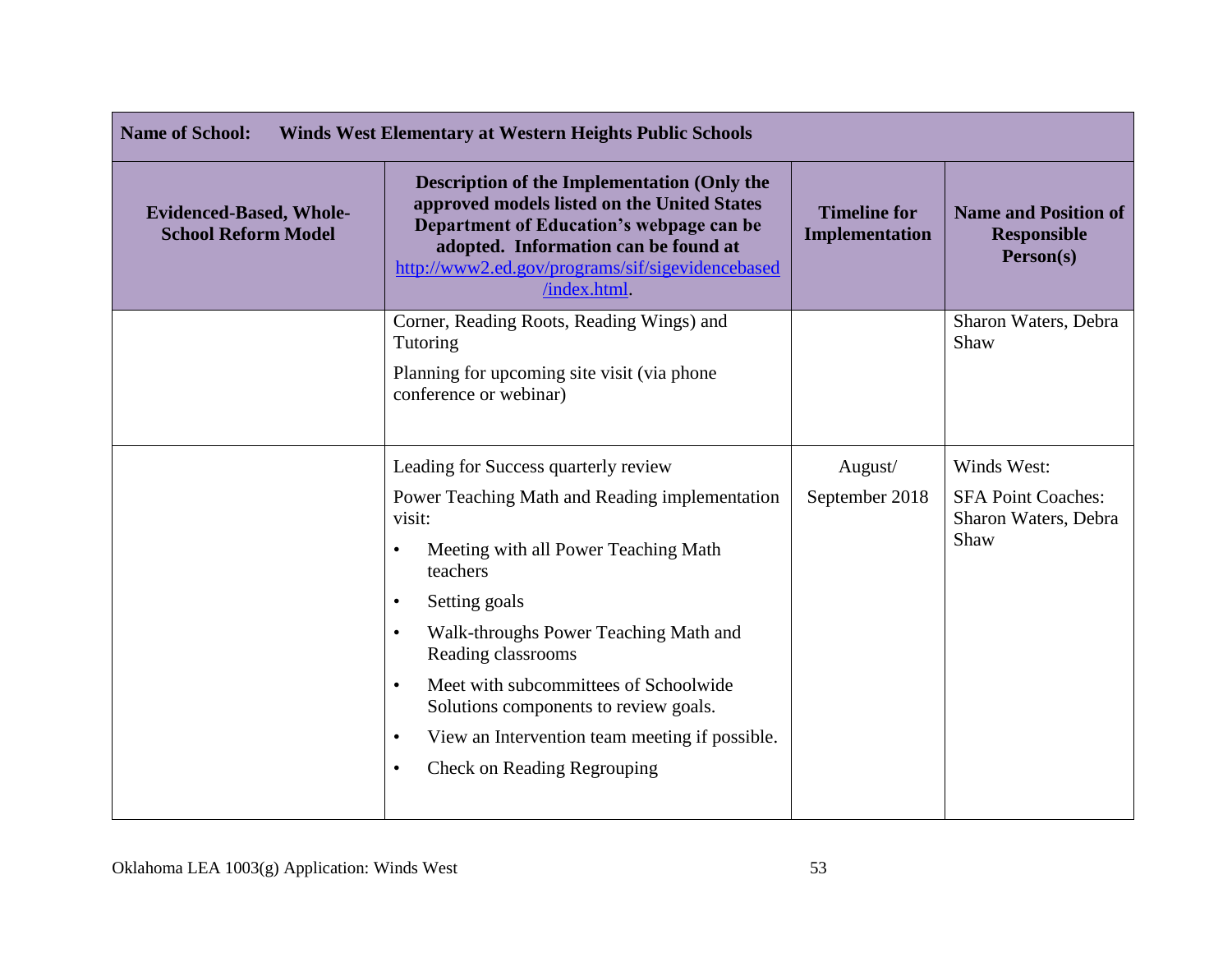| <b>Name of School:</b><br><b>Winds West Elementary at Western Heights Public Schools</b> |                                                                                                                                                                                                                                                                                                                                                                                                                                                                                                   |                                       |                                                                          |
|------------------------------------------------------------------------------------------|---------------------------------------------------------------------------------------------------------------------------------------------------------------------------------------------------------------------------------------------------------------------------------------------------------------------------------------------------------------------------------------------------------------------------------------------------------------------------------------------------|---------------------------------------|--------------------------------------------------------------------------|
| <b>Evidenced-Based, Whole-</b><br><b>School Reform Model</b>                             | <b>Description of the Implementation (Only the</b><br>approved models listed on the United States<br>Department of Education's webpage can be<br>adopted. Information can be found at<br>http://www2.ed.gov/programs/sif/sigevidencebased<br>/index.html.                                                                                                                                                                                                                                         | <b>Timeline for</b><br>Implementation | <b>Name and Position of</b><br><b>Responsible</b><br>Person(s)           |
|                                                                                          | Planning for upcoming site visit to strengthen<br>implementation and build leadership capacity (via<br>phone conference or webinar)*<br>Leading for Success quarterly review<br><b>Implementation visit and Schoolwide Solutions</b><br>teams support (Schoolwide Solutions teams'<br>members):<br><b>GREATER</b> coaching practice and modeling<br>$\bullet$<br>Meeting with principal<br>$\bullet$<br><b>Leading for Success</b><br>$\bullet$<br>Setting targets<br>Reviewing data<br>$\bullet$ | November/<br>December<br>2018         | Winds West:<br><b>SFA Point Coaches:</b><br>Sharon Waters, Debra<br>Shaw |
|                                                                                          | Planning for upcoming site visit (via phone)<br>conference or webinar)*<br>Additional professional-development opportunities<br>for staff<br>Leading for Success quarterly review                                                                                                                                                                                                                                                                                                                 | January/<br>February<br>2019          | Winds West:<br><b>SFA Point Coaches:</b><br>Sharon Waters, Debra<br>Shaw |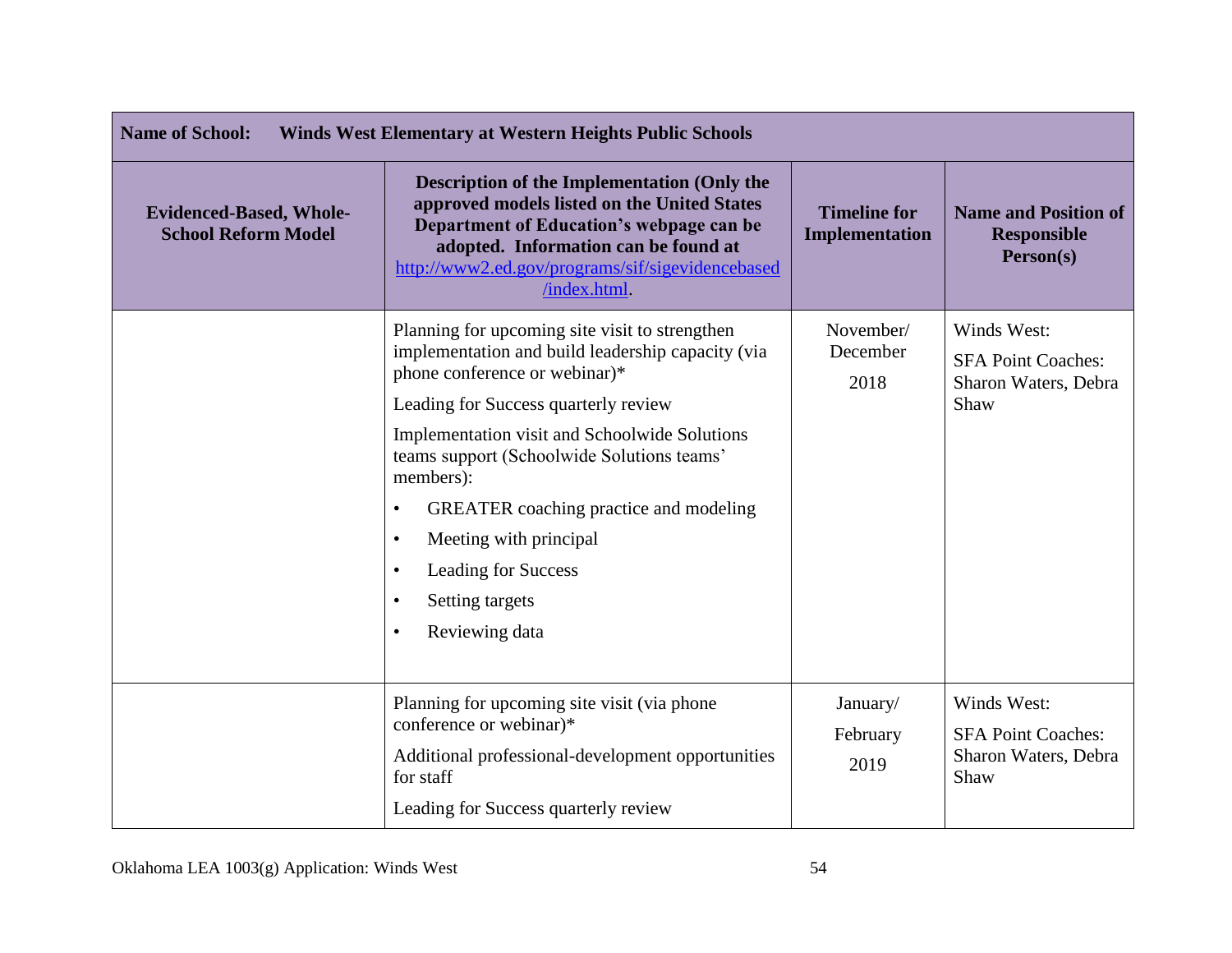| <b>Name of School:</b><br><b>Winds West Elementary at Western Heights Public Schools</b> |                                                                                                                                                                                                                                                           |                                              |                                                                          |
|------------------------------------------------------------------------------------------|-----------------------------------------------------------------------------------------------------------------------------------------------------------------------------------------------------------------------------------------------------------|----------------------------------------------|--------------------------------------------------------------------------|
| <b>Evidenced-Based, Whole-</b><br><b>School Reform Model</b>                             | <b>Description of the Implementation (Only the</b><br>approved models listed on the United States<br>Department of Education's webpage can be<br>adopted. Information can be found at<br>http://www2.ed.gov/programs/sif/sigevidencebased<br>/index.html. | <b>Timeline for</b><br><b>Implementation</b> | <b>Name and Position of</b><br><b>Responsible</b><br>Person(s)           |
|                                                                                          | Second quarter review - implementation visit:<br>Quality of implementation<br>$\bullet$<br>Review second quarter results.<br>$\bullet$<br><b>Leading for Success</b><br>Meeting with principal<br>Reviewing progress of interventions<br>$\bullet$        |                                              |                                                                          |
|                                                                                          | Attendance at three-day Experienced Sites<br>Conference for principal, facilitator, Schoolwide<br>Solutions coordinator                                                                                                                                   | February<br>2019                             | Winds West:<br><b>SFA National Coaches</b>                               |
|                                                                                          | Planning for upcoming site visit (via phone)<br>conference or webinar)*<br>Additional professional-development opportunities<br>for staff<br>Leading for Success quarterly review<br>Third quarter review - implementation visit:                         | April/<br>May<br>2019                        | Winds West:<br><b>SFA Point Coaches:</b><br>Sharon Waters, Debra<br>Shaw |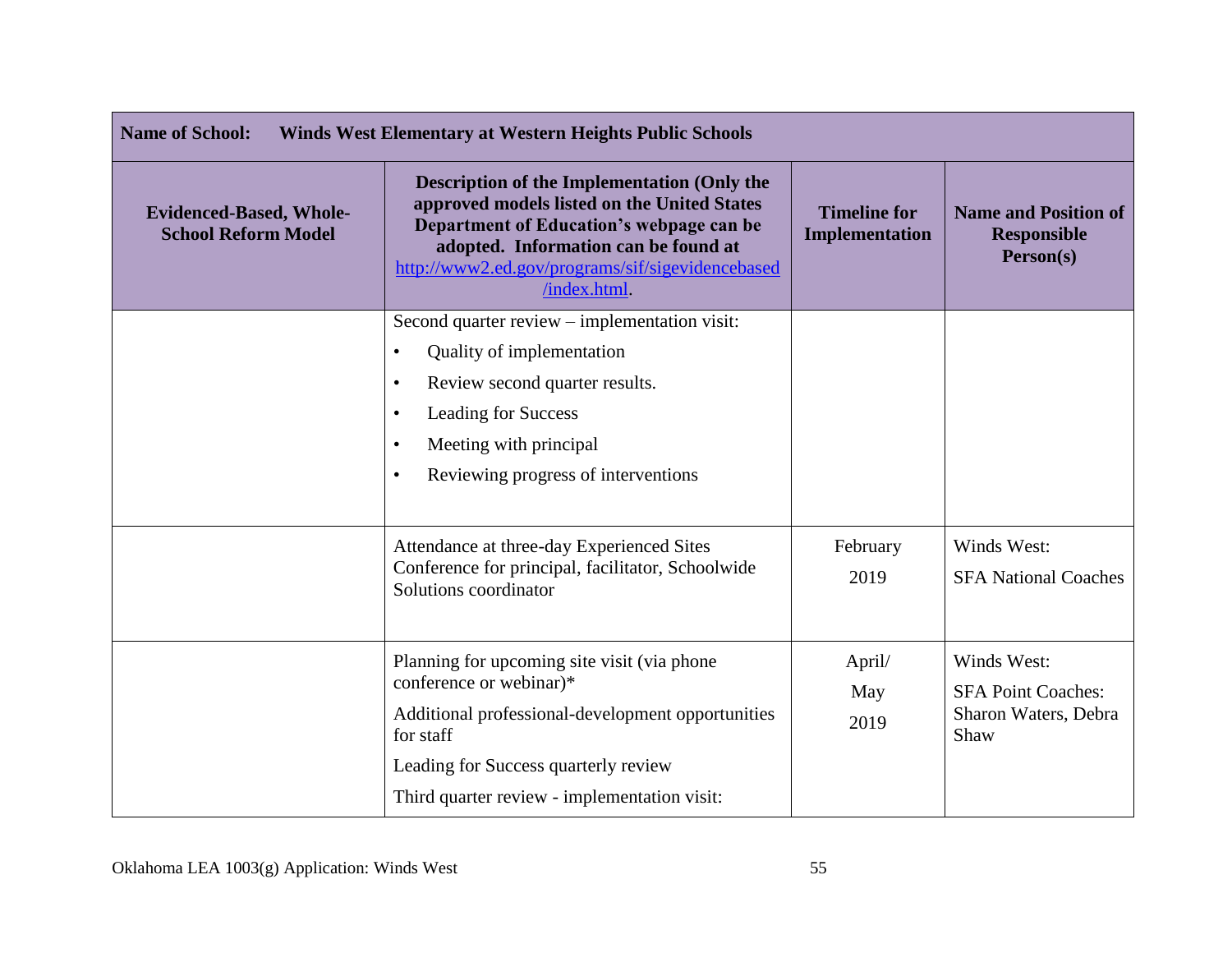| <b>Name of School:</b><br><b>Winds West Elementary at Western Heights Public Schools</b> |                                                                                                                                                                                                                                                             |                                              |                                                                |
|------------------------------------------------------------------------------------------|-------------------------------------------------------------------------------------------------------------------------------------------------------------------------------------------------------------------------------------------------------------|----------------------------------------------|----------------------------------------------------------------|
| <b>Evidenced-Based, Whole-</b><br><b>School Reform Model</b>                             | <b>Description of the Implementation (Only the</b><br>approved models listed on the United States<br>Department of Education's webpage can be<br>adopted. Information can be found at<br>http://www2.ed.gov/programs/sif/sigevidencebased<br>/index.html    | <b>Timeline for</b><br><b>Implementation</b> | <b>Name and Position of</b><br><b>Responsible</b><br>Person(s) |
|                                                                                          | Coaching<br>$\bullet$                                                                                                                                                                                                                                       |                                              |                                                                |
|                                                                                          | <b>Leading for Success</b><br>٠                                                                                                                                                                                                                             |                                              |                                                                |
|                                                                                          | Contract planning<br>$\bullet$                                                                                                                                                                                                                              |                                              |                                                                |
|                                                                                          | Review accomplishments.<br>$\bullet$                                                                                                                                                                                                                        |                                              |                                                                |
|                                                                                          | Review results.<br>٠                                                                                                                                                                                                                                        |                                              |                                                                |
|                                                                                          | Review goals and direction for the next year.<br>٠                                                                                                                                                                                                          |                                              |                                                                |
|                                                                                          | Celebrate!<br>٠                                                                                                                                                                                                                                             |                                              |                                                                |
|                                                                                          | The plan for implementation in Year 3 will be as<br>follows:                                                                                                                                                                                                |                                              |                                                                |
|                                                                                          | <b>Building Internal Capacity for Supporting</b><br><b>Implementation Quality</b>                                                                                                                                                                           |                                              |                                                                |
|                                                                                          | Year 3 Materials                                                                                                                                                                                                                                            |                                              |                                                                |
|                                                                                          | New materials delivered for Writing from the Heart<br>and Writing Wings. Online Tutoring licenses are<br>renewed. In addition, consumable materials for<br>Curiosity Corner, KinderCorner, Reading Roots,<br>Reading Wings, and Primary Power Teaching Math |                                              |                                                                |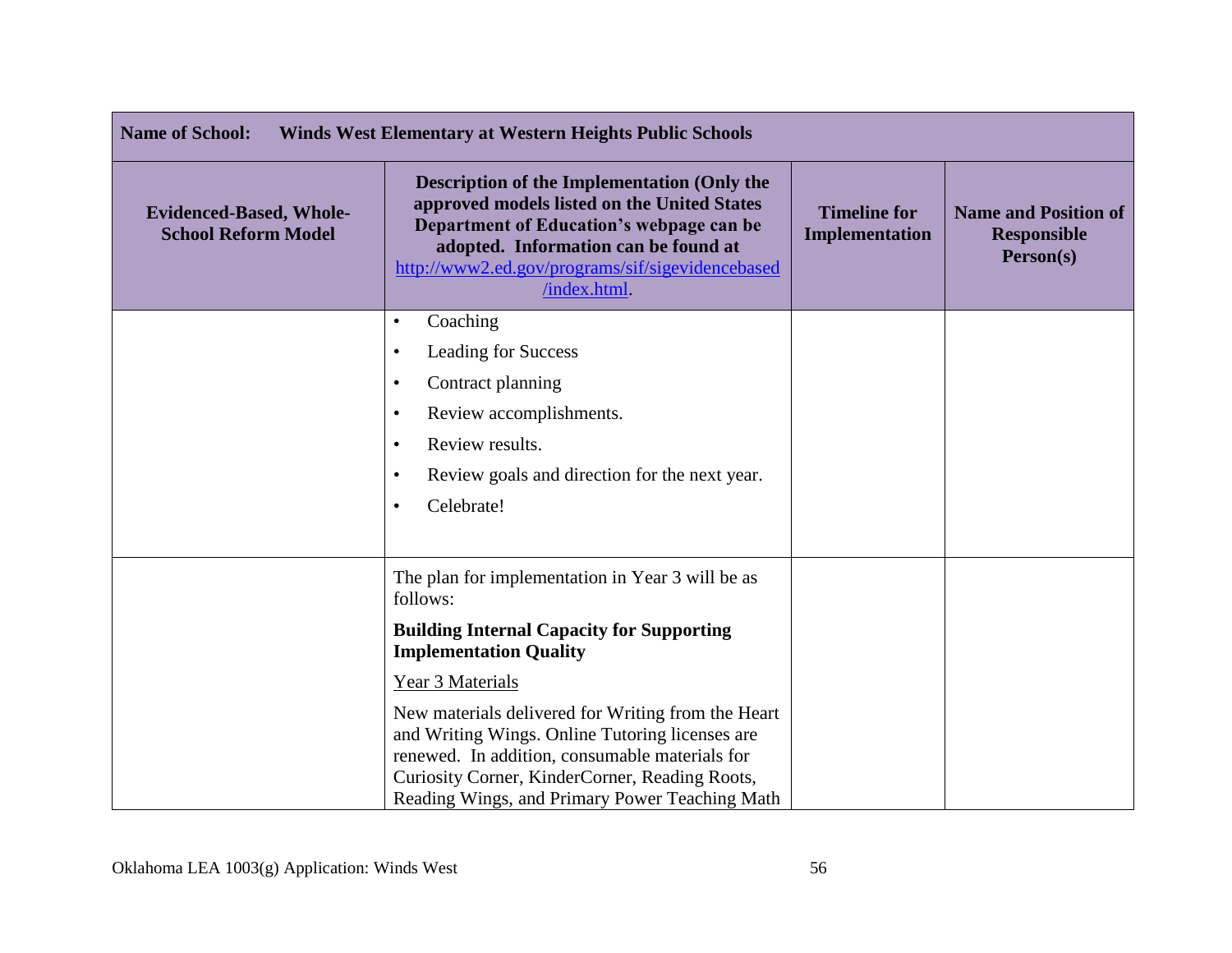| <b>Name of School:</b><br><b>Winds West Elementary at Western Heights Public Schools</b> |                                                                                                                                                                                                                                                                                                                                                                                                                                                                           |                                              |                                                                |
|------------------------------------------------------------------------------------------|---------------------------------------------------------------------------------------------------------------------------------------------------------------------------------------------------------------------------------------------------------------------------------------------------------------------------------------------------------------------------------------------------------------------------------------------------------------------------|----------------------------------------------|----------------------------------------------------------------|
| <b>Evidenced-Based, Whole-</b><br><b>School Reform Model</b>                             | <b>Description of the Implementation (Only the</b><br>approved models listed on the United States<br>Department of Education's webpage can be<br>adopted. Information can be found at<br>http://www2.ed.gov/programs/sif/sigevidencebased<br>/index.html.                                                                                                                                                                                                                 | <b>Timeline for</b><br><b>Implementation</b> | <b>Name and Position of</b><br><b>Responsible</b><br>Person(s) |
|                                                                                          | may need to be replenished.                                                                                                                                                                                                                                                                                                                                                                                                                                               |                                              |                                                                |
|                                                                                          | <b>Introductory and Refresher Workshops</b>                                                                                                                                                                                                                                                                                                                                                                                                                               |                                              |                                                                |
|                                                                                          | During the 5-day Teacher Academy, Success for<br>All coaches will present program introduction for<br>Writing from the Heart and Writing Wings with an<br>emphasis on preparing teachers to use curriculum<br>materials and instructional processes. Refresher<br>trainings for Curiosity Corner, Kinder Corner,<br>Reading Roots, Reading Wings, Tutoring, and<br>Primary Power Teaching Math will be offered<br>based on need.                                          |                                              |                                                                |
|                                                                                          | <b>Online Tools</b><br>Login passwords for all staff members and<br>administrators are provided for the online SFAF<br>Resource Centers. In addition, teachers and school<br>leaders will have access to new webinars, tutorials,<br>instructional resources, and members of the SFA<br>Foundation community through discussion boards.<br>The Resource Centers also include support for<br>SFAF classroom interactive whiteboard media.<br><b>Program Implementation</b> |                                              |                                                                |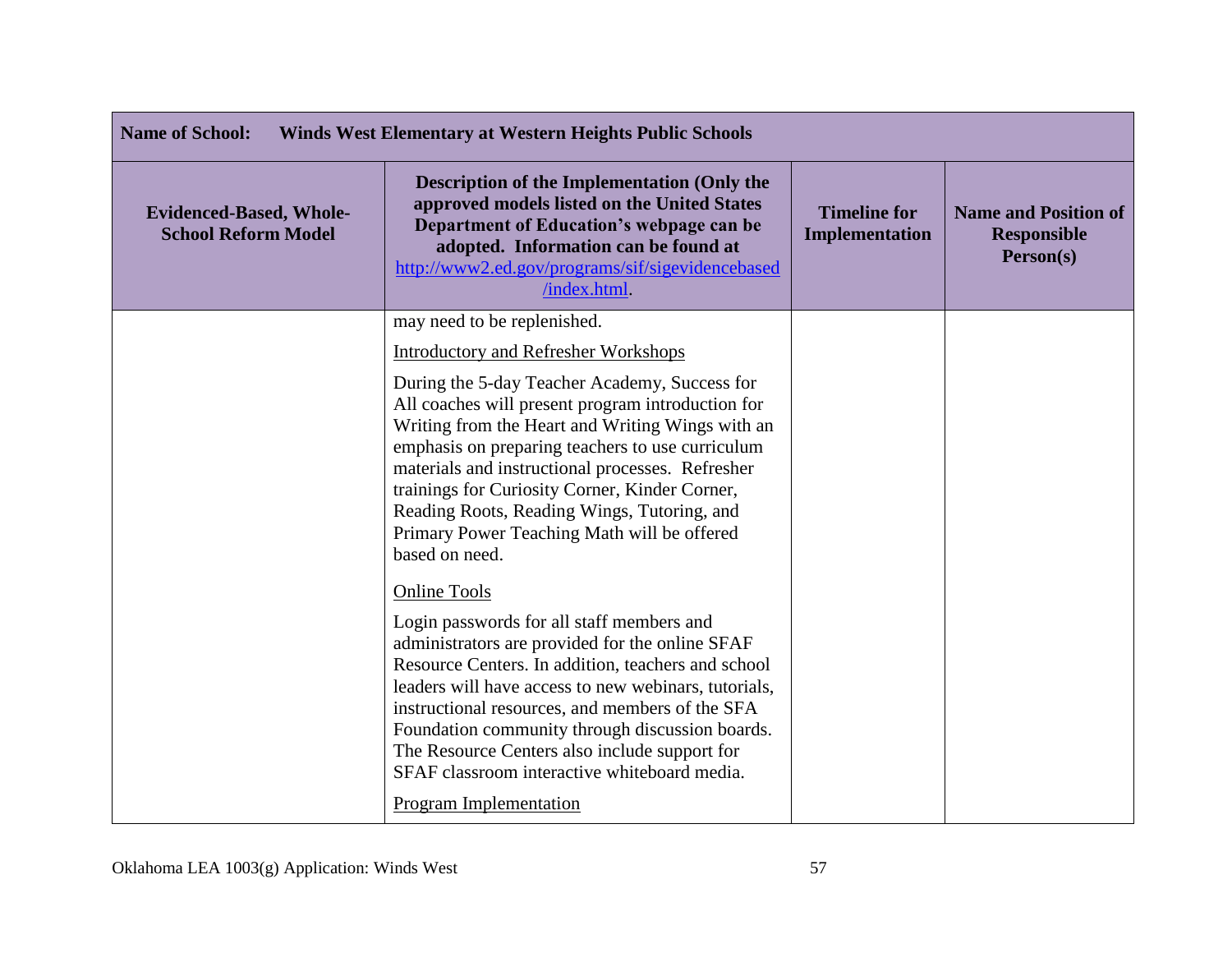| <b>Name of School:</b><br><b>Winds West Elementary at Western Heights Public Schools</b> |                                                                                                                                                                                                                                                                                                                                                                                                                                                                                                                                                                                                                                                                                                                                                                                                                                                                                                                          |                                       |                                                                |
|------------------------------------------------------------------------------------------|--------------------------------------------------------------------------------------------------------------------------------------------------------------------------------------------------------------------------------------------------------------------------------------------------------------------------------------------------------------------------------------------------------------------------------------------------------------------------------------------------------------------------------------------------------------------------------------------------------------------------------------------------------------------------------------------------------------------------------------------------------------------------------------------------------------------------------------------------------------------------------------------------------------------------|---------------------------------------|----------------------------------------------------------------|
| <b>Evidenced-Based, Whole-</b><br><b>School Reform Model</b>                             | Description of the Implementation (Only the<br>approved models listed on the United States<br>Department of Education's webpage can be<br>adopted. Information can be found at<br>http://www2.ed.gov/programs/sif/sigevidencebased<br>/index.html.                                                                                                                                                                                                                                                                                                                                                                                                                                                                                                                                                                                                                                                                       | <b>Timeline for</b><br>Implementation | <b>Name and Position of</b><br><b>Responsible</b><br>Person(s) |
|                                                                                          | Implementation continues for Getting Along<br>Together, SFA Reading curricula, Tutoring,<br>Primary Power Teaching Math and Schoolwide<br>Solutions. New implementation will begin for<br>Writing from the Heart and Writing Wings.                                                                                                                                                                                                                                                                                                                                                                                                                                                                                                                                                                                                                                                                                      |                                       |                                                                |
|                                                                                          | <b>Ongoing Coaching</b><br>SFA coaches will visit each school throughout the<br>year (approximately two to four days per month) to<br>provide coaching related to all aspects of SFA<br>PreK-6 implementation. During visits, coaches will<br>review progress relative to previously set goals and<br>against previously selected progress metrics and<br>will carry out observations of classrooms,<br>discussions with teachers, reviews of student<br>progress data with teachers and school leaders,<br>reviews of implementation self-assessments,<br>planning for achievement growth, and meetings<br>with school staff responsible for schoolwide<br>initiatives related to prevention and intervention<br>(such as attendance, parent involvement, and<br>student referrals). Coaches are also available by<br>telephone and e-mail to check on progress, answer<br>questions, and problem solve between visits. |                                       |                                                                |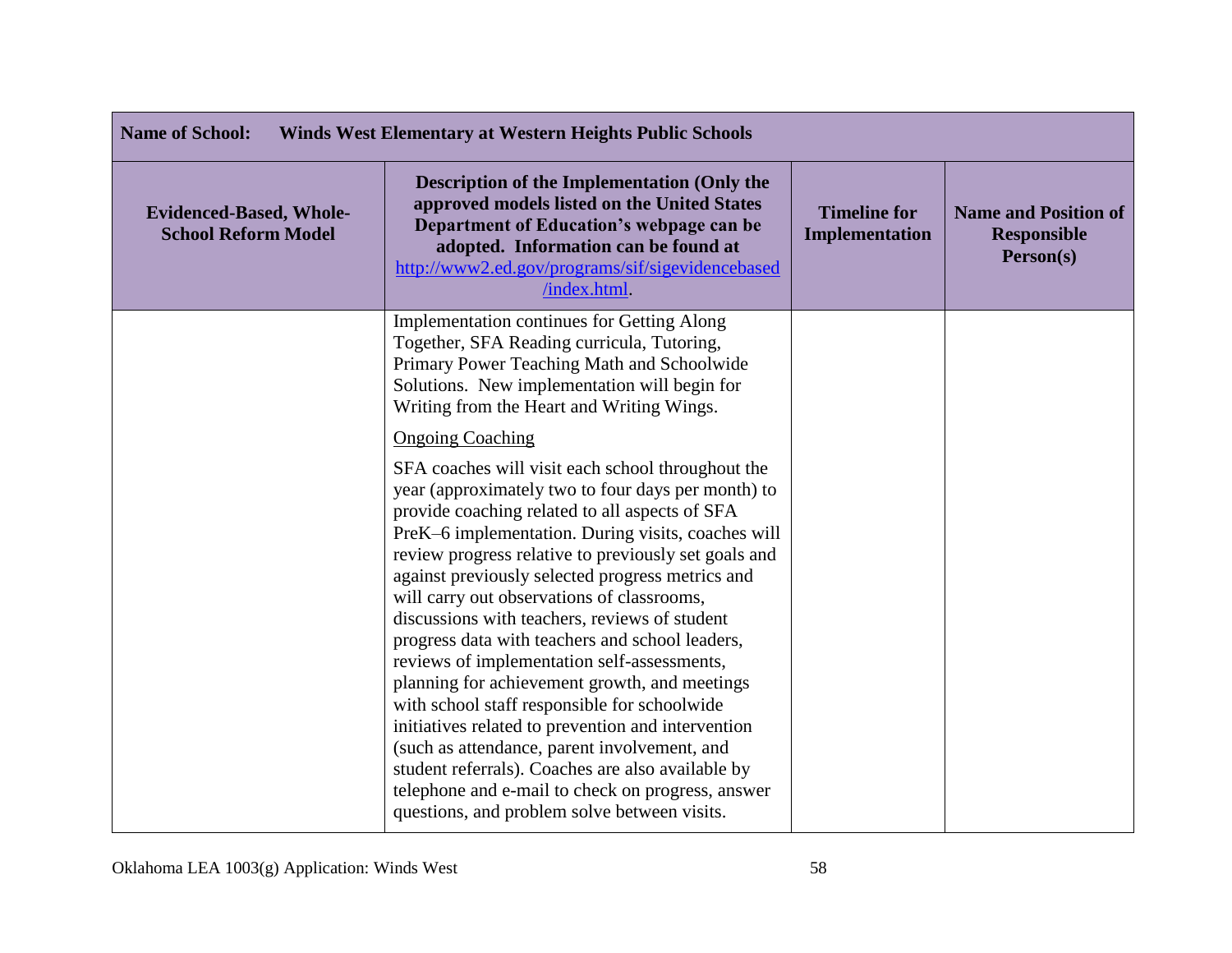| <b>Name of School:</b><br><b>Winds West Elementary at Western Heights Public Schools</b> |                                                                                                                                                                                                                                                                                                          |                                              |                                                                          |
|------------------------------------------------------------------------------------------|----------------------------------------------------------------------------------------------------------------------------------------------------------------------------------------------------------------------------------------------------------------------------------------------------------|----------------------------------------------|--------------------------------------------------------------------------|
| <b>Evidenced-Based, Whole-</b><br><b>School Reform Model</b>                             | <b>Description of the Implementation (Only the</b><br>approved models listed on the United States<br>Department of Education's webpage can be<br>adopted. Information can be found at<br>http://www2.ed.gov/programs/sif/sigevidencebased<br>/index.html.                                                | <b>Timeline for</b><br><b>Implementation</b> | <b>Name and Position of</b><br><b>Responsible</b><br>Person(s)           |
|                                                                                          | <b>Timeline SY 2019-2020</b>                                                                                                                                                                                                                                                                             |                                              |                                                                          |
|                                                                                          | Planning for upcoming site visit (via phone<br>conference or webinar)<br>5-Day Teacher Academy: Writing from the Heart<br>and Writing Wings program introductions,<br>refreshers for SFA Reading programs (Curiosity<br>Corner, Kinder Corner, Reading Roots, Reading<br>Wings) and Tutoring             | August 2019                                  | Winds West:<br><b>SFA Point Coaches:</b><br>Sharon Waters, Debra<br>Shaw |
|                                                                                          | Leading for Success follow-up implementation<br>visit:<br>Meet with subcommittees of Schoolwide<br>$\bullet$<br>Solutions components to review goals.<br>View an Intervention team meeting if possible.<br>$\bullet$<br>Discuss the structure of a Leading for Success<br>$\bullet$<br>quarterly meeting | August/<br>September 2019                    | Winds West:<br><b>SFA Point Coaches:</b><br>Sharon Waters, Debra<br>Shaw |
|                                                                                          | Planning for upcoming site visit to strengthen<br>implementation and build leadership capacity (via<br>phone conference or webinar)                                                                                                                                                                      | November/<br>December 2019                   | Winds West:<br><b>SFA Point Coaches:</b><br>Sharon Waters, Debra         |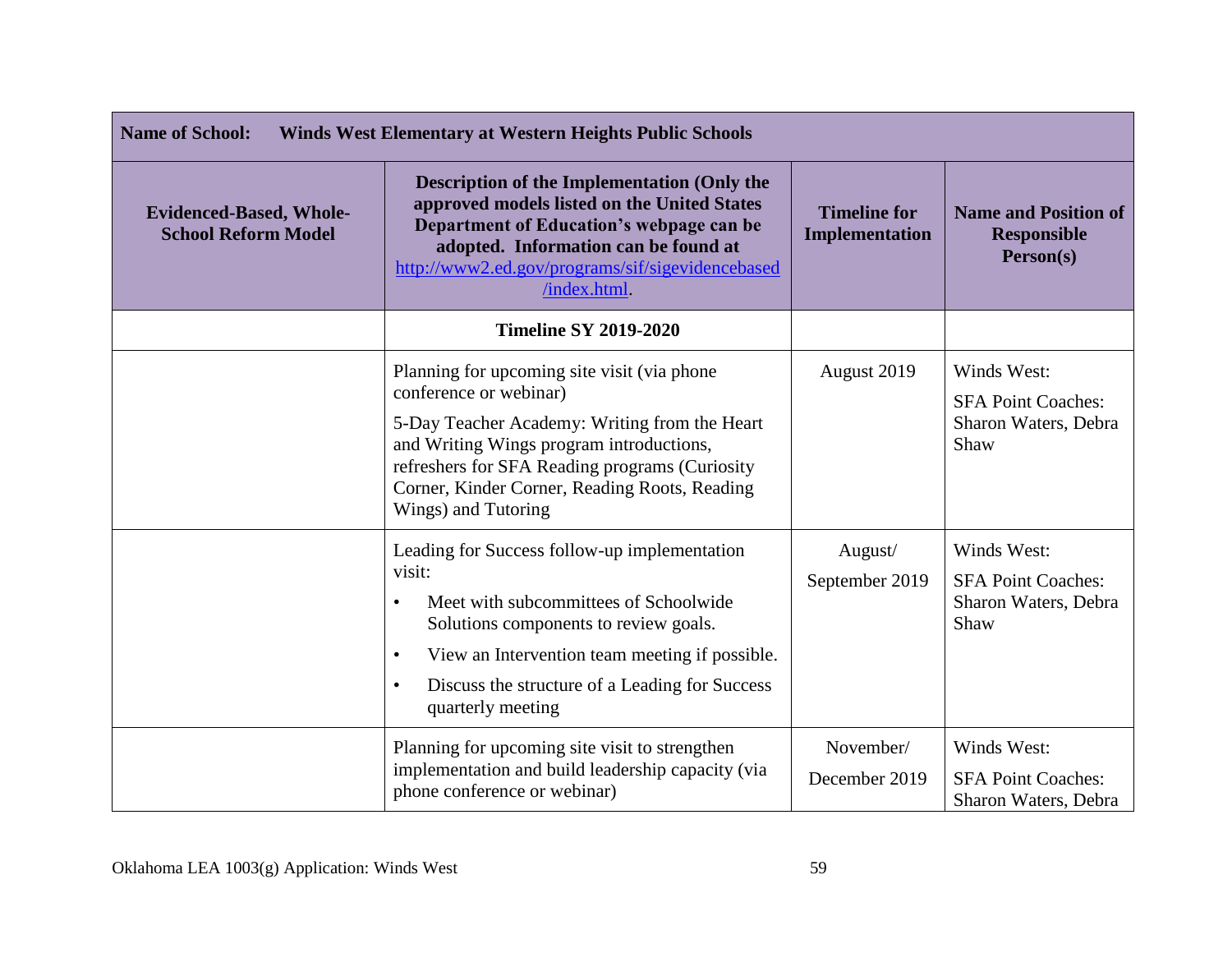| <b>Name of School:</b><br><b>Winds West Elementary at Western Heights Public Schools</b> |                                                                                                                                                                                                                                                                                                                                                                                                                                                     |                                       |                                                                          |
|------------------------------------------------------------------------------------------|-----------------------------------------------------------------------------------------------------------------------------------------------------------------------------------------------------------------------------------------------------------------------------------------------------------------------------------------------------------------------------------------------------------------------------------------------------|---------------------------------------|--------------------------------------------------------------------------|
| <b>Evidenced-Based, Whole-</b><br><b>School Reform Model</b>                             | <b>Description of the Implementation (Only the</b><br>approved models listed on the United States<br>Department of Education's webpage can be<br>adopted. Information can be found at<br>http://www2.ed.gov/programs/sif/sigevidencebased<br>/index.html.                                                                                                                                                                                           | <b>Timeline for</b><br>Implementation | <b>Name and Position of</b><br><b>Responsible</b><br>Person(s)           |
|                                                                                          | Leading for Success quarterly review<br>Implementation visit – quality of implementation<br>and Schoolwide Solutions teams support<br>(Schoolwide Solutions teams' members):<br>Visit classrooms for Writing<br>Quality of implementation<br>$\bullet$<br><b>GREATER</b> coaching practice and modeling<br>$\bullet$<br>Leading for Success<br>$\bullet$<br>Meeting with principal<br>$\bullet$<br>Reviewing progress of interventions<br>$\bullet$ |                                       | Shaw                                                                     |
|                                                                                          | Planning for upcoming site visit (via phone<br>conference or webinar)*<br>Additional professional-development opportunities<br>for staff<br>Leading for Success quarterly review<br>Second quarter review – implementation visit:<br>Quality of implementation<br>$\bullet$<br>Review second quarter results<br>$\bullet$                                                                                                                           | January/<br>February 2020             | Winds West:<br><b>SFA Point Coaches:</b><br>Sharon Waters, Debra<br>Shaw |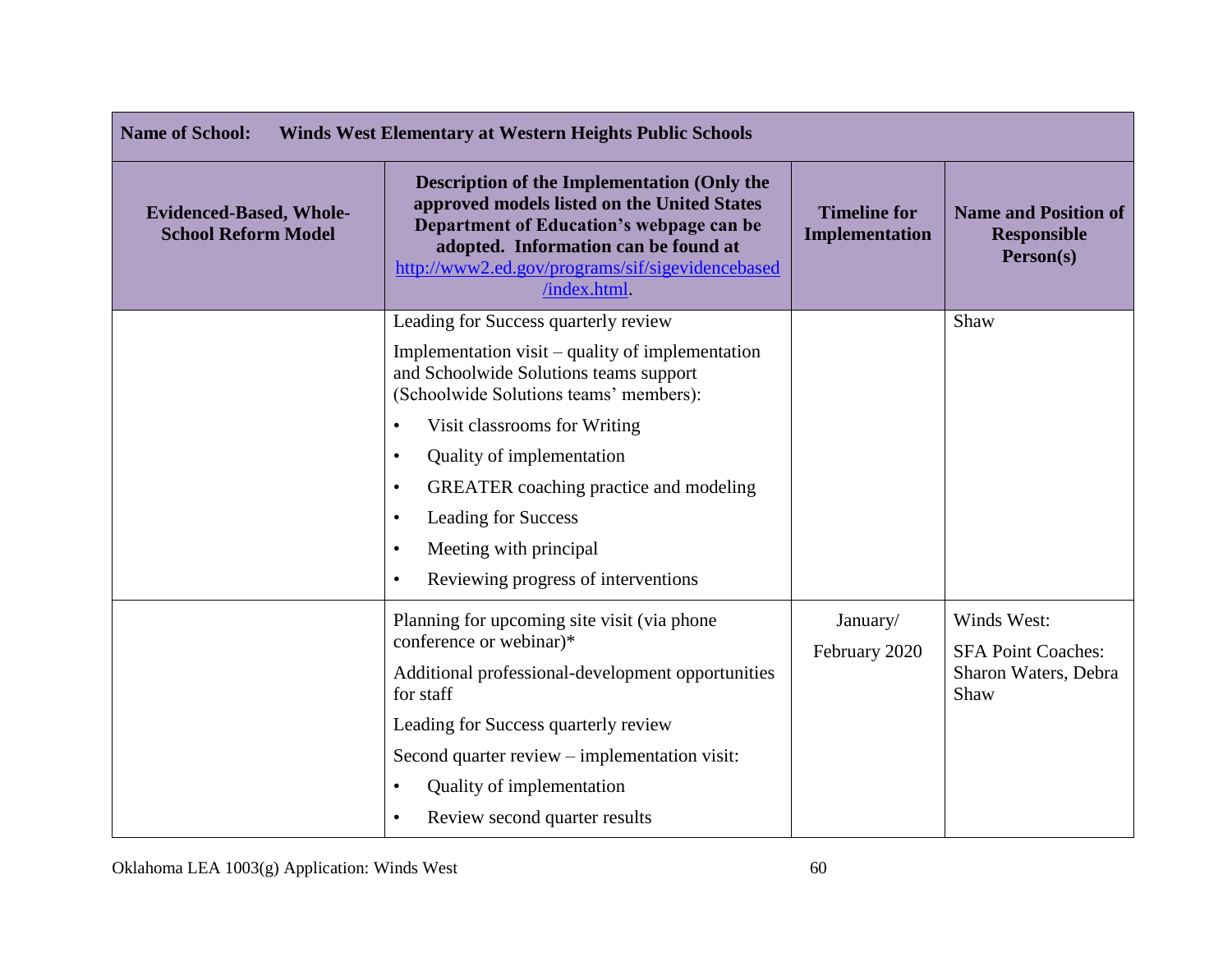| <b>Name of School:</b><br><b>Winds West Elementary at Western Heights Public Schools</b> |                                                                                                                                                                                                                                                                                                                                                                             |                                       |                                                                          |
|------------------------------------------------------------------------------------------|-----------------------------------------------------------------------------------------------------------------------------------------------------------------------------------------------------------------------------------------------------------------------------------------------------------------------------------------------------------------------------|---------------------------------------|--------------------------------------------------------------------------|
| <b>Evidenced-Based, Whole-</b><br><b>School Reform Model</b>                             | <b>Description of the Implementation (Only the</b><br>approved models listed on the United States<br>Department of Education's webpage can be<br>adopted. Information can be found at<br>http://www2.ed.gov/programs/sif/sigevidencebased<br>/index.html.                                                                                                                   | <b>Timeline for</b><br>Implementation | <b>Name and Position of</b><br><b>Responsible</b><br>Person(s)           |
|                                                                                          | Leading for Success<br>$\bullet$<br>Meeting with principal<br>$\bullet$<br>Reviewing progress of interventions<br>$\bullet$                                                                                                                                                                                                                                                 |                                       |                                                                          |
|                                                                                          | Attendance at three-day Experienced Sites<br>Conference for principal, facilitator, Schoolwide<br>Solutions coordinator.                                                                                                                                                                                                                                                    | February 2020                         | Winds West:<br><b>SFA National Coaches</b>                               |
|                                                                                          | Planning for upcoming site visit (via phone)<br>conference or webinar)*<br>Additional professional-development opportunities<br>for staff<br>Leading for Success quarterly review<br>Third quarter review - implementation visit:<br>Coaching<br>Leading for Success<br>٠<br>Contract planning<br>$\bullet$<br>Review accomplishments.<br>٠<br>Review results.<br>$\bullet$ | April/<br>May 2020                    | Winds West:<br><b>SFA Point Coaches:</b><br>Sharon Waters, Debra<br>Shaw |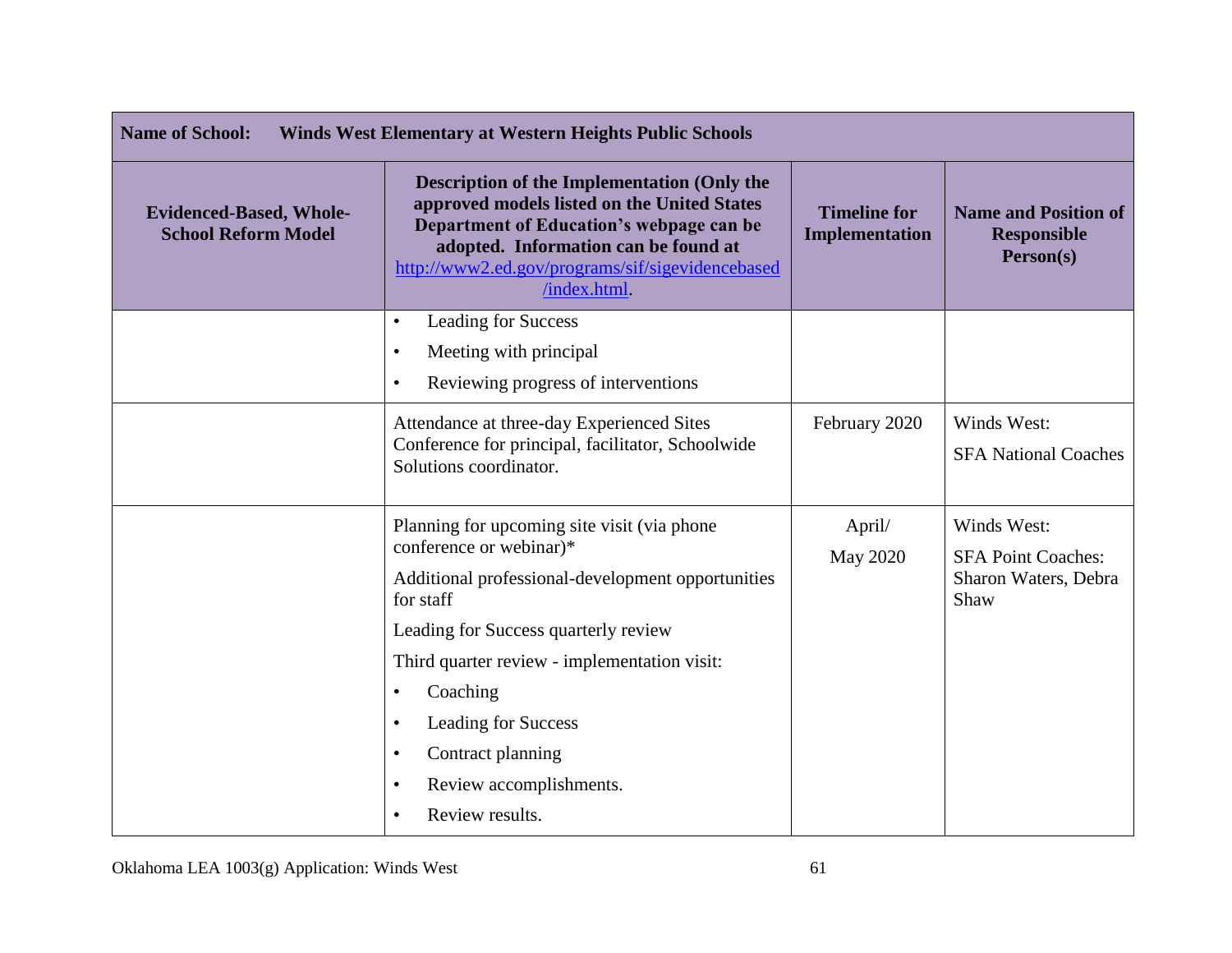| <b>Name of School:</b><br><b>Winds West Elementary at Western Heights Public Schools</b> |                                                                                                                                                                                                                                                                                                                                                                                                         |                                       |                                                                |
|------------------------------------------------------------------------------------------|---------------------------------------------------------------------------------------------------------------------------------------------------------------------------------------------------------------------------------------------------------------------------------------------------------------------------------------------------------------------------------------------------------|---------------------------------------|----------------------------------------------------------------|
| <b>Evidenced-Based, Whole-</b><br><b>School Reform Model</b>                             | <b>Description of the Implementation (Only the</b><br>approved models listed on the United States<br>Department of Education's webpage can be<br>adopted. Information can be found at<br>http://www2.ed.gov/programs/sif/sigevidencebased<br>/index.html                                                                                                                                                | <b>Timeline for</b><br>Implementation | <b>Name and Position of</b><br><b>Responsible</b><br>Person(s) |
|                                                                                          | Review goals and direction for the next year.<br>$\bullet$<br>Celebrate!<br>$\bullet$                                                                                                                                                                                                                                                                                                                   |                                       |                                                                |
|                                                                                          | The plan for implementation in Year 4 will be as<br>follows:<br><b>Sustaining Implementation Quality</b><br>Year 4 Materials                                                                                                                                                                                                                                                                            |                                       |                                                                |
|                                                                                          | Online Tutoring licenses are renewed. Schools may<br>need to replenish consumables for Curiosity<br>Corner, KinderCorner, Reading Roots, Reading<br>Wings, Primary Power Teaching Math, Writing<br>from the Heart and Writing Wings.                                                                                                                                                                    |                                       |                                                                |
|                                                                                          | <b>Online Tools</b>                                                                                                                                                                                                                                                                                                                                                                                     |                                       |                                                                |
|                                                                                          | Login passwords for all staff members and<br>administrators are provided for the online SFAF<br>Resource Centers. In addition, teachers and school<br>leaders will have access to new webinars, tutorials,<br>instructional resources, and members of the SFAF<br>community through discussion boards. The<br>Resource Centers also include support for SFAF<br>classroom interactive whiteboard media. |                                       |                                                                |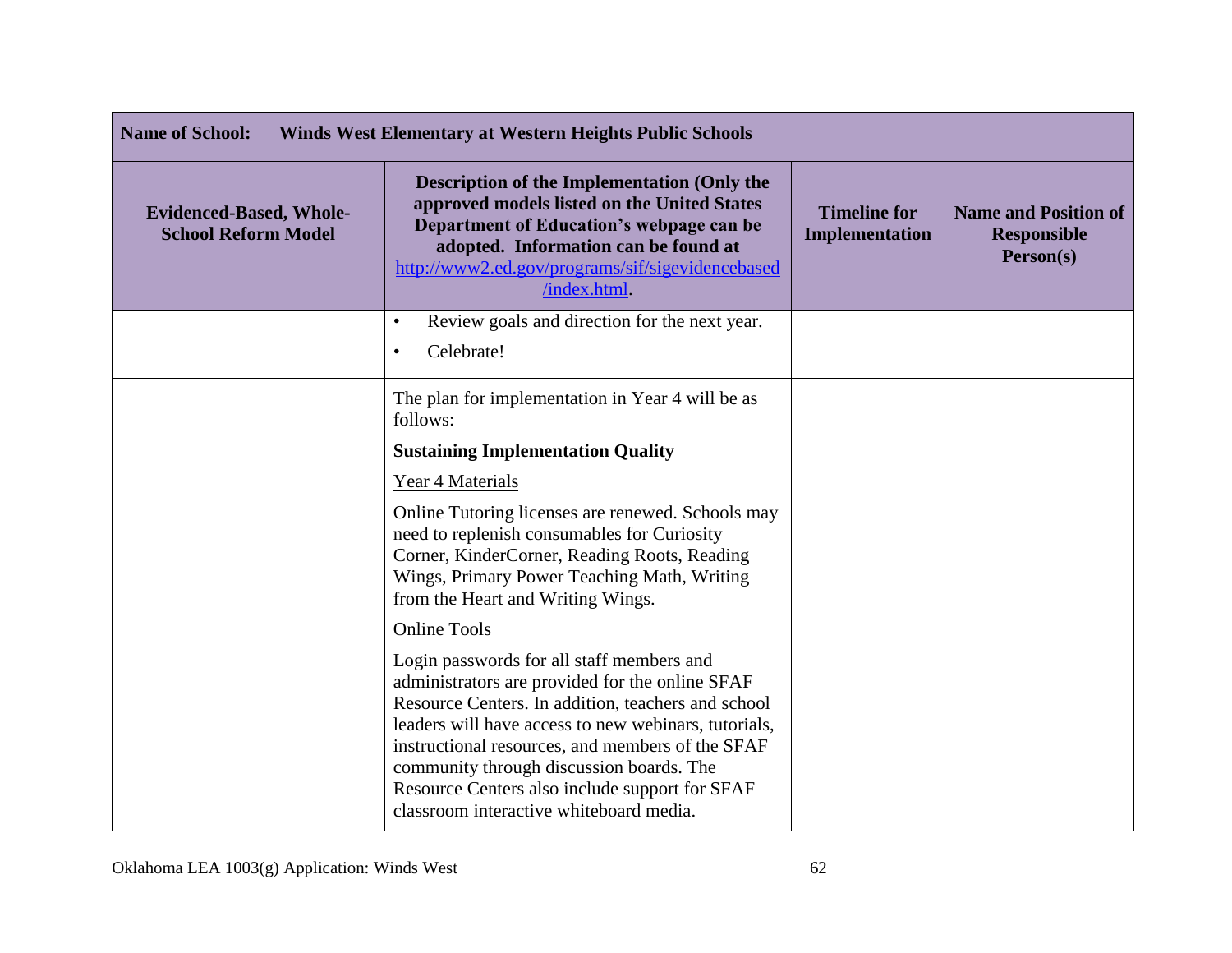| <b>Name of School:</b><br><b>Winds West Elementary at Western Heights Public Schools</b> |                                                                                                                                                                                                                                                                                                                                                               |                                       |                                                                |
|------------------------------------------------------------------------------------------|---------------------------------------------------------------------------------------------------------------------------------------------------------------------------------------------------------------------------------------------------------------------------------------------------------------------------------------------------------------|---------------------------------------|----------------------------------------------------------------|
| <b>Evidenced-Based, Whole-</b><br><b>School Reform Model</b>                             | <b>Description of the Implementation (Only the</b><br>approved models listed on the United States<br>Department of Education's webpage can be<br>adopted. Information can be found at<br>http://www2.ed.gov/programs/sif/sigevidencebased<br>/index.html.                                                                                                     | <b>Timeline for</b><br>Implementation | <b>Name and Position of</b><br><b>Responsible</b><br>Person(s) |
|                                                                                          | Workshops                                                                                                                                                                                                                                                                                                                                                     |                                       |                                                                |
|                                                                                          | The SFA point coach will conduct a Leading for<br>Success planning meeting with the school<br>Leadership team to review progress and set the<br>stage for continuous improvement of<br>implementation and student achievement. This<br>meeting will be at the school site in preparation for<br>the year 4 capacity-building workshops for the full<br>staff. |                                       |                                                                |
|                                                                                          | SFA coaches will deliver a 5-day Teacher<br>Academy.                                                                                                                                                                                                                                                                                                          |                                       |                                                                |
|                                                                                          | Capacity-building workshops will focus on self-<br>assessment and planning for continuous<br>improvement in student achievement based on the<br>specific needs of the school.                                                                                                                                                                                 |                                       |                                                                |
|                                                                                          | Program Implementation                                                                                                                                                                                                                                                                                                                                        |                                       |                                                                |
|                                                                                          | Implementation continues for the SFA components:<br>Curiosity Corner, KinderCorner, Reading Roots,<br>Reading Wings, Tutoring, Primary Power Teaching<br>Math, Schoolwide Solutions, Writing from the<br>Heart, and Writing Wings.                                                                                                                            |                                       |                                                                |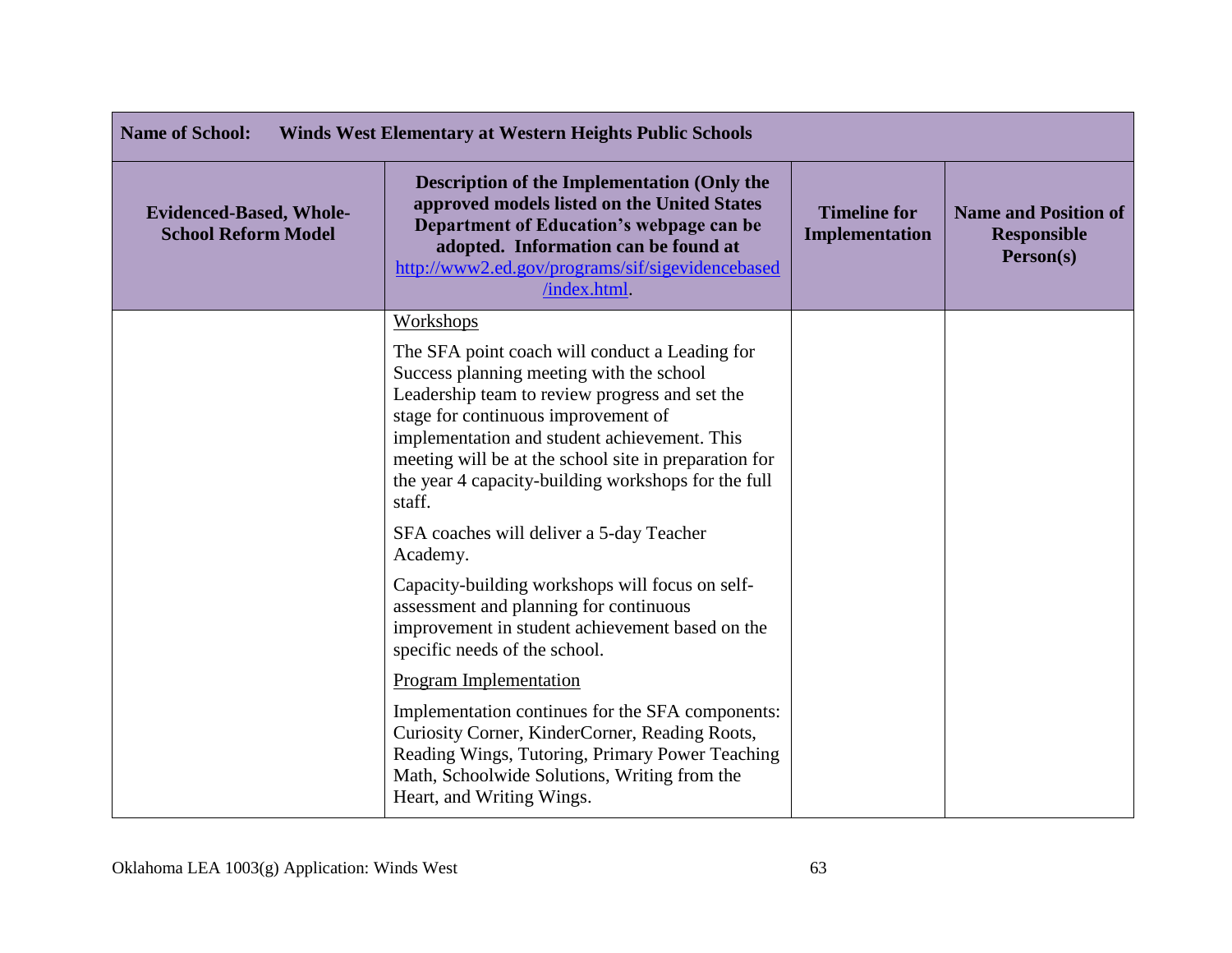| <b>Name of School:</b><br><b>Winds West Elementary at Western Heights Public Schools</b> |                                                                                                                                                                                                                                                                                                                                                                                                                                                                                                                                                                                                                                                                                                                                                                                                                                                                                                                                                                            |                                       |                                                                |
|------------------------------------------------------------------------------------------|----------------------------------------------------------------------------------------------------------------------------------------------------------------------------------------------------------------------------------------------------------------------------------------------------------------------------------------------------------------------------------------------------------------------------------------------------------------------------------------------------------------------------------------------------------------------------------------------------------------------------------------------------------------------------------------------------------------------------------------------------------------------------------------------------------------------------------------------------------------------------------------------------------------------------------------------------------------------------|---------------------------------------|----------------------------------------------------------------|
| <b>Evidenced-Based, Whole-</b><br><b>School Reform Model</b>                             | <b>Description of the Implementation (Only the</b><br>approved models listed on the United States<br>Department of Education's webpage can be<br>adopted. Information can be found at<br>http://www2.ed.gov/programs/sif/sigevidencebased<br>/index.html.                                                                                                                                                                                                                                                                                                                                                                                                                                                                                                                                                                                                                                                                                                                  | <b>Timeline for</b><br>Implementation | <b>Name and Position of</b><br><b>Responsible</b><br>Person(s) |
|                                                                                          | <b>Ongoing Coaching</b><br>SFA coaches will conduct on-site support days at<br>each school, distributed throughout the year.<br>Specific activities will be geared toward observing<br>levels of implementation of all program elements<br>and utilizing the classroom data and other<br>assessments to identify opportunities for<br>accelerating growth. Every visit will include<br>meetings with school leaders, review of student-<br>progress and implementation-progress data, review<br>of Schoolwide Solutions data (attendance, parent<br>involvement, and student referrals), selected<br>classroom observations, teacher meetings, plans for<br>continuous improvement, and a summary report. In<br>addition, Schoolwide Solutions team members may<br>be provided with refinement workshops and/or<br>coaching. Coaches will continue to be available by<br>telephone and e-mail to check on progress, answer<br>questions, and problem solve between visits. |                                       |                                                                |
|                                                                                          | <b>Timeline SY 2020 - 2021</b>                                                                                                                                                                                                                                                                                                                                                                                                                                                                                                                                                                                                                                                                                                                                                                                                                                                                                                                                             |                                       |                                                                |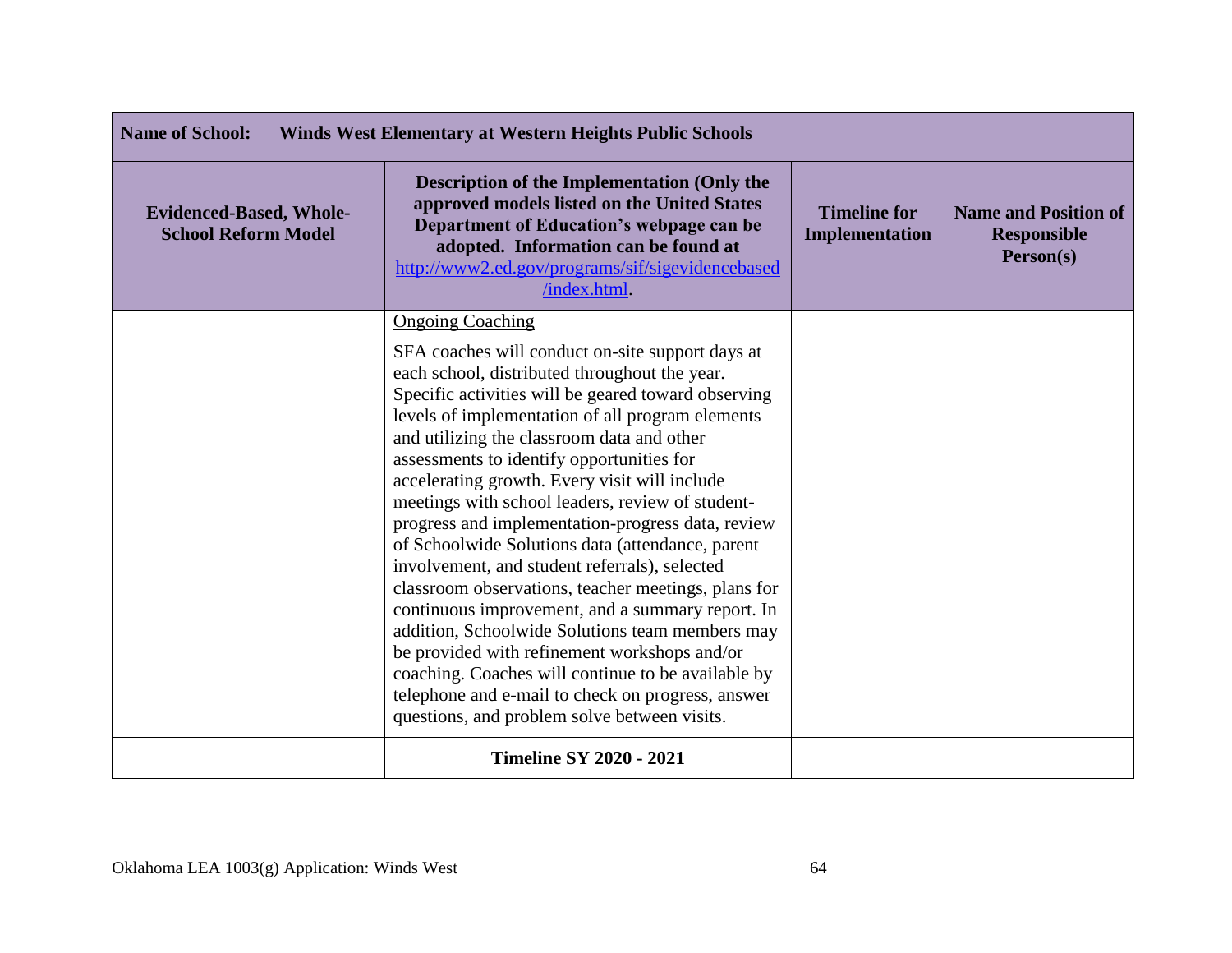| <b>Name of School:</b><br><b>Winds West Elementary at Western Heights Public Schools</b> |                                                                                                                                                                                                                                                                                                                                        |                                       |                                                                          |
|------------------------------------------------------------------------------------------|----------------------------------------------------------------------------------------------------------------------------------------------------------------------------------------------------------------------------------------------------------------------------------------------------------------------------------------|---------------------------------------|--------------------------------------------------------------------------|
| <b>Evidenced-Based, Whole-</b><br><b>School Reform Model</b>                             | <b>Description of the Implementation (Only the</b><br>approved models listed on the United States<br>Department of Education's webpage can be<br>adopted. Information can be found at<br>http://www2.ed.gov/programs/sif/sigevidencebased<br>/index.html                                                                               | <b>Timeline for</b><br>Implementation | <b>Name and Position of</b><br><b>Responsible</b><br>Person(s)           |
|                                                                                          | Planning for upcoming site visit (via phone)<br>conference or webinar)<br>5-day Teacher Academy: Capacity Building<br>workshops and refreshers for SFA Reading<br>programs (Curiosity Corner, Kinder Corner,<br>Reading Roots, Reading Wings), Tutoring, Primary<br>Power Teaching Math, Writing from the Heart, and<br>Writing Wings. | August 2020                           | Winds West:<br><b>SFA Point Coaches:</b><br>Sharon Waters, Debra<br>Shaw |
|                                                                                          | Leading for Success follow-up implementation:<br>Meet with subcommittees of Schoolwide<br>$\bullet$<br>Solutions components to review goals.<br>View an Intervention team meeting if<br>$\bullet$<br>possible.<br>Discuss the structure of a Leading for Success<br>$\bullet$<br>quarterly meeting                                     | August/<br>September 2020             | Winds West:<br><b>SFA Point Coaches:</b><br>Sharon Waters, Debra<br>Shaw |
|                                                                                          | Planning for upcoming site visit to strengthen<br>implementation and build leadership capacity (via<br>phone conference or webinar)<br>Leading for Success quarterly review                                                                                                                                                            | November/<br>December 2020            | Winds West:<br><b>SFA Point Coaches:</b><br>Sharon Waters, Debra<br>Shaw |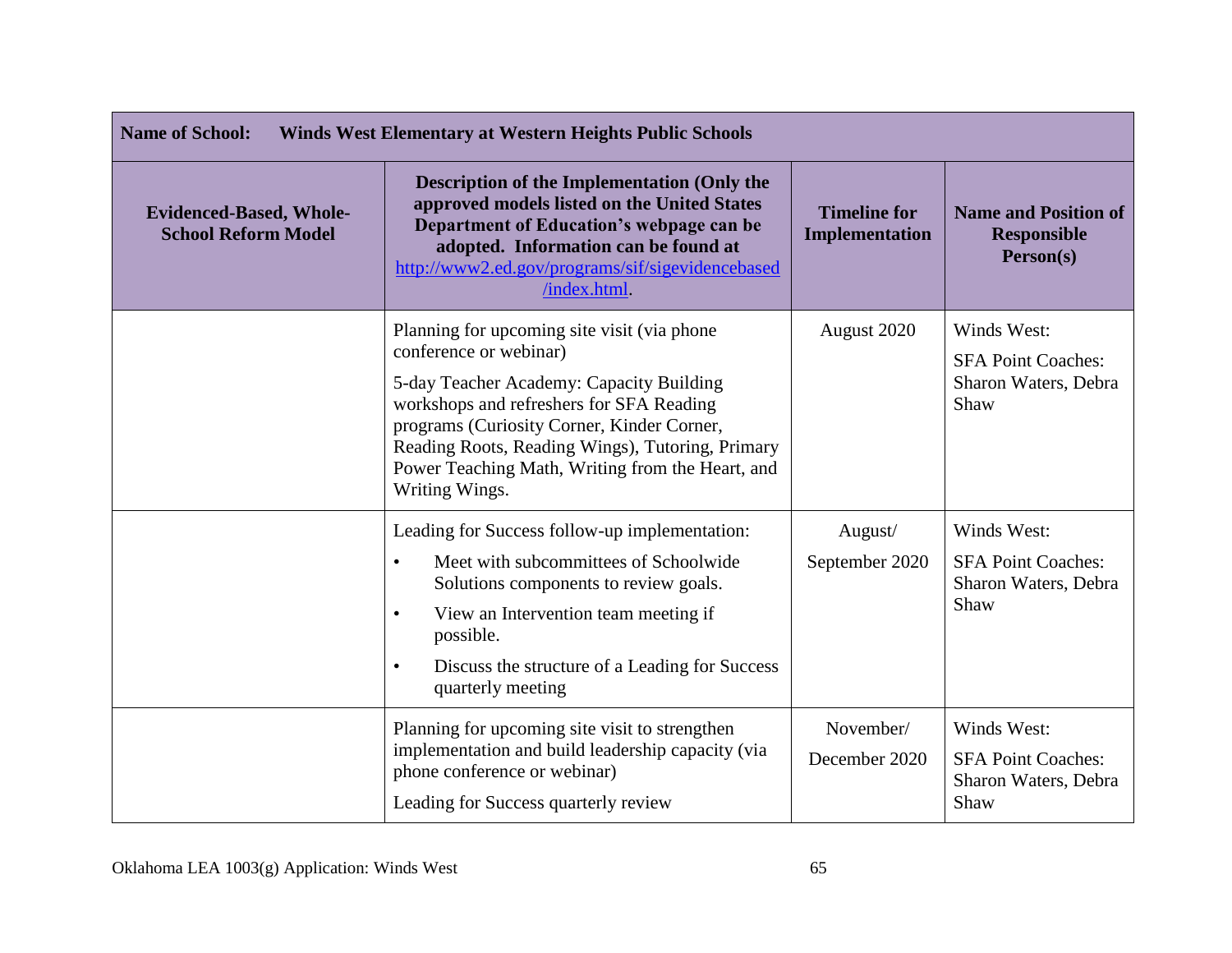| <b>Name of School:</b><br><b>Winds West Elementary at Western Heights Public Schools</b> |                                                                                                                                                                                                                                                                                                                                                                                                                      |                                       |                                                                          |
|------------------------------------------------------------------------------------------|----------------------------------------------------------------------------------------------------------------------------------------------------------------------------------------------------------------------------------------------------------------------------------------------------------------------------------------------------------------------------------------------------------------------|---------------------------------------|--------------------------------------------------------------------------|
| <b>Evidenced-Based, Whole-</b><br><b>School Reform Model</b>                             | <b>Description of the Implementation (Only the</b><br>approved models listed on the United States<br>Department of Education's webpage can be<br>adopted. Information can be found at<br>http://www2.ed.gov/programs/sif/sigevidencebased<br>/index.html.                                                                                                                                                            | <b>Timeline for</b><br>Implementation | <b>Name and Position of</b><br><b>Responsible</b><br>Person(s)           |
|                                                                                          | Implementation visit – quality of implementation<br>and Schoolwide Solutions teams support<br>(Schoolwide Solutions teams' members):<br>Visit classrooms.<br>$\bullet$<br>Quality of implementation<br>$\bullet$<br><b>GREATER</b> coaching practice and modeling<br>$\bullet$<br><b>Leading for Success</b><br>$\bullet$<br>Meeting with principal<br>$\bullet$<br>Reviewing progress of interventions<br>$\bullet$ |                                       |                                                                          |
|                                                                                          | Planning for upcoming site visit (via phone)<br>conference or webinar)*<br>Additional professional-development opportunities<br>for staff<br>Leading for Success quarterly review<br>Second quarter review – implementation visit:<br>Quality of implementation<br>$\bullet$<br>Review second quarter results.<br>$\bullet$<br><b>Leading for Success</b><br>$\bullet$                                               | January/<br>February 2021             | Winds West:<br><b>SFA Point Coaches:</b><br>Sharon Waters, Debra<br>Shaw |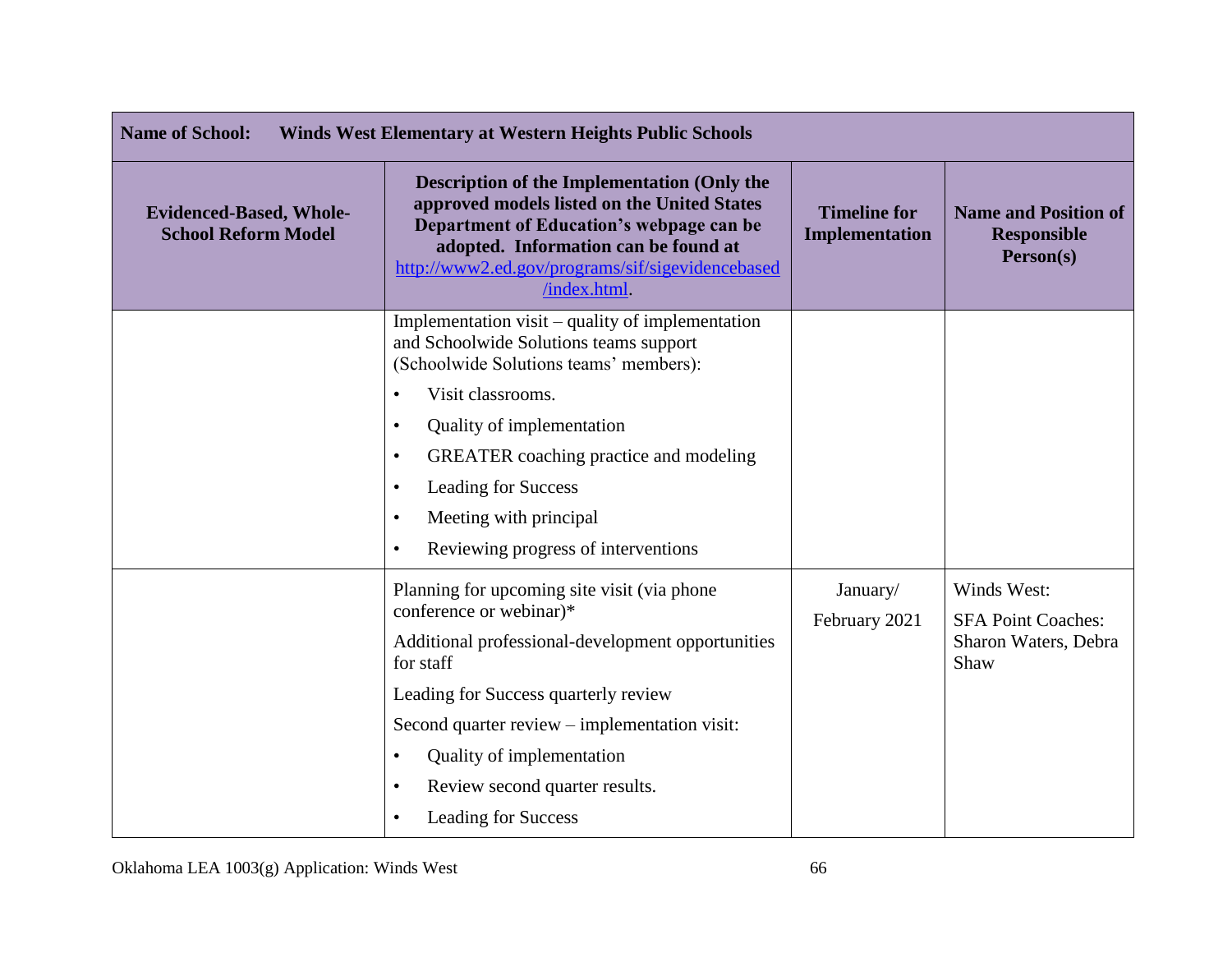| <b>Name of School:</b><br><b>Winds West Elementary at Western Heights Public Schools</b> |                                                                                                                                                                                                                                                          |                                       |                                                                  |
|------------------------------------------------------------------------------------------|----------------------------------------------------------------------------------------------------------------------------------------------------------------------------------------------------------------------------------------------------------|---------------------------------------|------------------------------------------------------------------|
| <b>Evidenced-Based, Whole-</b><br><b>School Reform Model</b>                             | <b>Description of the Implementation (Only the</b><br>approved models listed on the United States<br>Department of Education's webpage can be<br>adopted. Information can be found at<br>http://www2.ed.gov/programs/sif/sigevidencebased<br>/index.html | <b>Timeline for</b><br>Implementation | <b>Name and Position of</b><br><b>Responsible</b><br>Person(s)   |
|                                                                                          | Meeting with principal<br>$\bullet$                                                                                                                                                                                                                      |                                       |                                                                  |
|                                                                                          | Reviewing progress of interventions<br>$\bullet$                                                                                                                                                                                                         |                                       |                                                                  |
|                                                                                          | Attendance at three-day Experienced Sites<br>Conference for principal, facilitator, Schoolwide<br>Solutions coordinator.                                                                                                                                 | February 2021                         | Winds West:<br><b>SFA National Coaches</b>                       |
|                                                                                          | Planning for upcoming site visit (via phone)<br>conference or webinar)*<br>Additional professional-development opportunities<br>for staff                                                                                                                | April/<br>May 2021                    | Winds West:<br><b>SFA Point Coaches:</b><br>Sharon Waters, Debra |
|                                                                                          | Leading for Success quarterly review                                                                                                                                                                                                                     |                                       | Shaw                                                             |
|                                                                                          | Third quarter review - implementation visit:                                                                                                                                                                                                             |                                       |                                                                  |
|                                                                                          | Coaching<br>$\bullet$                                                                                                                                                                                                                                    |                                       |                                                                  |
|                                                                                          | <b>Leading for Success</b><br>$\bullet$                                                                                                                                                                                                                  |                                       |                                                                  |
|                                                                                          | Contract planning<br>٠                                                                                                                                                                                                                                   |                                       |                                                                  |
|                                                                                          | Review accomplishments.<br>$\bullet$                                                                                                                                                                                                                     |                                       |                                                                  |
|                                                                                          | Review results.<br>$\bullet$                                                                                                                                                                                                                             |                                       |                                                                  |